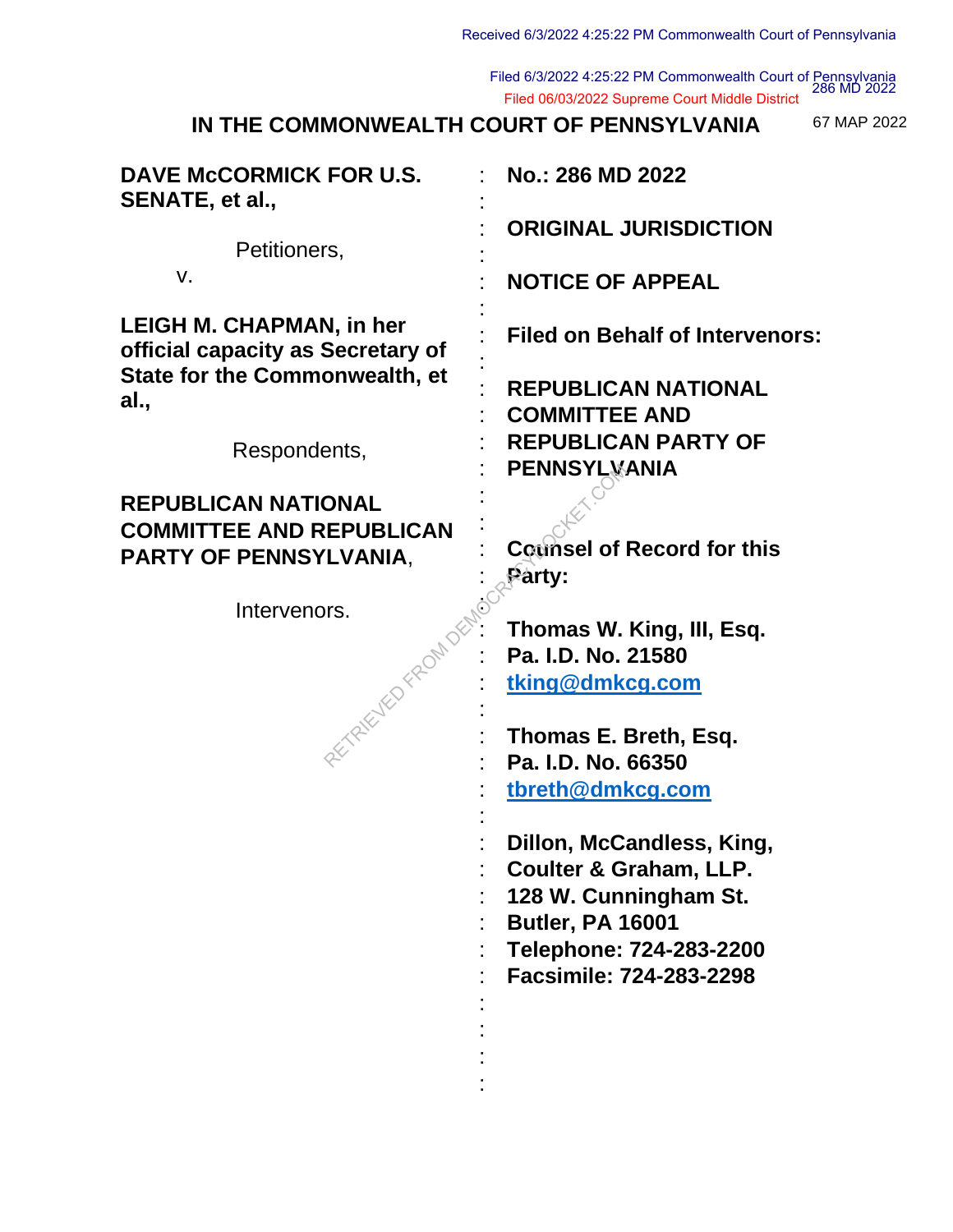# **NOTICE OF APPEAL**

Notice is hereby given that Intervenors, Republic National Committee and Republican Party of Pennsylvania, appeals to the Supreme Court of Pennsylvania the Order entered in this case on June 2, 2022, which grants Petitioners' Motion for Immediate Special Injunction, and denies the Amended Application for Voluntary Discontinuance filed by Dave McCormick for U.S. Senate, and David H. McCormick. This Order, which is attached as Exhibit A, has been entered on the docket as evidenced by the copy of the docket entry attached as Exhibit B. A Jurisdictional Statement will be filed and served concurrently with this Notice of Appeal. TRIEVED FROM DEMO

Respectfully Submitted,

# **Dillon, McCandless, King, Coulter & Graham L.L.P.**

Date: June 3, 2022  $\&$  By: /s/ Thomas W. King, III Thomas W. King III PA. ID No. 21580 tking@dmkcg.com Thomas E. Breth PA. ID No. 66350 tbreth@dmkcg.com

> 128 West Cunningham Street, Butler, Pennsylvania 16001 724-283-2200 (phone) 724-283-2298 (fax)

*Counsel for Intervenor*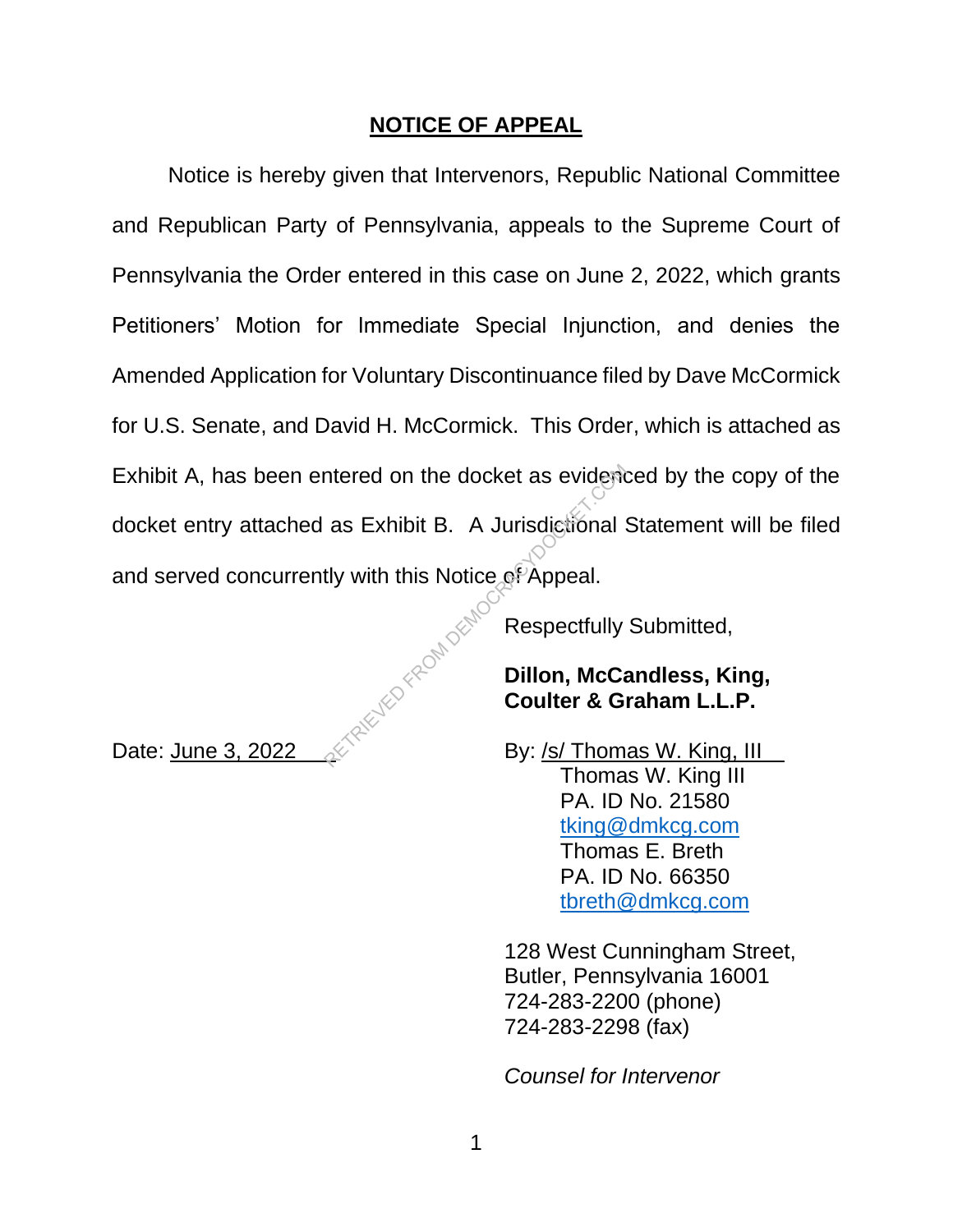## **IN THE COMMONWEALTH COURT OF PENNSYLVANIA**

Dave McCormick for U.S. Senate, and David H. McCormick,

**Second Contract Contract Contract Contract** 

**Petitioners** 

**Second Contract Contract Contract Contract Contract Contract Contract Contract Contract Contract Contract Contract Contract Contract Contract Contract Contract Contract Contract Contract Contract Contract Contract Contrac** Leigh M. Chapman, in her official capacity as Secretary of State for the : Commonwealth, Adams County Board : of Elections, Allegheny County Board : of Elections, Beaver County Board of : Elections, Bedford County Board of : Elections, Berks County Board of : Elections, Blair County Board of : Elections, Bradford County Board of : Elections, Bucks County Board of : Elections, Butler County Board of : Elections, Cambria County Board of : Elections, Cameron County Board of : Elections, Carbon County Board of : Elections, Centre County Board of  $\circ$ Elections, Chester County Board of : Elections, Clarion County Board of : Elections, Clearfield County Board of : Elections, Clinton County Board of Elections, Columbia County Board of : Elections, Crawford County Board of : Elections, Cumberland County Board : of Elections, Dauphin County Board of : Elections, Delaware County Board of : Elections, Elk County Board of : Elections, Fayette County Board of : Elections, Forest County Board of : Elections, Franklin County Board of : Elections, Fulton County Board of : Elections, Huntingdon County Board : of Elections, Indiana County Board of : Elections, Jefferson County Board of : Elections, Juniata County Board of : Elections, Lackawanna County Board : EXHIBIT A<br>
EXHIBIT A<br>
EXHIBIT A<br>
EXHIBIT A

v. No. 286 M.D. 2022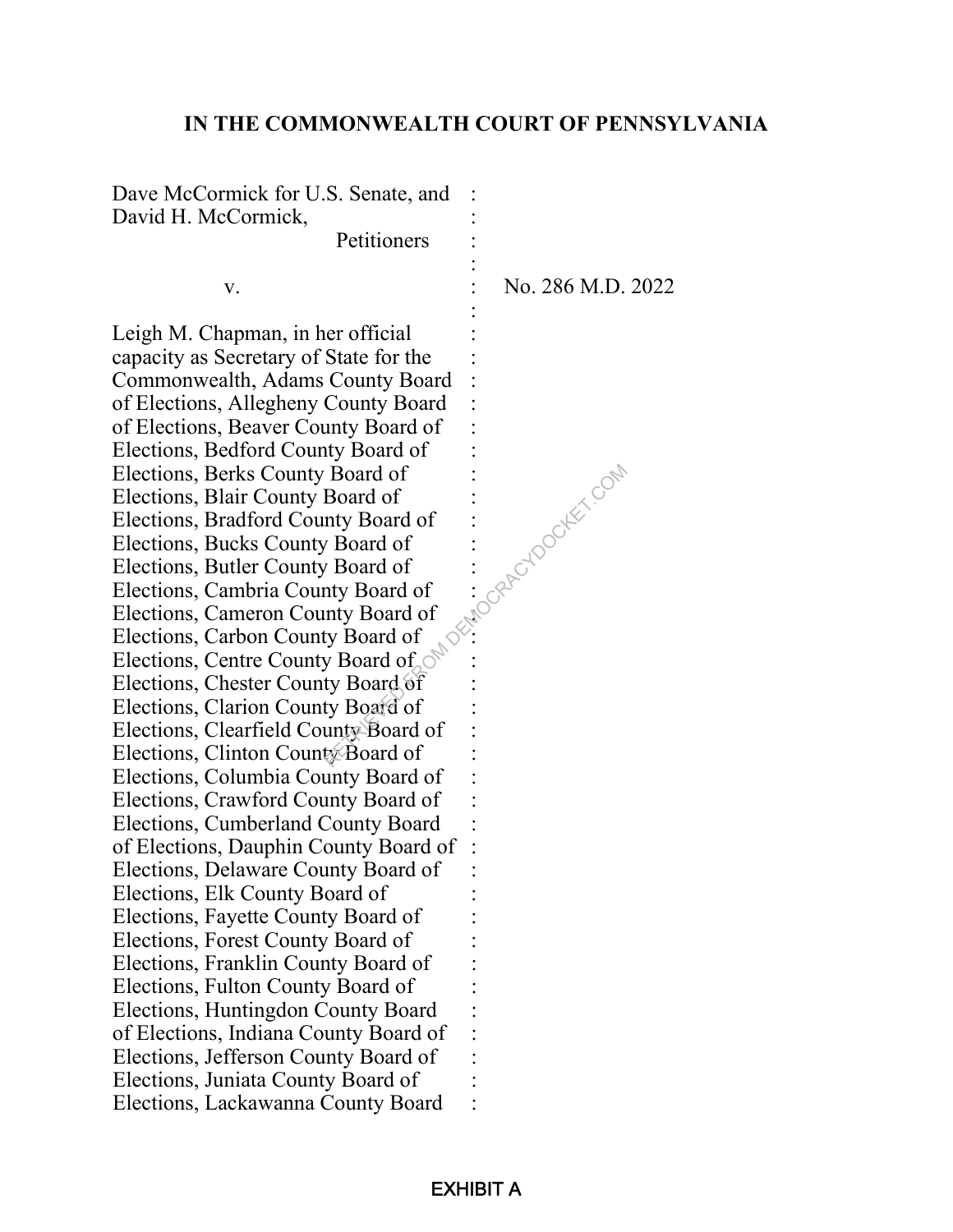of Elections, Lancaster County Board : of Elections, Lawrence County Board : of Elections, Lebanon County Board : of Elections, Lehigh County Board of : Elections, Luzerne County Board of : Elections, Lycoming County Board of : Elections, McKean County Board of : Elections, Mercer County Board of : Elections, Mifflin County Board of : Elections, Monroe County Board of : Elections, Montgomery County Board : of Elections, Montour County Board of : Elections, Northampton County Board : of Elections, Northumberland County : Board of Elections, Perry County Board of Elections, Pike County Board : of Elections, Potter County Board of : Elections, Snyder County Board of : Elections, Somerset County Board of : Elections, Sullivan County Board of : Elections, Tioga County Board of : Elections, Union County Board of : Elections, Venango County Board of  $\leq$ Elections, Warren County Board of Elections, Washington County Board : of Elections, Wayne County Board of : Elections, Westmoreland County Board : of Elections, and Wyoming County : Board of Elections.

Respondents :

## **O R D E R**

**NOW**, June 2, 2022, Petitioners' Motion for Immediate Special Injunction is **GRANTED**, and the County Boards are directed, if they are not already doing so, to segregate the ballots that lack a dated exterior envelope, to canvass those ballots assuming there are no other deficiencies or irregularities that would require ExHIBIT A<br>
Exhibit and :<br>  $\frac{1}{3}$ <br>  $\frac{1}{3}$ <br>  $\frac{1}{3}$ <br>  $\frac{1}{3}$ <br>  $\frac{1}{3}$ <br>  $\frac{1}{3}$ <br>  $\frac{1}{3}$ <br>  $\frac{1}{3}$ <br>  $\frac{1}{3}$ <br>  $\frac{1}{3}$ <br>  $\frac{1}{3}$ <br>  $\frac{1}{3}$ <br>  $\frac{1}{3}$ <br>  $\frac{1}{3}$ <br>  $\frac{1}{3}$ <br>  $\frac{1}{3}$ <br>  $\frac{1}{3}$ <br>  $\frac{1}{3}$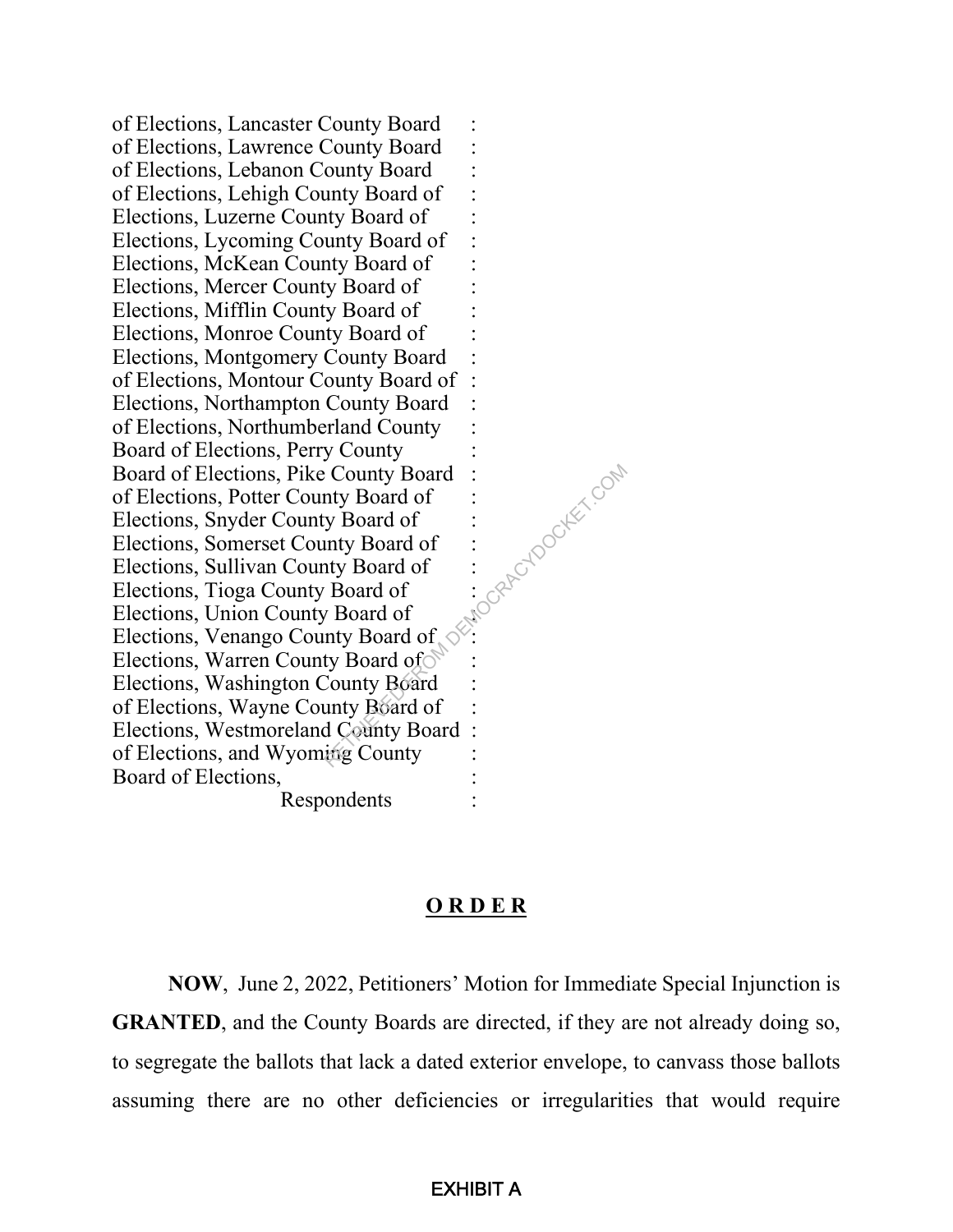otherwise, report two vote tallies to Leigh M. Chapman, Acting Secretary of the Commonwealth (Acting Secretary), one that includes the votes from ballots that lack dated exterior envelopes and one that does not; and to report a total vote tally which includes the votes from ballots that had both dated and undated exterior envelopes as the total votes cast. Additionally, the Amended Application for Voluntary Discontinuance filed by Dave McCormick for U.S. Senate, and David H. McCormick is **DENIED** without prejudice.

<u>- Kence Cona Jubelaci</u>

 **RENÉE COHN JUBELIRER,** President Judge EXHIBIT A RETRIEVED FROM DEMOCRACYDOCKET.

Order Exit 06/02/2022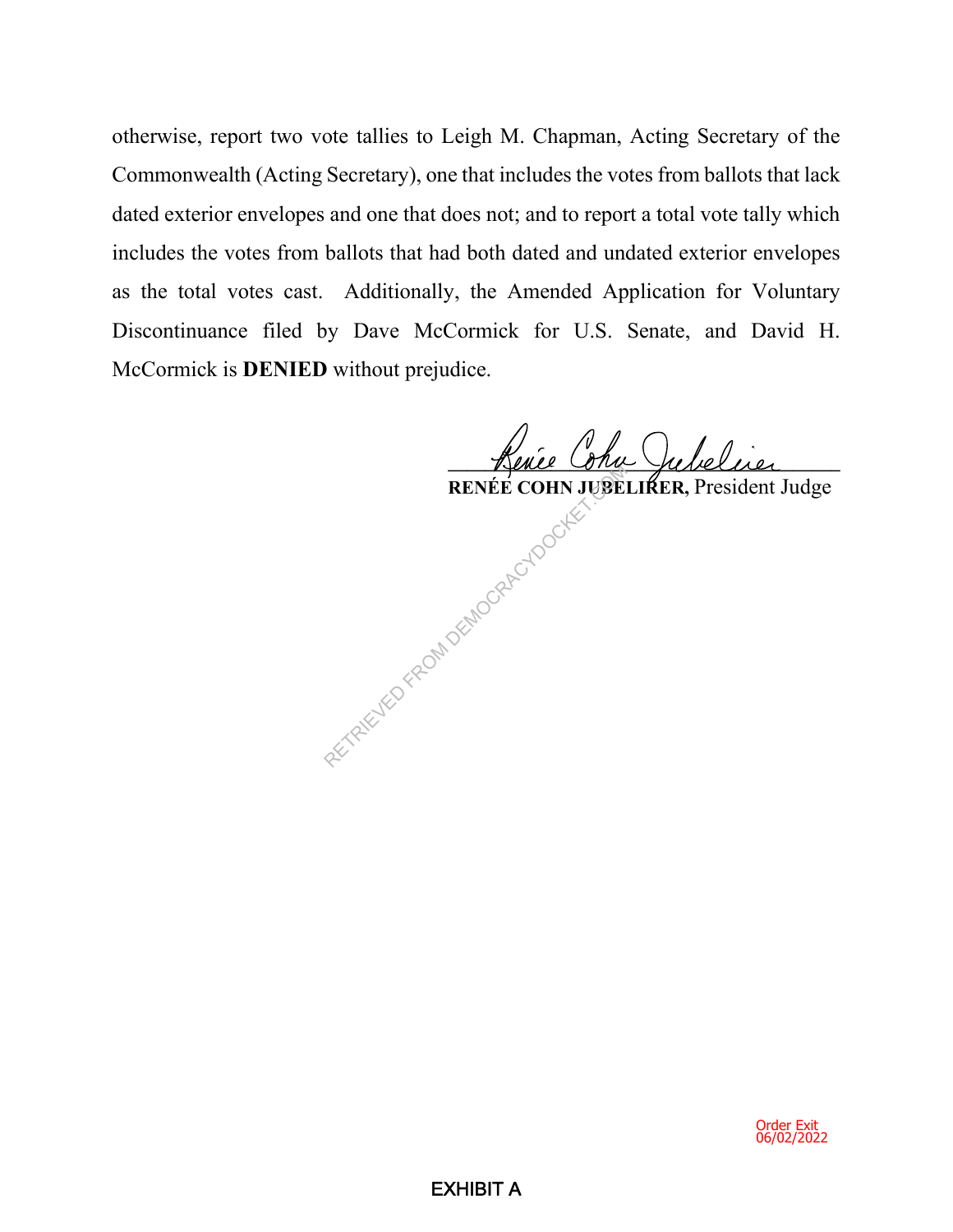**Page 1 of 41**

**June 3, 2022**

**Miscellaneous Docket Sheet Commonwealth Court of Pennsylvania**



**CAPTION**

EXTRACK ADD REPORT DOCKET.COM

Dave McCormick for U.S. Senate and David H. McCormick, **Petitioners** 

 v. Leigh M. Chapman, in her official capacity as Secretary of State for the Commonwealth, Adams County Board of Elections, Allegheny County Board of Elections, Beaver County Board of Elections, Bedford County Board of Elections, Berks County Board of Elections, Blair County Board of Elections, Bradford County Board of Elections, Bucks County Board of Elections, Butler County Board of Elections, Cambria County Board of Elections, Cameron County Board of Elections, Carbon County Board of Elections, Centre County Board of Elections, Chester County Board of Elections, Clarion County Board of Elections, Clearfield County Board of Elections, Clinton County Board of Elections, Columbia County Board of Elections, Crawford County Board of Elections, Cumberland County Board of Elections, Dauphin County Board of Elections, Delaware County Board of Elections, Elk County Board of Elections, Fayette County Board of Elections, Forest County Board of Elections, Franklin County Board of Elections, Fulton County Board of Elections, Huntingdon County Board of Elections, Indiana County Board of Elections, Jefferson County Board of Elections, Juniata County Board of Elections, Lackawanna County Board of Elections, Lancaster County Board of Elections, Lawrence County Board of Elections, Lebanon County Board of Elections, Lehigh County Board of Elections, Luzerne County Board of Elections, Lycoming County Board of Elections, McKean County Board of Elections, Mercer County Board of Elections, Mifflin County Board of Elections, Monroe County Board of Elections, Montgomery County Board of Elections, Montour County Board of Elections,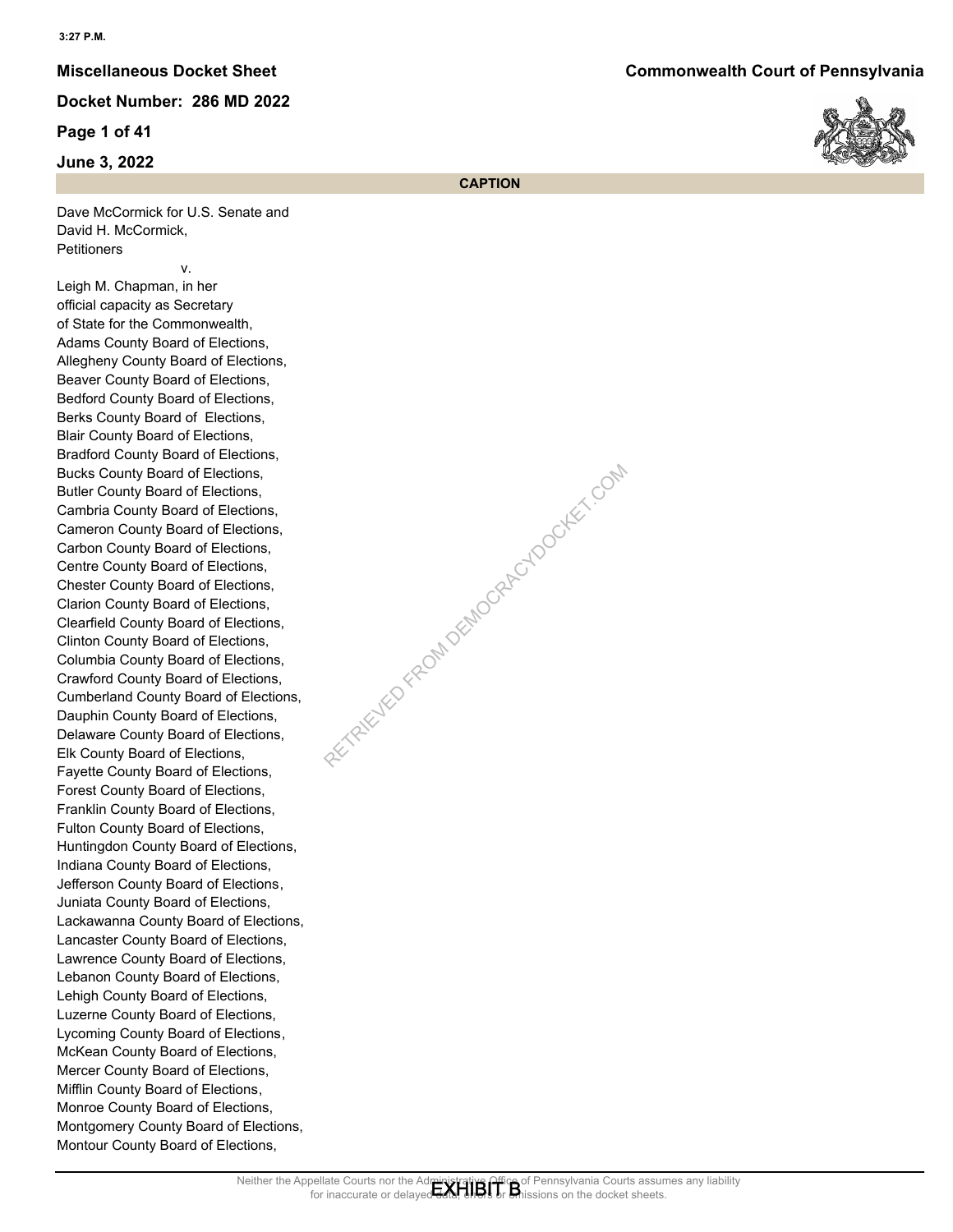#### **Page 2 of 41**

### **June 3, 2022**

Northampton County Board of Elections, Northumberland County Board of Elections, Perry County Board of Elections, Pike County Board of Elections, Potter County Board of Elections, Snyder County Board of Elections, Somerset County Board of Elections, Sullivan County Board of Elections, Tioga County Board of Elections, Union County Board of Elections, Venango County Board of Elections, Warren County Board of Elections, Washington County Board of Elections, Wayne County Board of Elections, Westmoreland County Board of Elections, and Wyoming County Board of Elections, **Respondents** 

| and vyyoming County Board or Elections,<br>Respondents |                                    |                                                                                                                                                                                           | $O_{\!Z\!p}$         |  |
|--------------------------------------------------------|------------------------------------|-------------------------------------------------------------------------------------------------------------------------------------------------------------------------------------------|----------------------|--|
|                                                        |                                    | <b>CASE INFORMATION</b>                                                                                                                                                                   |                      |  |
| Initiating Document:                                   | <b>Petition for Review</b>         | <b>TOOCH</b>                                                                                                                                                                              |                      |  |
| Case Status:                                           | Active                             |                                                                                                                                                                                           |                      |  |
| <b>Case Processing Status:</b>                         | June 2, 2022                       | <b>Awaiting Responsive Pleading</b>                                                                                                                                                       |                      |  |
| Journal Number:                                        |                                    |                                                                                                                                                                                           |                      |  |
| Case Category:                                         | Miscellaneous                      | ROM DEM<br>Case Type(s):                                                                                                                                                                  | Equity               |  |
|                                                        | <b>CONSOLIDATED CASES</b>          |                                                                                                                                                                                           | <b>RELATED CASES</b> |  |
|                                                        |                                    |                                                                                                                                                                                           |                      |  |
|                                                        |                                    | <b>COUNSEL INFORMATION</b>                                                                                                                                                                |                      |  |
| <b>Petitioner</b>                                      | McCormick, David H.                |                                                                                                                                                                                           |                      |  |
| Pro Se:<br>No                                          |                                    |                                                                                                                                                                                           |                      |  |
| IFP Status:                                            |                                    |                                                                                                                                                                                           |                      |  |
| Attorney:                                              | Hicks, Ronald Lee, Jr.             |                                                                                                                                                                                           |                      |  |
| Law Firm:                                              | Porter Wright Morris & Arthur, LLP |                                                                                                                                                                                           |                      |  |
| Address:                                               | Porter Wright Morris & Arthur Llp  |                                                                                                                                                                                           |                      |  |
|                                                        | 6 Ppg Pll Fl 3                     |                                                                                                                                                                                           |                      |  |
|                                                        | Pittsburgh, PA 15222               |                                                                                                                                                                                           |                      |  |
| Phone No:                                              | (412) 235-1464                     | Fax No:                                                                                                                                                                                   |                      |  |
| Attorney:                                              | Mercer, Jeremy Allen               |                                                                                                                                                                                           |                      |  |
| Law Firm:                                              | Porter Wright Morris & Arthur, LLP |                                                                                                                                                                                           |                      |  |
| Address:                                               | Porter Wright Morris & Arthur Llp  |                                                                                                                                                                                           |                      |  |
|                                                        | 6 Ppg PI FI 3                      |                                                                                                                                                                                           |                      |  |
|                                                        | Pittsburgh, PA 15222               |                                                                                                                                                                                           |                      |  |
| Phone No:                                              | (412) 235-1491                     | Fax No:                                                                                                                                                                                   |                      |  |
|                                                        |                                    |                                                                                                                                                                                           |                      |  |
|                                                        |                                    |                                                                                                                                                                                           |                      |  |
|                                                        |                                    |                                                                                                                                                                                           |                      |  |
|                                                        |                                    | Neither the Appellate Courts nor the Administrative Office of Pennsylvania Courts assumes any liability<br>for inaccurate or delayed that a time of the discussions on the docket sheets. |                      |  |

| <b>Petitioner</b> | McCormick, David H.                |
|-------------------|------------------------------------|
| Pro Se:           | No                                 |
| IFP Status:       |                                    |
| Attorney:         | Hicks, Ronald Lee, Jr.             |
| Law Firm:         | Porter Wright Morris & Arthur, LLP |
| Address:          | Porter Wright Morris & Arthur Llp  |
|                   | 6 Ppg Pll Fl 3                     |
|                   | Pittsburgh, PA 15222               |
| Phone No:         | (412) 235-1464<br>Fax No:          |
| Attorney:         | Mercer, Jeremy Allen               |
| Law Firm:         | Porter Wright Morris & Arthur, LLP |
| Address:          | Porter Wright Morris & Arthur Llp  |
|                   | 6 Ppg PI FI 3                      |
|                   | Pittsburgh, PA 15222               |
| Phone No:         | Fax No:<br>(412) 235-1491          |

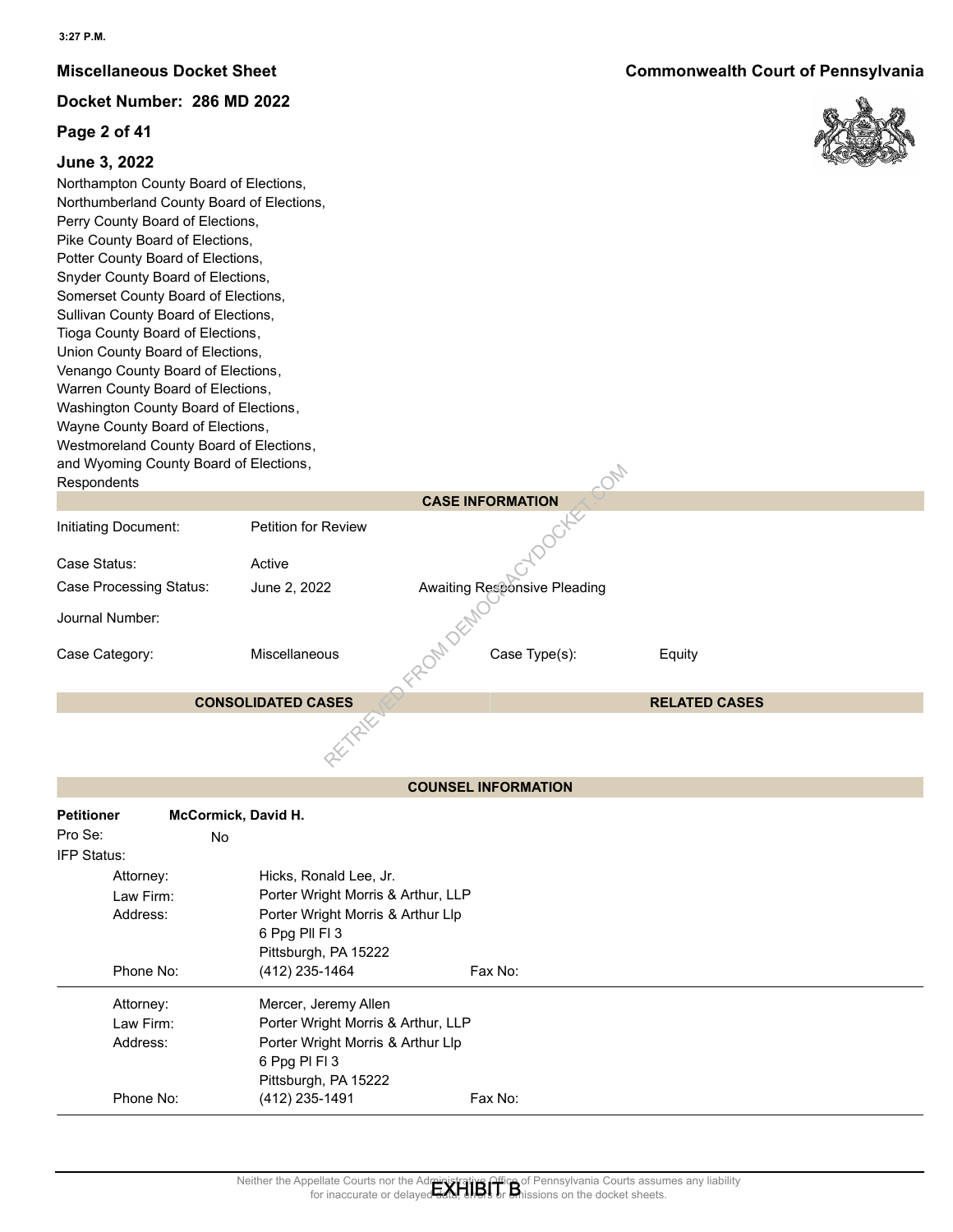## **Page 3 of 41**

## **June 3, 2022**



|                                                                                   |                              | <b>COUNSEL INFORMATION</b>                                                                                                                                                            |
|-----------------------------------------------------------------------------------|------------------------------|---------------------------------------------------------------------------------------------------------------------------------------------------------------------------------------|
| <b>Petitioner</b><br>Pro Se:<br>IFP Status:                                       | McCormick, David H.<br>No    |                                                                                                                                                                                       |
| Attorney:<br>Law Firm:<br>Address:<br>Phone No:                                   |                              | McGee, Carolyn Batz<br>Porter Wright Morris & Arthur LLP<br>6 Ppg PI Third FI<br>Pittsburgh, PA 15222<br>(412) 235-1469<br>Fax No:                                                    |
| Attorney:<br>Law Firm:<br>Address:                                                |                              | Cooper, Charles J.<br>Cooper & Kirk PLLC<br>1523 New Hampshire Avenue NW<br>Washington, DC 20036                                                                                      |
| Attorney:<br>Law Firm:<br>Address:                                                |                              | Masterman, Joseph O.<br>Cooper & Kirk PLLC<br>1523 New Hampshire Avenue NW<br>Washington, DC 20036                                                                                    |
| <b>Petitioner</b><br>Pro Se:<br>IFP Status:<br>Attorney:<br>Law Firm:<br>Address: | Hicks, Ronald Lee, Jr.<br>No | DEMOCRAPOLOGIEX COM<br>Cooper, Charles J.<br>Cooper & Kirk PLLC<br>1523 New Hampshire Avenue NW<br>Washington, DC 20036                                                               |
| Attorney:<br>Law Firm:<br>Address:                                                |                              | Masterman, Joseph O.<br>Cooper & Kirk PLLC<br>1523 New Hampshire Avenue NW<br>Washington, DC 20036                                                                                    |
|                                                                                   |                              |                                                                                                                                                                                       |
|                                                                                   |                              | Neither the Appellate Courts nor the Administrative Office of Pennsylvania Courts assumes any liability<br>for inaccurate or delayed data, ends or an insisions on the docket sheets. |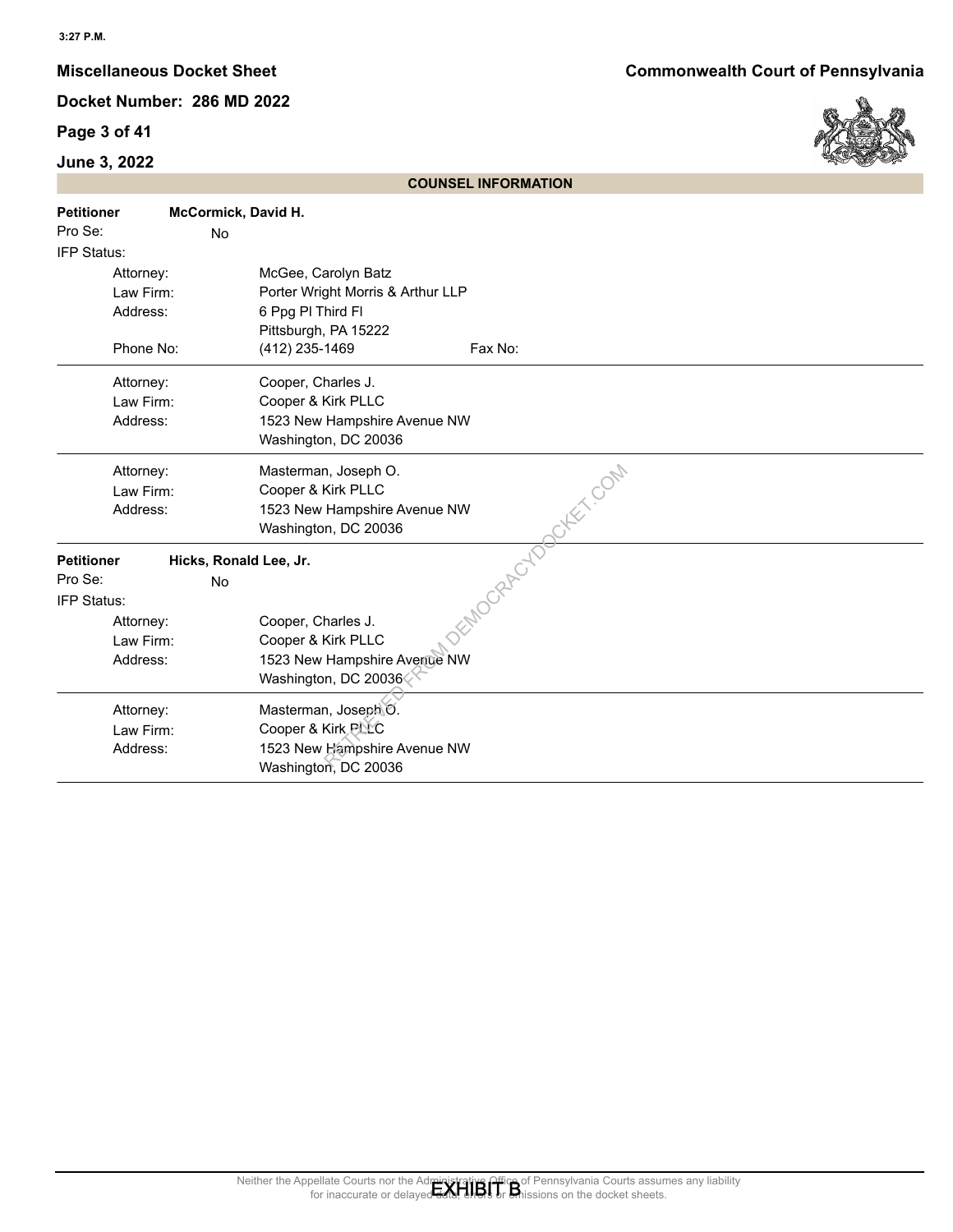## **Page 4 of 41**

## **June 3, 2022**



|                              |    |                                                                    | <b>COUNSEL INFORMATION</b>                                                                                                                                                               |
|------------------------------|----|--------------------------------------------------------------------|------------------------------------------------------------------------------------------------------------------------------------------------------------------------------------------|
| <b>Petitioner</b><br>Pro Se: | No | Dave McCormick for U.S. Senate                                     |                                                                                                                                                                                          |
| IFP Status:                  |    |                                                                    |                                                                                                                                                                                          |
| Attorney:<br>Law Firm:       |    | Hicks, Ronald Lee, Jr.<br>Porter Wright Morris & Arthur, LLP       |                                                                                                                                                                                          |
| Address:                     |    | Porter Wright Morris & Arthur Llp                                  |                                                                                                                                                                                          |
|                              |    | 6 Ppg Pll Fl 3                                                     |                                                                                                                                                                                          |
|                              |    | Pittsburgh, PA 15222                                               |                                                                                                                                                                                          |
| Phone No:                    |    | (412) 235-1464                                                     | Fax No:                                                                                                                                                                                  |
| Attorney:                    |    | Mercer, Jeremy Allen                                               |                                                                                                                                                                                          |
| Law Firm:                    |    | Porter Wright Morris & Arthur, LLP                                 |                                                                                                                                                                                          |
| Address:                     |    | Porter Wright Morris & Arthur Llp                                  |                                                                                                                                                                                          |
|                              |    | 6 Ppg PI FI 3                                                      |                                                                                                                                                                                          |
|                              |    | Pittsburgh, PA 15222                                               |                                                                                                                                                                                          |
| Phone No:                    |    | (412) 235-1491                                                     | Cylogeter com<br>Fax No:                                                                                                                                                                 |
| Attorney:                    |    | McGee, Carolyn Batz                                                |                                                                                                                                                                                          |
| Law Firm:                    |    | Porter Wright Morris & Arthur LLP                                  |                                                                                                                                                                                          |
| Address:                     |    | 6 Ppg PI Third FI                                                  |                                                                                                                                                                                          |
|                              |    | Pittsburgh, PA 15222                                               |                                                                                                                                                                                          |
| Phone No:                    |    | (412) 235-1469                                                     | Fax No:                                                                                                                                                                                  |
| Attorney:                    |    | Cooper, Charles J.                                                 |                                                                                                                                                                                          |
| Law Firm:                    |    | Cooper & Kirk PLLC                                                 |                                                                                                                                                                                          |
| Address:                     |    | 1523 New Hampshire Avenue NW                                       |                                                                                                                                                                                          |
|                              |    | Washington, DC 20036                                               |                                                                                                                                                                                          |
| Attorney:                    |    | Masterman, Joseph O.                                               |                                                                                                                                                                                          |
| Law Firm:                    |    | Cooper & Kirk PLLC                                                 |                                                                                                                                                                                          |
| Address:                     |    | 1523 New Hampshire Avenue NW                                       |                                                                                                                                                                                          |
|                              |    | Washington, DC 20036                                               |                                                                                                                                                                                          |
| Intervenor                   |    | Republican Party of Pennsylvania                                   |                                                                                                                                                                                          |
| Pro Se:                      | No |                                                                    |                                                                                                                                                                                          |
| IFP Status:                  |    |                                                                    |                                                                                                                                                                                          |
| Attorney:                    |    | King, Thomas W., III                                               |                                                                                                                                                                                          |
| Law Firm:                    |    | Dillon McCandless King Coulter & Graham LLP                        |                                                                                                                                                                                          |
| Address:                     |    | Dillon Mccandless Et Al                                            |                                                                                                                                                                                          |
|                              |    | 128 W Cunningham St                                                |                                                                                                                                                                                          |
| Phone No:                    |    | Butler, PA 16001-5742<br>(724) 283-2200                            | Fax No:                                                                                                                                                                                  |
|                              |    |                                                                    |                                                                                                                                                                                          |
| Attorney:                    |    | Breth, Thomas E.                                                   |                                                                                                                                                                                          |
| Law Firm:                    |    | Dillon McCandless King Coulter & Graham, LLP                       |                                                                                                                                                                                          |
| Address:                     |    | Dillon Mccandless King Coulter & Graham Llp<br>128 W Cunningham St |                                                                                                                                                                                          |
|                              |    | Butler, PA 16001-5742                                              |                                                                                                                                                                                          |
| Phone No:                    |    | (724) 283-2200                                                     | Fax No:                                                                                                                                                                                  |
|                              |    |                                                                    |                                                                                                                                                                                          |
|                              |    |                                                                    |                                                                                                                                                                                          |
|                              |    |                                                                    |                                                                                                                                                                                          |
|                              |    |                                                                    | Neither the Appellate Courts nor the Administrative Office of Pennsylvania Courts assumes any liability<br>for inaccurate or delayed date, the office of thissions on the docket sheets. |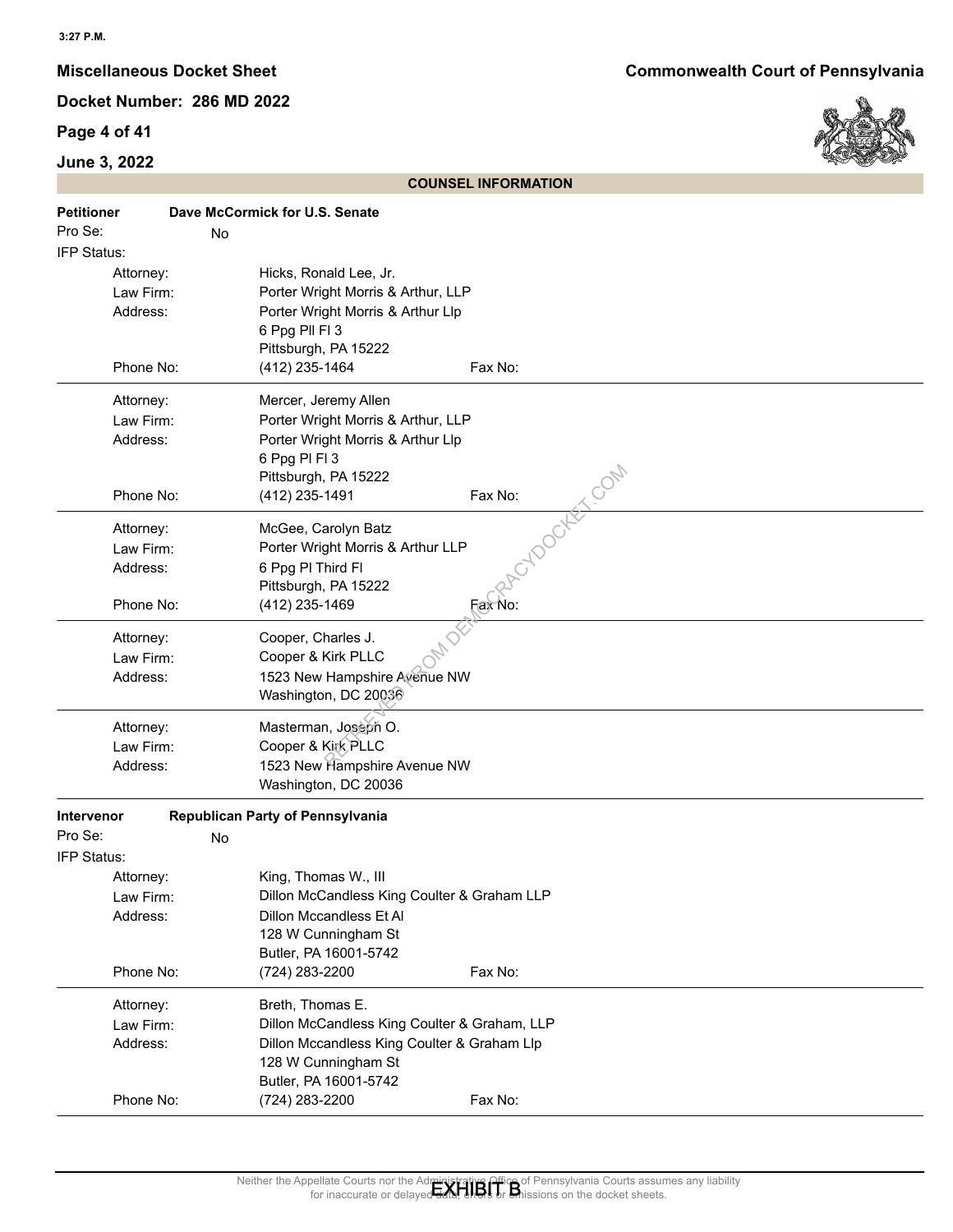## **Page 5 of 41**

## **June 3, 2022**



| <b>COUNSEL INFORMATION</b> |                                                 |                                                                                                                                                                                   |                                                                                                                                                                             |
|----------------------------|-------------------------------------------------|-----------------------------------------------------------------------------------------------------------------------------------------------------------------------------------|-----------------------------------------------------------------------------------------------------------------------------------------------------------------------------|
| Intervenor<br>Pro Se:      | No                                              | <b>Republican National Committee</b>                                                                                                                                              |                                                                                                                                                                             |
| IFP Status:                |                                                 |                                                                                                                                                                                   |                                                                                                                                                                             |
|                            | Attorney:<br>Law Firm:<br>Address:              | King, Thomas W., III<br>Dillon McCandless King Coulter & Graham LLP<br>Dillon Mccandless Et Al<br>128 W Cunningham St<br>Butler, PA 16001-5742                                    |                                                                                                                                                                             |
|                            | Phone No:                                       | (724) 283-2200                                                                                                                                                                    | Fax No:                                                                                                                                                                     |
|                            | Attorney:<br>Law Firm:<br>Address:<br>Phone No: | Breth, Thomas E.<br>Dillon McCandless King Coulter & Graham, LLP<br>Dillon Mccandless King Coulter & Graham Llp<br>128 W Cunningham St<br>Butler, PA 16001-5742<br>(724) 283-2200 | DEMOCRACYDOCKET.COM                                                                                                                                                         |
| Intervenor                 | Oz, Dr. Mehmet                                  |                                                                                                                                                                                   |                                                                                                                                                                             |
| Pro Se:                    | No                                              |                                                                                                                                                                                   |                                                                                                                                                                             |
| IFP Status:                |                                                 |                                                                                                                                                                                   |                                                                                                                                                                             |
|                            | Attorney:                                       | Gallagher, Kathleen A.                                                                                                                                                            |                                                                                                                                                                             |
|                            | Law Firm:                                       | Gallagher Giancola LLC                                                                                                                                                            |                                                                                                                                                                             |
|                            | Address:                                        | 436 Seventh Ave 31st Fl                                                                                                                                                           |                                                                                                                                                                             |
|                            | Phone No:                                       | Pittsburgh, PA 15219<br>(412) 717-1920                                                                                                                                            | Fax No:                                                                                                                                                                     |
|                            | Attorney:<br>Law Firm:<br>Address:<br>Phone No: | Giancola, Russell David<br>Gallagher Giancola LLC<br>436 Seventh Ave FI 31<br>Pittsburgh, PA 15219<br>(412) 717-1900                                                              | Fax No:                                                                                                                                                                     |
|                            | Attorney:                                       | Gore, John M.                                                                                                                                                                     |                                                                                                                                                                             |
|                            | Law Firm:                                       | Jones Day                                                                                                                                                                         |                                                                                                                                                                             |
|                            | Address:                                        | 51 Lousiana Avenue, N.W.                                                                                                                                                          |                                                                                                                                                                             |
|                            | Phone No:                                       | Washington, DC 20001<br>(202) 879-3939                                                                                                                                            | Fax No:                                                                                                                                                                     |
|                            |                                                 |                                                                                                                                                                                   | Neither the Appellate Courts nor the Administrative Office of Pennsylvania Courts assumes any liability<br>for inaccurate or delaved and the official on the docket sheets. |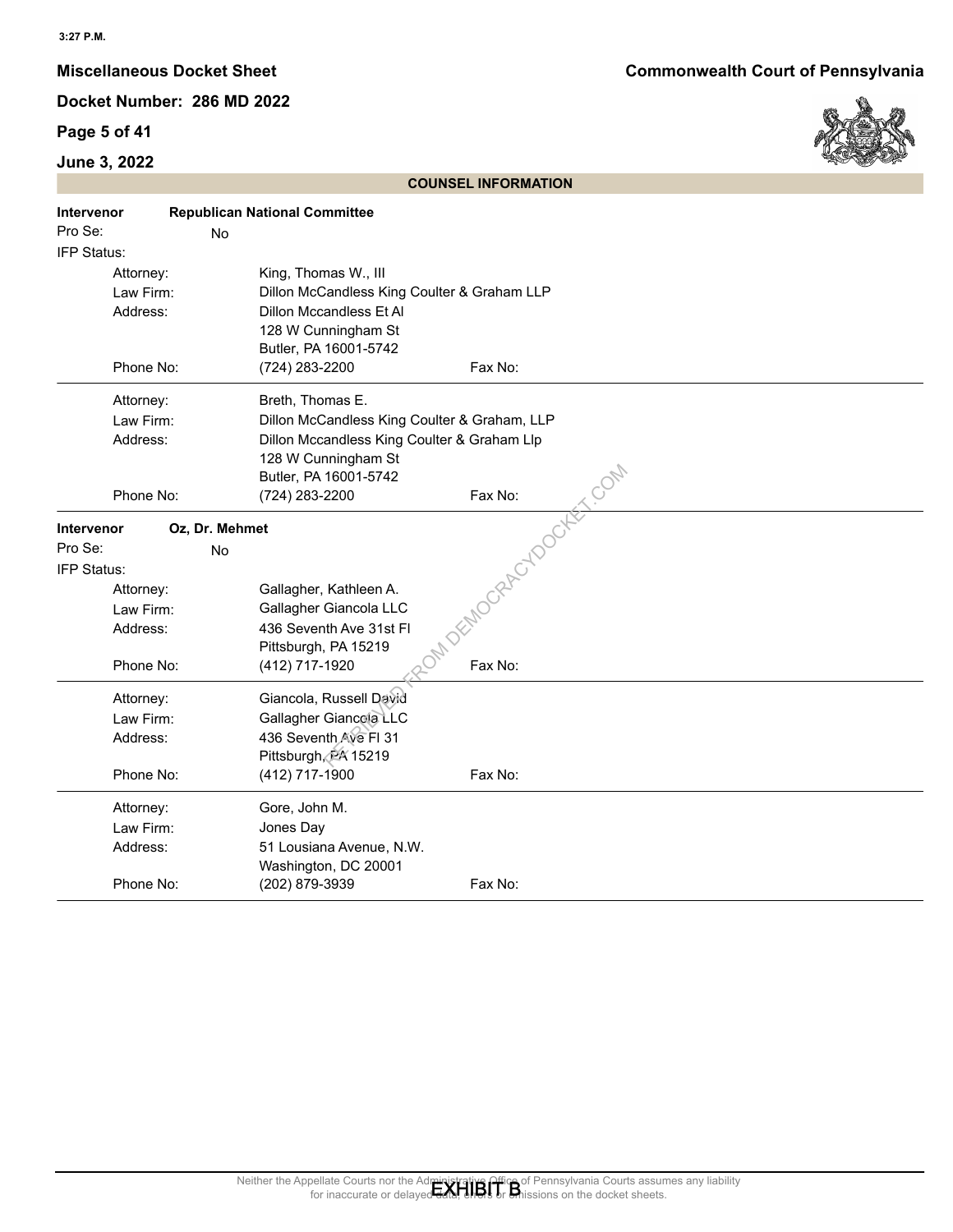## **Page 6 of 41**

## **June 3, 2022**



|                   | <b>COUNSEL INFORMATION</b>                                                                                                                                                         |
|-------------------|------------------------------------------------------------------------------------------------------------------------------------------------------------------------------------|
| <b>Intervenor</b> | Dr. Oz for Senate                                                                                                                                                                  |
| Pro Se:           | No                                                                                                                                                                                 |
| IFP Status:       |                                                                                                                                                                                    |
| Attorney:         | Gallagher, Kathleen A.                                                                                                                                                             |
| Law Firm:         | Gallagher Giancola LLC                                                                                                                                                             |
| Address:          | 436 Seventh Ave 31st Fl                                                                                                                                                            |
|                   | Pittsburgh, PA 15219                                                                                                                                                               |
| Phone No:         | Fax No:<br>(412) 717-1920                                                                                                                                                          |
| Attorney:         | Giancola, Russell David                                                                                                                                                            |
| Law Firm:         | Gallagher Giancola LLC                                                                                                                                                             |
| Address:          | 436 Seventh Ave FI 31                                                                                                                                                              |
|                   | Pittsburgh, PA 15219                                                                                                                                                               |
| Phone No:         | (412) 717-1900<br>Fax No:                                                                                                                                                          |
| Attorney:         | locker con<br>Gore, John M.                                                                                                                                                        |
| Law Firm:         | Jones Day                                                                                                                                                                          |
| Address:          | 51 Lousiana Avenue, N.W.                                                                                                                                                           |
|                   | Washington, DC 20001                                                                                                                                                               |
| Phone No:         | Fax No<br>(202) 879-3939                                                                                                                                                           |
| Respondent        | <b>Wyoming County Board of Elections</b>                                                                                                                                           |
| Pro Se:           | No                                                                                                                                                                                 |
| IFP Status:       |                                                                                                                                                                                    |
| Attorney:         | Levitzky, Kenneth Richard                                                                                                                                                          |
| Law Firm:         | Kenneth R.Levitzky, Attorney at Law                                                                                                                                                |
| Address:          | Po Box 489                                                                                                                                                                         |
|                   | 125 Churchill St,                                                                                                                                                                  |
|                   | Dushore, PA 18614-0489                                                                                                                                                             |
| Phone No:         | (570) 928-8288<br>Fax No:                                                                                                                                                          |
| Attorney:         | Litwin, Anthony P., III                                                                                                                                                            |
| Law Firm:         | <b>Wyoming County</b>                                                                                                                                                              |
| Address:          | 24 E Tioga St                                                                                                                                                                      |
|                   | Tunkhannock, PA 18657-1506                                                                                                                                                         |
| Phone No:         | (570) 836-7625<br>Fax No:                                                                                                                                                          |
| Respondent        | <b>Westmoreland County Board of Elections</b>                                                                                                                                      |
| Pro Se:           | No                                                                                                                                                                                 |
| IFP Status:       |                                                                                                                                                                                    |
| Attorney:         | Guiddy, Melissa Ann                                                                                                                                                                |
| Law Firm:         | Westmoreland County Solicitor's Office                                                                                                                                             |
| Address:          | 527 Austin St                                                                                                                                                                      |
|                   | Greensburg, PA 15601                                                                                                                                                               |
| Phone No:         | (724) 244-7200<br>Fax No:                                                                                                                                                          |
|                   |                                                                                                                                                                                    |
|                   |                                                                                                                                                                                    |
|                   |                                                                                                                                                                                    |
|                   |                                                                                                                                                                                    |
|                   |                                                                                                                                                                                    |
|                   |                                                                                                                                                                                    |
|                   | Neither the Appellate Courts nor the Administrative Office of Pennsylvania Courts assumes any liability<br>for inaccurate or delayed data, ends or anissions on the docket sheets. |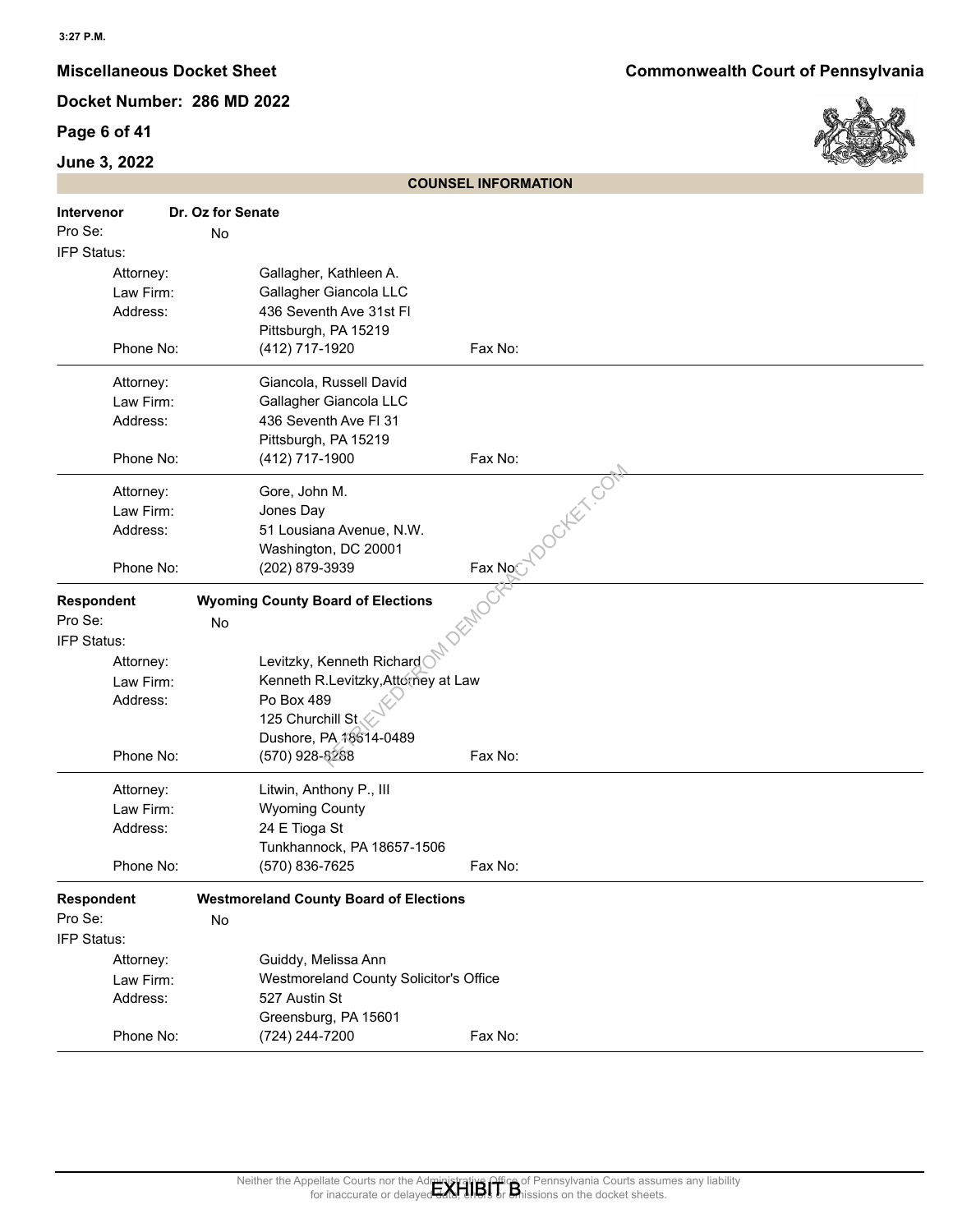## **Page 7 of 41**

## **June 3, 2022**



|             |    |                                             | <b>COUNSEL INFORMATION</b>                                                                                                                                                     |
|-------------|----|---------------------------------------------|--------------------------------------------------------------------------------------------------------------------------------------------------------------------------------|
| Respondent  |    | <b>Wayne County Board of Election</b>       |                                                                                                                                                                                |
| Pro Se:     | No |                                             |                                                                                                                                                                                |
| IFP Status: |    |                                             |                                                                                                                                                                                |
| Attorney:   |    | Kay, Wendell R.                             |                                                                                                                                                                                |
| Address:    |    | 1104 Court St                               |                                                                                                                                                                                |
|             |    | Honesdale, PA 18431-1927                    |                                                                                                                                                                                |
| Phone No:   |    | (570) 229-1097                              | Fax No:                                                                                                                                                                        |
| Respondent  |    | <b>Washington County Board of Elections</b> |                                                                                                                                                                                |
| Pro Se:     | No |                                             |                                                                                                                                                                                |
| IFP Status: |    |                                             |                                                                                                                                                                                |
| Attorney:   |    | Grimm, Jana Phillis                         |                                                                                                                                                                                |
| Address:    |    | Steptoe & Johnson Pllc                      |                                                                                                                                                                                |
|             |    | 11 Grandview Cir Ste 200                    |                                                                                                                                                                                |
|             |    | Canonsburg, PA 15317                        |                                                                                                                                                                                |
| Phone No:   |    | (412) 298-3293                              | EC.COM<br>Fax No:                                                                                                                                                              |
|             |    |                                             | CRAPCYDOCK                                                                                                                                                                     |
| Respondent  |    | <b>Warren County Board of Elections</b>     |                                                                                                                                                                                |
| Pro Se:     | No |                                             |                                                                                                                                                                                |
| IFP Status: |    |                                             |                                                                                                                                                                                |
| Attorney:   |    | Schmidt, Nathaniel Justus                   |                                                                                                                                                                                |
| Law Firm:   |    | Warren County Solicitor's Office            |                                                                                                                                                                                |
| Address:    |    | 315 Second Ave                              |                                                                                                                                                                                |
|             |    | <b>Ste 704</b>                              |                                                                                                                                                                                |
|             |    | Warren, PA 16365                            |                                                                                                                                                                                |
| Phone No:   |    | (814) 723-8665                              | Fax No:                                                                                                                                                                        |
| Respondent  |    | Venango County Board of Elections           |                                                                                                                                                                                |
| Pro Se:     | No |                                             |                                                                                                                                                                                |
| IFP Status: |    |                                             |                                                                                                                                                                                |
| Attorney:   |    | Winkler, Richard                            |                                                                                                                                                                                |
| Law Firm:   |    | <b>Butcher &amp; Winkler</b>                |                                                                                                                                                                                |
| Address:    |    | Venango County Solicitor                    |                                                                                                                                                                                |
|             |    | 123 N Franklin St                           |                                                                                                                                                                                |
|             |    | Titusville, PA 16354-1760                   |                                                                                                                                                                                |
| Phone No:   |    | (814) 827-9002                              | Fax No:                                                                                                                                                                        |
| Respondent  |    | <b>Union County Board of Elections</b>      |                                                                                                                                                                                |
| Pro Se:     | No |                                             |                                                                                                                                                                                |
| IFP Status: |    |                                             |                                                                                                                                                                                |
| Attorney:   |    | DeWald, Jonathan Lee                        |                                                                                                                                                                                |
| Law Firm:   |    | McNerney, Page, Vanderlin & Hall            |                                                                                                                                                                                |
| Address:    |    | McNerney Page Et Al                         |                                                                                                                                                                                |
|             |    | 433 Market St                               |                                                                                                                                                                                |
|             |    | Williamsport, PA 17701                      |                                                                                                                                                                                |
| Phone No:   |    | (570) 326-6555                              | Fax No:                                                                                                                                                                        |
|             |    |                                             |                                                                                                                                                                                |
|             |    |                                             |                                                                                                                                                                                |
|             |    |                                             |                                                                                                                                                                                |
|             |    |                                             |                                                                                                                                                                                |
|             |    |                                             |                                                                                                                                                                                |
|             |    |                                             | Neither the Appellate Courts nor the Administrative Office of Pennsylvania Courts assumes any liability<br>for inaccurate or delayed date, the basisions on the docket sheets. |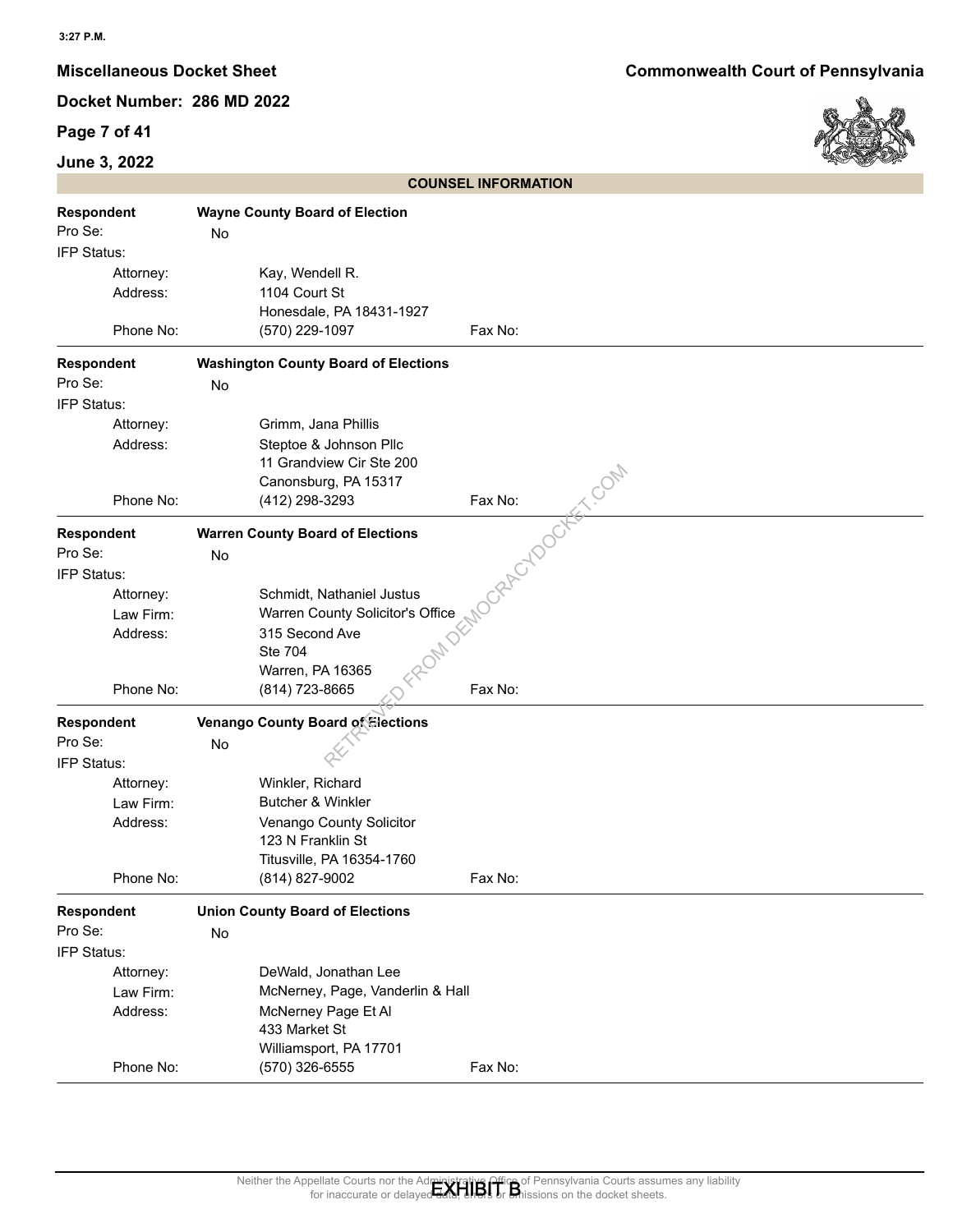## **Page 8 of 41**

## **June 3, 2022**



|             | <b>COUNSEL INFORMATION</b>                                                                                                                                                                                 |
|-------------|------------------------------------------------------------------------------------------------------------------------------------------------------------------------------------------------------------|
| Respondent  | <b>Tioga County Board of Elections</b>                                                                                                                                                                     |
| Pro Se:     | No                                                                                                                                                                                                         |
| IFP Status: |                                                                                                                                                                                                            |
|             |                                                                                                                                                                                                            |
| Attorney:   | Gabriel, Christopher P.                                                                                                                                                                                    |
| Law Firm:   | Cafardi Ferguson Wyrick Weis & Gabriel LLC                                                                                                                                                                 |
| Address:    | Cafardi Ferguson Wyrick                                                                                                                                                                                    |
|             | 2605 Nicholson Rd Ste 2201                                                                                                                                                                                 |
| Phone No:   | Sewickley, PA 15143<br>Fax No:                                                                                                                                                                             |
|             | (412) 515-8900                                                                                                                                                                                             |
| Respondent  | <b>Sullivan County Board of Elections</b>                                                                                                                                                                  |
| Pro Se:     | No                                                                                                                                                                                                         |
| IFP Status: |                                                                                                                                                                                                            |
| Attorney:   | Levitzky, Kenneth Richard<br>locker com                                                                                                                                                                    |
| Law Firm:   | Kenneth R.Levitzky, Attorney at Law                                                                                                                                                                        |
| Address:    | Po Box 489                                                                                                                                                                                                 |
|             | 125 Churchill St                                                                                                                                                                                           |
|             | Dushore, PA 18614-0489                                                                                                                                                                                     |
| Phone No:   | $\frac{Fax\,No: \sqrt{C}}{C}$<br>(570) 928-8288                                                                                                                                                            |
|             |                                                                                                                                                                                                            |
| Respondent  | <b>Somerset County Board of Elections</b>                                                                                                                                                                  |
| Pro Se:     | No                                                                                                                                                                                                         |
| IFP Status: |                                                                                                                                                                                                            |
| Attorney:   | Barbera, Michael Philip                                                                                                                                                                                    |
| Law Firm:   | Barbera, Melvin & Svonavec, LLP                                                                                                                                                                            |
| Address:    | 146 W Main St                                                                                                                                                                                              |
|             | Po Box 775                                                                                                                                                                                                 |
|             | Somerset, PA 15501-0775                                                                                                                                                                                    |
| Phone No:   | (814) 443-4681<br>Fax No:                                                                                                                                                                                  |
| Respondent  | <b>Snyder County Board of Elections</b>                                                                                                                                                                    |
| Pro Se:     | No                                                                                                                                                                                                         |
| IFP Status: |                                                                                                                                                                                                            |
| Attorney:   | Cravitz, Robert Michael                                                                                                                                                                                    |
| Address:    | 503 N Market St                                                                                                                                                                                            |
|             | Selinsgrove, PA 17870-2003                                                                                                                                                                                 |
| Phone No:   | (570) 374-5070<br>Fax No:                                                                                                                                                                                  |
|             |                                                                                                                                                                                                            |
| Respondent  | <b>Potter County Board of Elections</b>                                                                                                                                                                    |
| Pro Se:     | No                                                                                                                                                                                                         |
| IFP Status: |                                                                                                                                                                                                            |
| Attorney:   | Shaffer, Thomas R.                                                                                                                                                                                         |
| Law Firm:   | Glassmire & Shaffer Law Offices, P.C.                                                                                                                                                                      |
| Address:    | 410 Ross St                                                                                                                                                                                                |
|             | 5 E Third St                                                                                                                                                                                               |
|             | Coudersport, PA 16915-1631                                                                                                                                                                                 |
| Phone No:   | (814) 274-7292<br>Fax No:                                                                                                                                                                                  |
|             |                                                                                                                                                                                                            |
|             |                                                                                                                                                                                                            |
|             |                                                                                                                                                                                                            |
|             |                                                                                                                                                                                                            |
|             | Neither the Appellate Courts nor the Administrative Office of Pennsylvania Courts assumes any liability<br>for inaccurate or delayed date, the basis on the docket sheets.<br>ssions on the docket sheets. |
|             |                                                                                                                                                                                                            |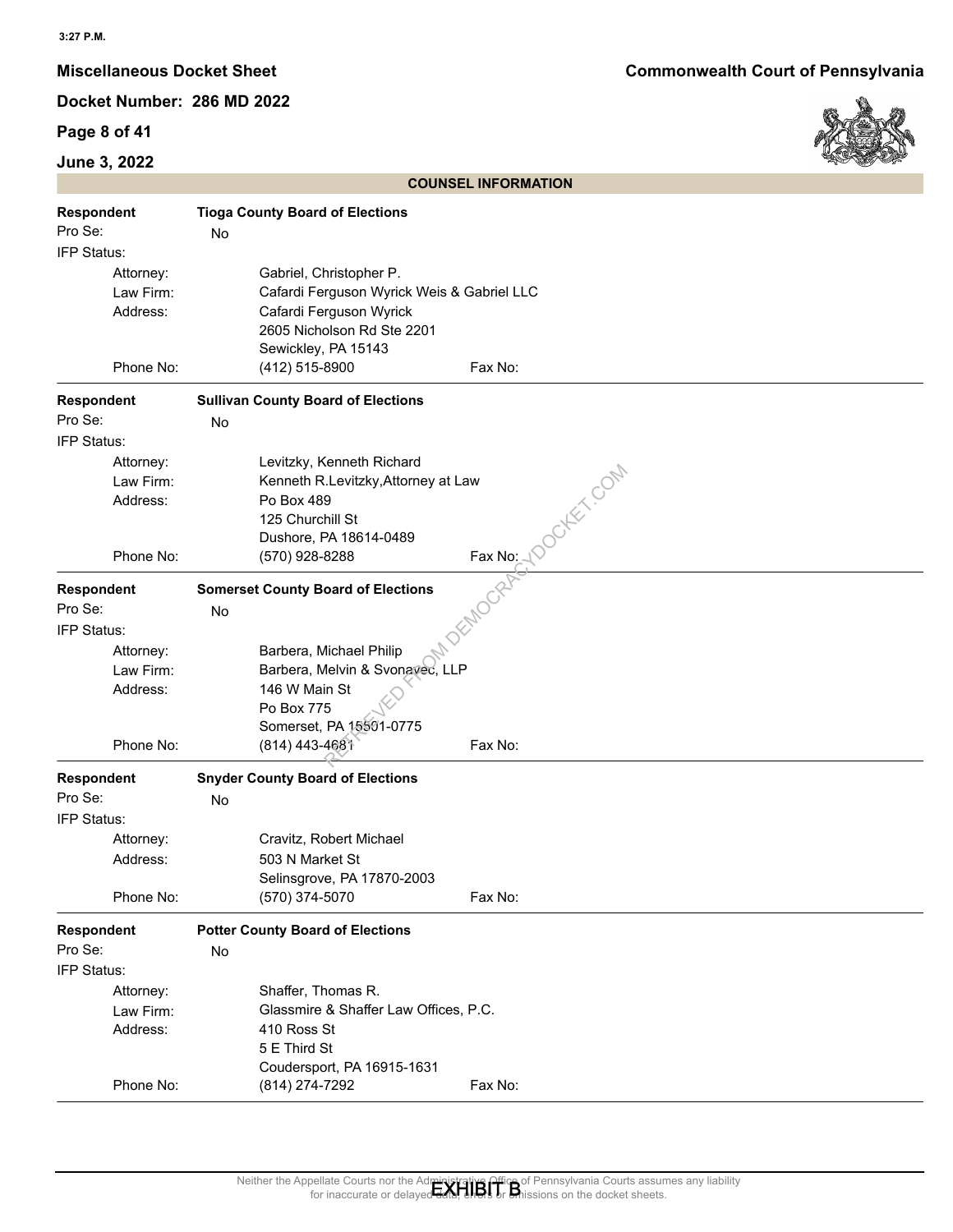## **Page 9 of 41**

## **June 3, 2022**



|                        | <b>COUNSEL INFORMATION</b>                                                                                                                                                                                                          |
|------------------------|-------------------------------------------------------------------------------------------------------------------------------------------------------------------------------------------------------------------------------------|
| <b>Respondent</b>      | <b>Pike County Board of Elections</b>                                                                                                                                                                                               |
| Pro Se:                | No                                                                                                                                                                                                                                  |
| IFP Status:            |                                                                                                                                                                                                                                     |
| Attorney:              | Weed, Christian Edward                                                                                                                                                                                                              |
| Law Firm:              | Farley, Bernathy, & Weed, LLC                                                                                                                                                                                                       |
| Address:               | 2523 Route 6                                                                                                                                                                                                                        |
|                        | Ste 1                                                                                                                                                                                                                               |
|                        | Hawley, PA 18428-7055                                                                                                                                                                                                               |
| Phone No:              | Fax No:<br>(570) 226-5771                                                                                                                                                                                                           |
|                        |                                                                                                                                                                                                                                     |
| Respondent             | <b>Perry County Board of Elections</b>                                                                                                                                                                                              |
| Pro Se:                | No                                                                                                                                                                                                                                  |
| IFP Status:            |                                                                                                                                                                                                                                     |
| Attorney:              | Bunt, William R.<br>Duker Com                                                                                                                                                                                                       |
| Law Firm:              | Self employed                                                                                                                                                                                                                       |
| Address:               | 109 S Carlisle St                                                                                                                                                                                                                   |
|                        | Po Box 336                                                                                                                                                                                                                          |
|                        | New Bloomfield, PA 17068-9766                                                                                                                                                                                                       |
| Phone No:              | Fax No:<br>(717) 582-8195                                                                                                                                                                                                           |
| Respondent             | <b>Northumberland County Board of Elections</b>                                                                                                                                                                                     |
| Pro Se:                | No                                                                                                                                                                                                                                  |
| IFP Status:            |                                                                                                                                                                                                                                     |
| Attorney:              | Garrigan, Frank William                                                                                                                                                                                                             |
| Law Firm:              | Garrigan & Targonski                                                                                                                                                                                                                |
| Address:               | 112 E Independence St                                                                                                                                                                                                               |
|                        | Shamokin, PA 17872                                                                                                                                                                                                                  |
| Phone No:              | (570) 648-6868<br>Fax No: (570) 648-6798                                                                                                                                                                                            |
|                        |                                                                                                                                                                                                                                     |
| Attorney:<br>Law Firm: | Dupuis, Elizabeth A.<br>Babst, Calland, Clements and Zomnir, PC                                                                                                                                                                     |
| Address:               | Babst Calland Et Al                                                                                                                                                                                                                 |
|                        | 330 Innovation Blvd Ste 302                                                                                                                                                                                                         |
|                        | State College, PA 16803                                                                                                                                                                                                             |
| Phone No:              | (814) 867-8055<br>Fax No:                                                                                                                                                                                                           |
|                        |                                                                                                                                                                                                                                     |
| Attorney:              | Keegan, Sean Robert                                                                                                                                                                                                                 |
| Law Firm:              | Babst, Calland, Clements and Zomnir, PC                                                                                                                                                                                             |
| Address:               | 330 Innovation Boulevard, Suite 302                                                                                                                                                                                                 |
|                        | State College, PA 16803                                                                                                                                                                                                             |
| Phone No:              | (814) 867-8055<br>Fax No:                                                                                                                                                                                                           |
| Attorney:              | Jewart, Anna Skipper                                                                                                                                                                                                                |
| Law Firm:              | Babst, Calland, Clements and Zomnir, PC                                                                                                                                                                                             |
| Address:               | 330 Innovation Boulevard, Suite 302                                                                                                                                                                                                 |
|                        | State College, PA 16803                                                                                                                                                                                                             |
| Phone No:              | (814) 867-8055<br>Fax No:                                                                                                                                                                                                           |
|                        |                                                                                                                                                                                                                                     |
|                        |                                                                                                                                                                                                                                     |
|                        |                                                                                                                                                                                                                                     |
|                        |                                                                                                                                                                                                                                     |
|                        |                                                                                                                                                                                                                                     |
|                        | Neither the Appellate Courts nor the Administrative Office of Pennsylvania Courts assumes any liability<br>for inaccurate or delaved and the official on the docket sheets.<br>for inaccurate or del<br>sions on the docket sheets. |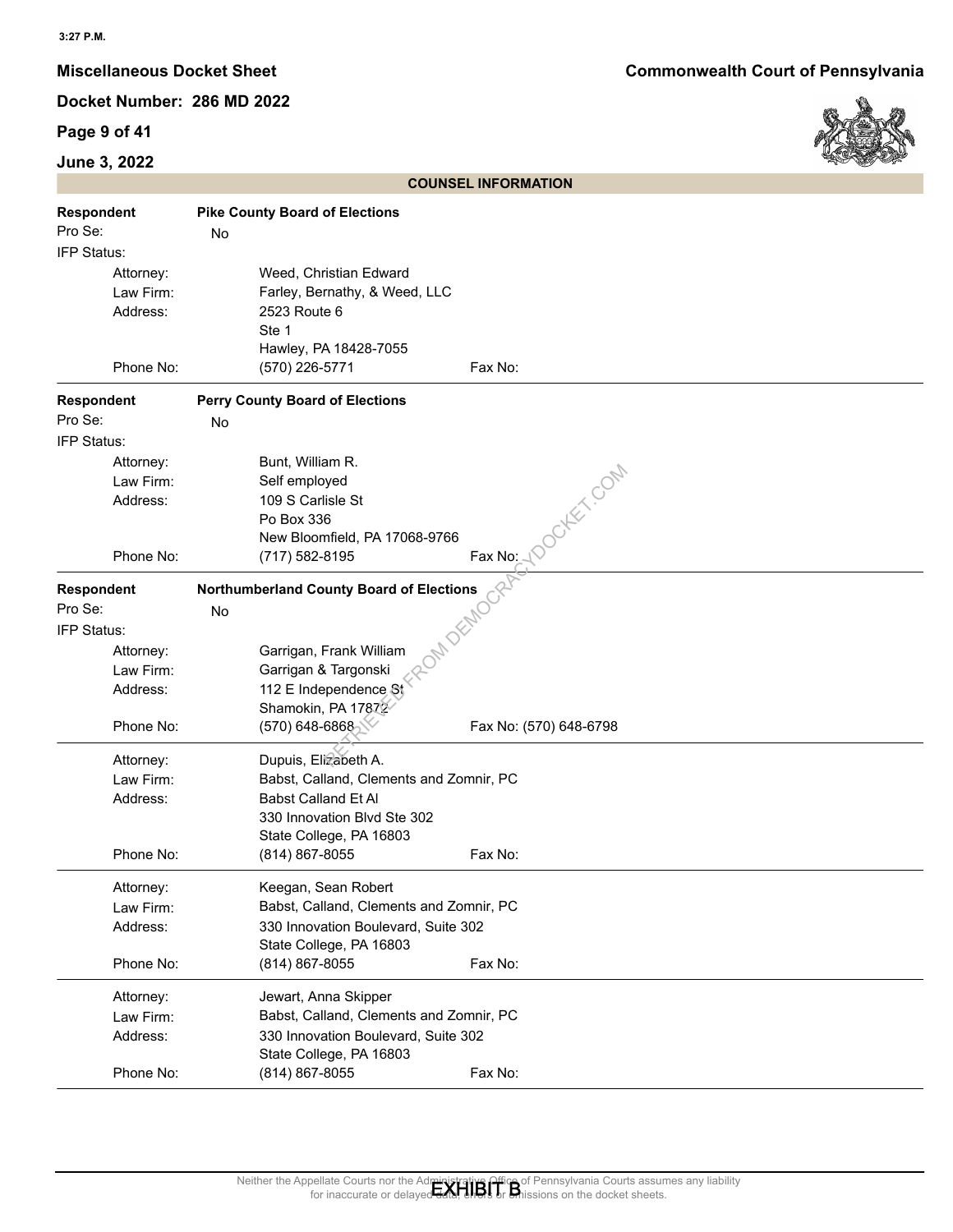## **Page 10 of 41**

## **June 3, 2022**



| <b>COUNSEL INFORMATION</b>                               |                                                                                                                                                                                       |  |
|----------------------------------------------------------|---------------------------------------------------------------------------------------------------------------------------------------------------------------------------------------|--|
| Respondent<br>Pro Se:<br>IFP Status:                     | <b>Northampton County Board of Elections</b><br>No                                                                                                                                    |  |
| Attorney:<br>Law Firm:<br>Address:                       | Rudas, Melissa P.<br>Northampton County Solicitor's Office<br>140 E Broad St<br>Bethlehem, PA 18018-6220                                                                              |  |
| Phone No:                                                | Fax No:<br>(610) 570-4146                                                                                                                                                             |  |
| Attorney:<br>Law Firm:<br>Address:                       | Vargo, Michael John<br>Spitale Vargo Madsen & Blair<br>680 Wolf Ave<br>Easton, PA 18042                                                                                               |  |
| Phone No:                                                | (610) 258-3757<br>Fax No: (610) 438-4139                                                                                                                                              |  |
| Attorney:<br>Law Firm:<br>Address:                       | locker.co<br>Santee, Richard Eugene<br>Shay, Santee, Kelhart & Deschler LLC<br>Shay Santee Kelhart & Deschler LLC<br>44 E Broad St Ste 210<br>Bethlehem, PA 18018-5920                |  |
| Phone No:                                                | Fax No:<br>(610) 691-7000                                                                                                                                                             |  |
| <b>Respondent</b><br>Pro Se:<br>IFP Status:<br>Attorney: | <b>Montour County Board of Elections</b><br>No<br>Dennehy, Michael Patrick                                                                                                            |  |
| Law Firm:<br>Address:                                    | Marks, McLaughlin, Dennehy & Piontek<br>42 W Market St<br>Po Box 179<br>Danville, PA 17821                                                                                            |  |
| Phone No:                                                | (570) 275-3411<br>Fax No:                                                                                                                                                             |  |
|                                                          |                                                                                                                                                                                       |  |
|                                                          | Neither the Appellate Courts nor the Administrative Office of Pennsylvania Courts assumes any liability<br>for inaccurate or delayed data, ends or an insisions on the docket sheets. |  |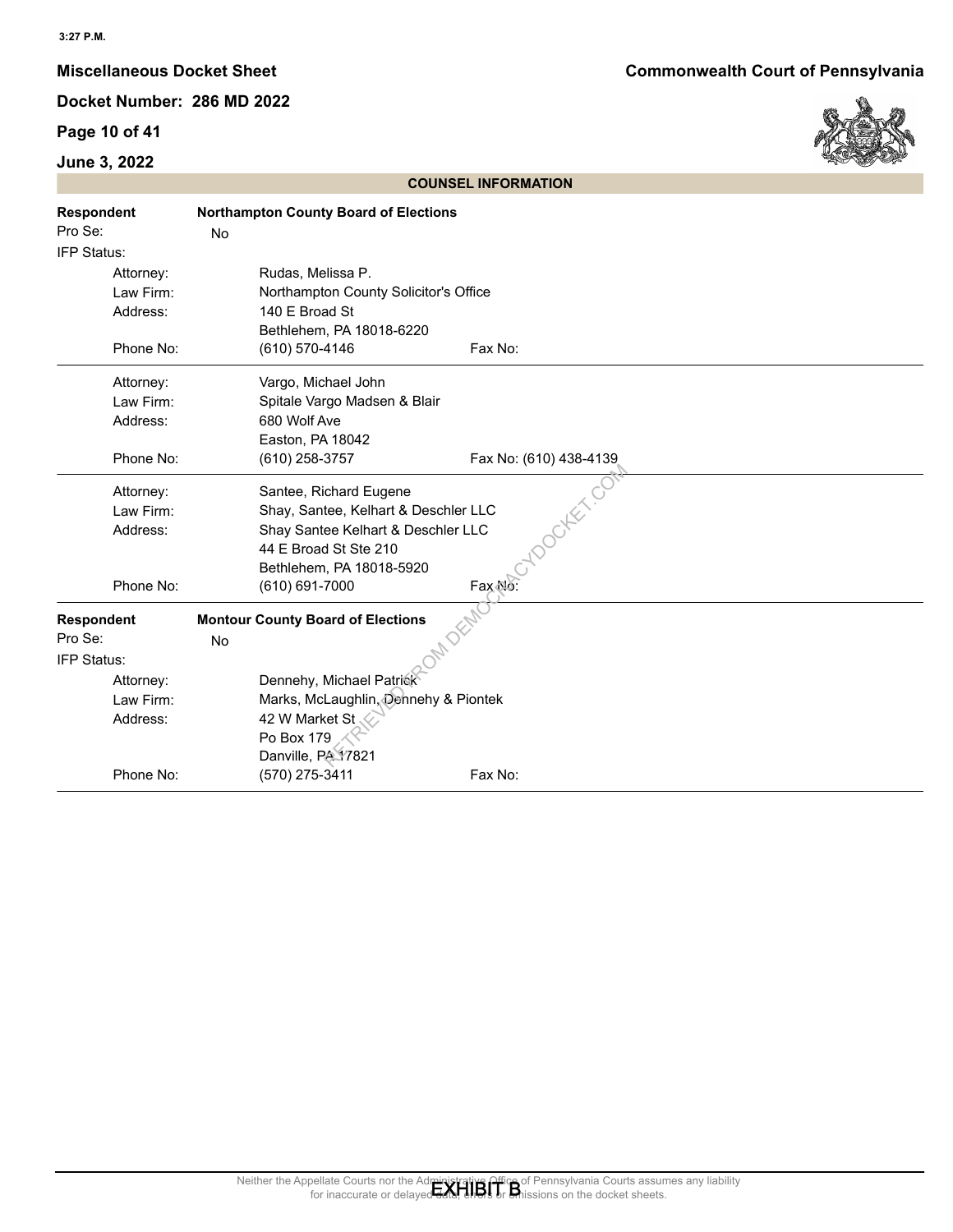## **Page 11 of 41**

## **June 3, 2022**



|                                                 | <b>COUNSEL INFORMATION</b>                                                                                                                                                                              |
|-------------------------------------------------|---------------------------------------------------------------------------------------------------------------------------------------------------------------------------------------------------------|
| <b>Respondent</b><br>Pro Se:<br>IFP Status:     | <b>Montgomery County Board of Elections</b><br>No                                                                                                                                                       |
| Attorney:<br>Law Firm:<br>Address:              | Calder, Maureen E.<br>Montgomery County Solicitor's Office<br>PO Box 311<br>Norristown, PA 19404-0311                                                                                                   |
| Phone No:                                       | (484) 674-6511<br>Fax No:                                                                                                                                                                               |
| Attorney:<br>Law Firm:<br>Address:              | Newcomer, Philip William<br>Montgomery County Solicitor's Office<br>Montgomery Co Solicitors Ofc<br>Po Box 311<br>Norristown, PA 19404-0311                                                             |
| Phone No:                                       | Fax No:<br>(610) 278-3033                                                                                                                                                                               |
| Attorney:<br>Law Firm:<br>Address:<br>Phone No: | <b>TOOCIES</b> FOOM<br>Stein, Joshua Marc<br>Montgomery County Solicitor's Office<br>Montgomery Co Solicitor's Ofc<br>425 Swede St Ste 800 Pob 311<br>Norristown, PA 19401<br>(610) 278-3033<br>Fax No: |
| Attorney:<br>Law Firm:<br>Address:              | Marlatt, John Amos<br>Montgomery County Solicitor's Office<br>PO Box 311<br>Norristown, PA 19404                                                                                                        |
| Phone No:                                       | (610) 278-3033<br>Fax No:                                                                                                                                                                               |
| Attorney:<br>Law Firm:<br>Address:              | Phillips, Brian O'Neill<br>Montgomery County Solicitor's Office<br>Montgomery Co Solicitor's Office<br>425 Swede St Ste 800<br>Norristown, PA 19404                                                     |
| Phone No:                                       | (610) 278-3033<br>Fax No:                                                                                                                                                                               |
| <b>Respondent</b><br>Pro Se:<br>IFP Status:     | <b>Monroe County Board of Elections</b><br>No                                                                                                                                                           |
| Attorney:                                       | Dunn, John B.                                                                                                                                                                                           |
| Law Firm:                                       | Matergia & Dunn                                                                                                                                                                                         |
| Address:                                        | 919 Main St                                                                                                                                                                                             |
|                                                 | Stroudsburg, PA 18360-1603                                                                                                                                                                              |
| Phone No:                                       | Fax No:<br>(570) 421-7720                                                                                                                                                                               |
|                                                 |                                                                                                                                                                                                         |
|                                                 | Neither the Appellate Courts nor the Administrative Office of Pennsylvania Courts assumes any liability<br>for inaccurate or delayed data, the basic of Missions on the docket sheets.                  |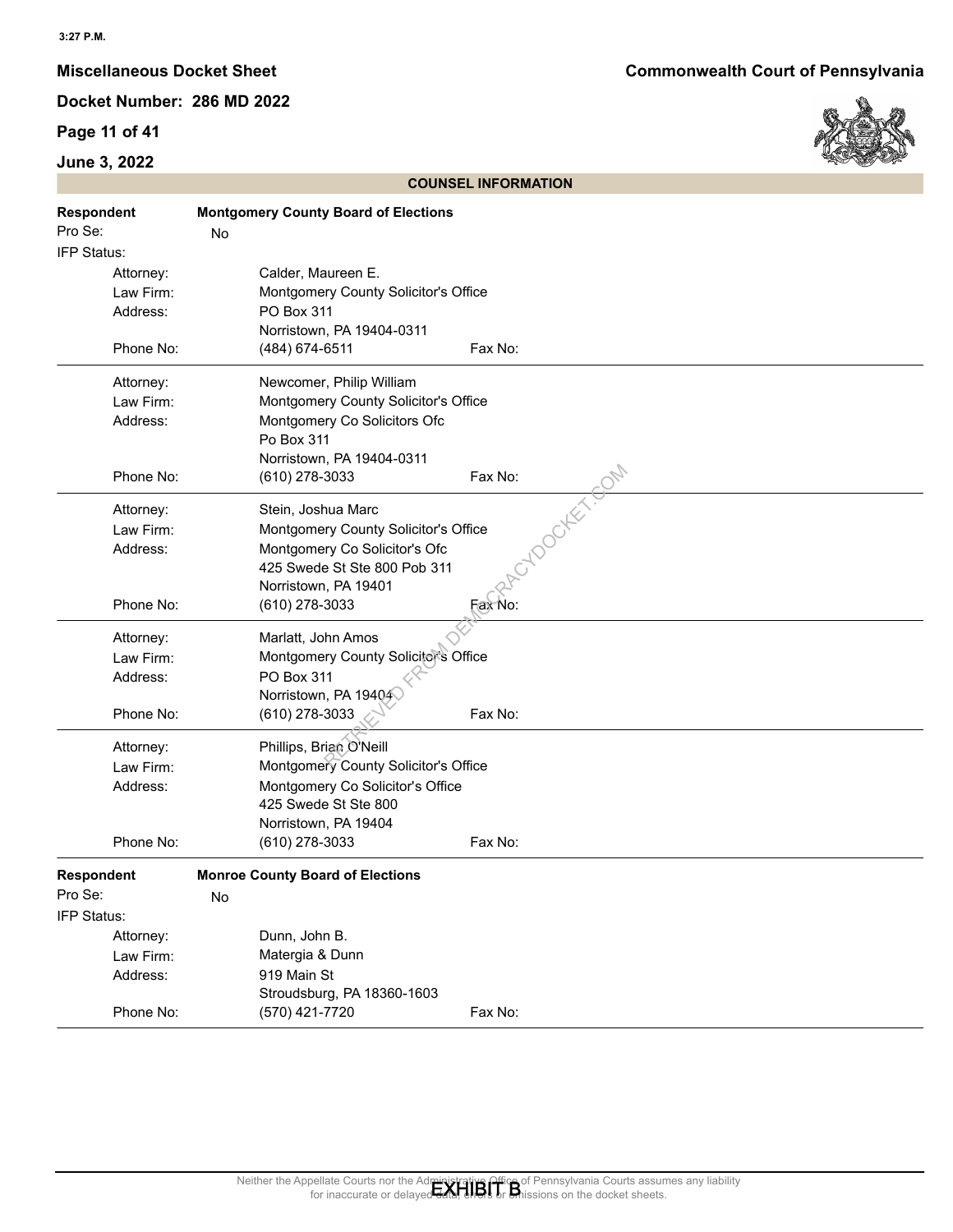## **Page 12 of 41**



|                                             |                                                 |                                                                                                                       | <b>COUNSEL INFORMATION</b>  |
|---------------------------------------------|-------------------------------------------------|-----------------------------------------------------------------------------------------------------------------------|-----------------------------|
| <b>Respondent</b><br>Pro Se:<br>IFP Status: |                                                 | <b>Mifflin County Board of Elections</b><br>No                                                                        |                             |
|                                             | Attorney:<br>Address:<br>Phone No:              | Snook, Stephen S.<br><b>Bmz Law Pc</b><br>20 S Wayne St<br>Lewistown, PA 17044-2145<br>(717) 363-0342                 | Fax No:                     |
| <b>Respondent</b>                           |                                                 | <b>Mercer County Board of Elections</b>                                                                               |                             |
| Pro Se:                                     |                                                 | No                                                                                                                    |                             |
| IFP Status:                                 |                                                 |                                                                                                                       |                             |
|                                             | Attorney:<br>Law Firm:<br>Address:<br>Phone No: | Madden, William J.<br>William J. Madden PC<br>165 Euclid Ave<br>Po Box 981<br>Sharon, PA 16146-3477<br>(724) 342-1300 | <b>OHEX, COM</b><br>Fax No: |
| <b>Respondent</b>                           |                                                 | <b>McKean County Board of Elections</b>                                                                               | MATEMOGRACY                 |
| Pro Se:                                     |                                                 | No                                                                                                                    |                             |
| IFP Status:                                 |                                                 |                                                                                                                       |                             |
|                                             | Attorney:                                       | Clarke, Anthony V.                                                                                                    |                             |
|                                             | Law Firm:                                       | The Clarke Firm                                                                                                       |                             |
|                                             | Address:                                        | 204 Bolivar Dr                                                                                                        |                             |
|                                             | Phone No:                                       | Bradford, PA 16701-3129<br>(814) 363-9990                                                                             | Fax No: (814) 363-9993      |
| Respondent                                  |                                                 | <b>Lycoming County Board of Elections</b>                                                                             |                             |
| Pro Se:                                     |                                                 | No                                                                                                                    |                             |
| IFP Status:                                 |                                                 |                                                                                                                       |                             |
|                                             | Attorney:                                       | Smith, J. David                                                                                                       |                             |
|                                             | Law Firm:                                       | <b>McCormick Law Firm</b>                                                                                             |                             |
|                                             | Address:                                        | 835 W 4TH St                                                                                                          |                             |
|                                             |                                                 | Williamsport, PA 17701-6326                                                                                           |                             |
|                                             | Phone No:                                       | (570) 326-5131                                                                                                        | Fax No:                     |
| Respondent                                  |                                                 | <b>Luzerne County Board of Elections</b>                                                                              |                             |
| Pro Se:                                     |                                                 | No                                                                                                                    |                             |
| IFP Status:                                 |                                                 |                                                                                                                       |                             |
|                                             | Attorney:                                       | Cosgrove, Joseph Matthias                                                                                             |                             |
|                                             | Law Firm:                                       | Selingo Guagliardo, LLC                                                                                               |                             |
|                                             | Address:                                        | Selingo Guagliardo<br>345 Market St                                                                                   |                             |
|                                             |                                                 | Kingston, PA 18704                                                                                                    |                             |
|                                             | Phone No:                                       | (570) 287-2400                                                                                                        | Fax No:                     |
|                                             |                                                 |                                                                                                                       |                             |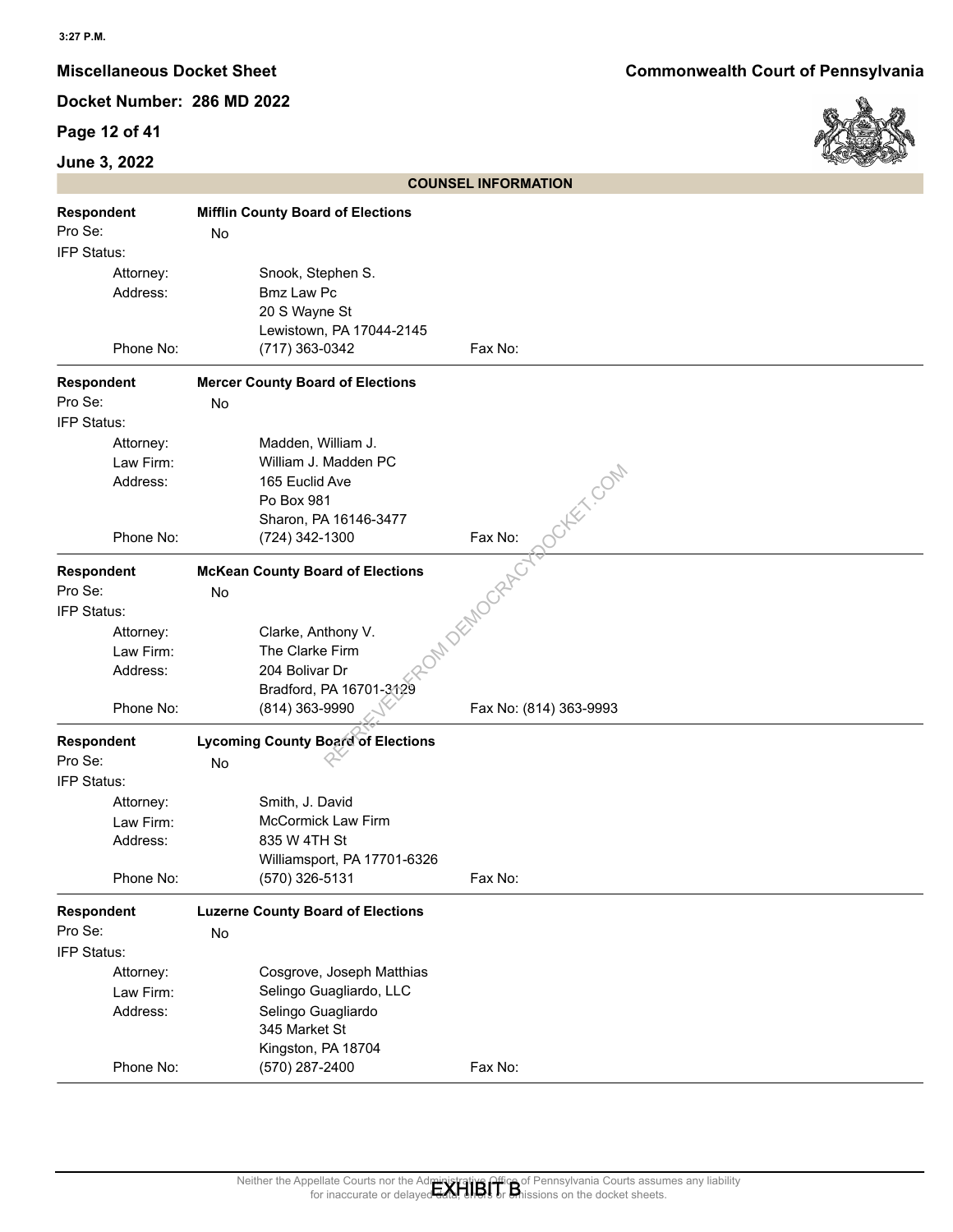## **Page 13 of 41**

## **June 3, 2022**

**Miscellaneous Docket Sheet Commonwealth Court of Pennsylvania**



| Fischer, Michael John<br>Attorney:<br>Pennsylvania Office of Attorney General, 16th Floor, Strawberry Square, Harrisburg, PA<br>Law Firm:<br>Address:<br>Ofc of Attorney General<br>1600 Arch St Ste 300<br>Philadelphia, PA 19103<br>Phone No:<br>(215) 560-2171<br>Fax No:<br>Boyer, Jacob Biehl<br>Attorney:<br>Pennsylvania Office of Attorney General, 16th Floor, Strawberry Square, Harrisburg, PA<br>Law Firm:<br>Address:<br>Pa Office Of Attorney General<br>1600 Arch St Ste 300<br>Philadelphia, PA 19103<br>Fax No:<br>Phone No:<br>(267) 768-3968<br>ACYDOCH<br><b>Respondent</b><br><b>Lehigh County Board of Elections</b><br>Pro Se:<br>No<br>IFP Status:<br>Backenstoe, David M.<br>Attorney:<br>Lehigh County Government Center<br>Law Firm:<br>17 S. Seventh Street, Room 440<br>Address:<br>Allentown, PA 18101<br>Fax No:<br>(610) 838-2255<br>Phone No:<br>Mazin, Joshua S.<br>Attorney:<br>RepkaMazin, LLC<br>Law Firm:<br>108 E Center St<br>Address:<br>Nazareth, PA 18064<br>Phone No:<br>(610) 365-2670<br>Fax No:<br><b>Respondent</b><br><b>Lebanon County Board of Elections</b><br>Pro Se:<br>No<br>IFP Status:<br>Warner, David Richard, Jr.<br>Attorney:<br><b>Buzgon Davis Law Offices</b><br>Law Firm:<br>525 S Eighth St<br>Address:<br>Lebanon, PA 17042<br>(717) 274-1421<br>Phone No:<br>Fax No:<br><b>Respondent</b><br><b>Lawrence County Board of Elections</b><br>Pro Se:<br>No<br>IFP Status:<br>Leslie, Thomas W.<br>Attorney:<br>Address:<br>25 N. Mill Street, Suite 503<br>New Castle, PA 16101<br>Phone No:<br>Fax No:<br>(724) 654-8101 | Respondent<br>Pro Se: | Leigh M. Chapman, Secretary of State<br>No |
|--------------------------------------------------------------------------------------------------------------------------------------------------------------------------------------------------------------------------------------------------------------------------------------------------------------------------------------------------------------------------------------------------------------------------------------------------------------------------------------------------------------------------------------------------------------------------------------------------------------------------------------------------------------------------------------------------------------------------------------------------------------------------------------------------------------------------------------------------------------------------------------------------------------------------------------------------------------------------------------------------------------------------------------------------------------------------------------------------------------------------------------------------------------------------------------------------------------------------------------------------------------------------------------------------------------------------------------------------------------------------------------------------------------------------------------------------------------------------------------------------------------------------------------------------------------------------------------------|-----------------------|--------------------------------------------|
|                                                                                                                                                                                                                                                                                                                                                                                                                                                                                                                                                                                                                                                                                                                                                                                                                                                                                                                                                                                                                                                                                                                                                                                                                                                                                                                                                                                                                                                                                                                                                                                            | IFP Status:           |                                            |
|                                                                                                                                                                                                                                                                                                                                                                                                                                                                                                                                                                                                                                                                                                                                                                                                                                                                                                                                                                                                                                                                                                                                                                                                                                                                                                                                                                                                                                                                                                                                                                                            |                       |                                            |
|                                                                                                                                                                                                                                                                                                                                                                                                                                                                                                                                                                                                                                                                                                                                                                                                                                                                                                                                                                                                                                                                                                                                                                                                                                                                                                                                                                                                                                                                                                                                                                                            |                       |                                            |
|                                                                                                                                                                                                                                                                                                                                                                                                                                                                                                                                                                                                                                                                                                                                                                                                                                                                                                                                                                                                                                                                                                                                                                                                                                                                                                                                                                                                                                                                                                                                                                                            |                       |                                            |
|                                                                                                                                                                                                                                                                                                                                                                                                                                                                                                                                                                                                                                                                                                                                                                                                                                                                                                                                                                                                                                                                                                                                                                                                                                                                                                                                                                                                                                                                                                                                                                                            |                       |                                            |
|                                                                                                                                                                                                                                                                                                                                                                                                                                                                                                                                                                                                                                                                                                                                                                                                                                                                                                                                                                                                                                                                                                                                                                                                                                                                                                                                                                                                                                                                                                                                                                                            |                       |                                            |
|                                                                                                                                                                                                                                                                                                                                                                                                                                                                                                                                                                                                                                                                                                                                                                                                                                                                                                                                                                                                                                                                                                                                                                                                                                                                                                                                                                                                                                                                                                                                                                                            |                       |                                            |
|                                                                                                                                                                                                                                                                                                                                                                                                                                                                                                                                                                                                                                                                                                                                                                                                                                                                                                                                                                                                                                                                                                                                                                                                                                                                                                                                                                                                                                                                                                                                                                                            |                       |                                            |
|                                                                                                                                                                                                                                                                                                                                                                                                                                                                                                                                                                                                                                                                                                                                                                                                                                                                                                                                                                                                                                                                                                                                                                                                                                                                                                                                                                                                                                                                                                                                                                                            |                       |                                            |
|                                                                                                                                                                                                                                                                                                                                                                                                                                                                                                                                                                                                                                                                                                                                                                                                                                                                                                                                                                                                                                                                                                                                                                                                                                                                                                                                                                                                                                                                                                                                                                                            |                       |                                            |
|                                                                                                                                                                                                                                                                                                                                                                                                                                                                                                                                                                                                                                                                                                                                                                                                                                                                                                                                                                                                                                                                                                                                                                                                                                                                                                                                                                                                                                                                                                                                                                                            |                       |                                            |
|                                                                                                                                                                                                                                                                                                                                                                                                                                                                                                                                                                                                                                                                                                                                                                                                                                                                                                                                                                                                                                                                                                                                                                                                                                                                                                                                                                                                                                                                                                                                                                                            |                       |                                            |
|                                                                                                                                                                                                                                                                                                                                                                                                                                                                                                                                                                                                                                                                                                                                                                                                                                                                                                                                                                                                                                                                                                                                                                                                                                                                                                                                                                                                                                                                                                                                                                                            |                       |                                            |
|                                                                                                                                                                                                                                                                                                                                                                                                                                                                                                                                                                                                                                                                                                                                                                                                                                                                                                                                                                                                                                                                                                                                                                                                                                                                                                                                                                                                                                                                                                                                                                                            |                       |                                            |
|                                                                                                                                                                                                                                                                                                                                                                                                                                                                                                                                                                                                                                                                                                                                                                                                                                                                                                                                                                                                                                                                                                                                                                                                                                                                                                                                                                                                                                                                                                                                                                                            |                       |                                            |
|                                                                                                                                                                                                                                                                                                                                                                                                                                                                                                                                                                                                                                                                                                                                                                                                                                                                                                                                                                                                                                                                                                                                                                                                                                                                                                                                                                                                                                                                                                                                                                                            |                       |                                            |
|                                                                                                                                                                                                                                                                                                                                                                                                                                                                                                                                                                                                                                                                                                                                                                                                                                                                                                                                                                                                                                                                                                                                                                                                                                                                                                                                                                                                                                                                                                                                                                                            |                       |                                            |
|                                                                                                                                                                                                                                                                                                                                                                                                                                                                                                                                                                                                                                                                                                                                                                                                                                                                                                                                                                                                                                                                                                                                                                                                                                                                                                                                                                                                                                                                                                                                                                                            |                       |                                            |
|                                                                                                                                                                                                                                                                                                                                                                                                                                                                                                                                                                                                                                                                                                                                                                                                                                                                                                                                                                                                                                                                                                                                                                                                                                                                                                                                                                                                                                                                                                                                                                                            |                       |                                            |
|                                                                                                                                                                                                                                                                                                                                                                                                                                                                                                                                                                                                                                                                                                                                                                                                                                                                                                                                                                                                                                                                                                                                                                                                                                                                                                                                                                                                                                                                                                                                                                                            |                       |                                            |
|                                                                                                                                                                                                                                                                                                                                                                                                                                                                                                                                                                                                                                                                                                                                                                                                                                                                                                                                                                                                                                                                                                                                                                                                                                                                                                                                                                                                                                                                                                                                                                                            |                       |                                            |
|                                                                                                                                                                                                                                                                                                                                                                                                                                                                                                                                                                                                                                                                                                                                                                                                                                                                                                                                                                                                                                                                                                                                                                                                                                                                                                                                                                                                                                                                                                                                                                                            |                       |                                            |
|                                                                                                                                                                                                                                                                                                                                                                                                                                                                                                                                                                                                                                                                                                                                                                                                                                                                                                                                                                                                                                                                                                                                                                                                                                                                                                                                                                                                                                                                                                                                                                                            |                       |                                            |
|                                                                                                                                                                                                                                                                                                                                                                                                                                                                                                                                                                                                                                                                                                                                                                                                                                                                                                                                                                                                                                                                                                                                                                                                                                                                                                                                                                                                                                                                                                                                                                                            |                       |                                            |
|                                                                                                                                                                                                                                                                                                                                                                                                                                                                                                                                                                                                                                                                                                                                                                                                                                                                                                                                                                                                                                                                                                                                                                                                                                                                                                                                                                                                                                                                                                                                                                                            |                       |                                            |
|                                                                                                                                                                                                                                                                                                                                                                                                                                                                                                                                                                                                                                                                                                                                                                                                                                                                                                                                                                                                                                                                                                                                                                                                                                                                                                                                                                                                                                                                                                                                                                                            |                       |                                            |
|                                                                                                                                                                                                                                                                                                                                                                                                                                                                                                                                                                                                                                                                                                                                                                                                                                                                                                                                                                                                                                                                                                                                                                                                                                                                                                                                                                                                                                                                                                                                                                                            |                       |                                            |
|                                                                                                                                                                                                                                                                                                                                                                                                                                                                                                                                                                                                                                                                                                                                                                                                                                                                                                                                                                                                                                                                                                                                                                                                                                                                                                                                                                                                                                                                                                                                                                                            |                       |                                            |
|                                                                                                                                                                                                                                                                                                                                                                                                                                                                                                                                                                                                                                                                                                                                                                                                                                                                                                                                                                                                                                                                                                                                                                                                                                                                                                                                                                                                                                                                                                                                                                                            |                       |                                            |
|                                                                                                                                                                                                                                                                                                                                                                                                                                                                                                                                                                                                                                                                                                                                                                                                                                                                                                                                                                                                                                                                                                                                                                                                                                                                                                                                                                                                                                                                                                                                                                                            |                       |                                            |
|                                                                                                                                                                                                                                                                                                                                                                                                                                                                                                                                                                                                                                                                                                                                                                                                                                                                                                                                                                                                                                                                                                                                                                                                                                                                                                                                                                                                                                                                                                                                                                                            |                       |                                            |
|                                                                                                                                                                                                                                                                                                                                                                                                                                                                                                                                                                                                                                                                                                                                                                                                                                                                                                                                                                                                                                                                                                                                                                                                                                                                                                                                                                                                                                                                                                                                                                                            |                       |                                            |
|                                                                                                                                                                                                                                                                                                                                                                                                                                                                                                                                                                                                                                                                                                                                                                                                                                                                                                                                                                                                                                                                                                                                                                                                                                                                                                                                                                                                                                                                                                                                                                                            |                       |                                            |
|                                                                                                                                                                                                                                                                                                                                                                                                                                                                                                                                                                                                                                                                                                                                                                                                                                                                                                                                                                                                                                                                                                                                                                                                                                                                                                                                                                                                                                                                                                                                                                                            |                       |                                            |
|                                                                                                                                                                                                                                                                                                                                                                                                                                                                                                                                                                                                                                                                                                                                                                                                                                                                                                                                                                                                                                                                                                                                                                                                                                                                                                                                                                                                                                                                                                                                                                                            |                       |                                            |
|                                                                                                                                                                                                                                                                                                                                                                                                                                                                                                                                                                                                                                                                                                                                                                                                                                                                                                                                                                                                                                                                                                                                                                                                                                                                                                                                                                                                                                                                                                                                                                                            |                       |                                            |
|                                                                                                                                                                                                                                                                                                                                                                                                                                                                                                                                                                                                                                                                                                                                                                                                                                                                                                                                                                                                                                                                                                                                                                                                                                                                                                                                                                                                                                                                                                                                                                                            |                       |                                            |
|                                                                                                                                                                                                                                                                                                                                                                                                                                                                                                                                                                                                                                                                                                                                                                                                                                                                                                                                                                                                                                                                                                                                                                                                                                                                                                                                                                                                                                                                                                                                                                                            |                       |                                            |
|                                                                                                                                                                                                                                                                                                                                                                                                                                                                                                                                                                                                                                                                                                                                                                                                                                                                                                                                                                                                                                                                                                                                                                                                                                                                                                                                                                                                                                                                                                                                                                                            |                       |                                            |
|                                                                                                                                                                                                                                                                                                                                                                                                                                                                                                                                                                                                                                                                                                                                                                                                                                                                                                                                                                                                                                                                                                                                                                                                                                                                                                                                                                                                                                                                                                                                                                                            |                       |                                            |
|                                                                                                                                                                                                                                                                                                                                                                                                                                                                                                                                                                                                                                                                                                                                                                                                                                                                                                                                                                                                                                                                                                                                                                                                                                                                                                                                                                                                                                                                                                                                                                                            |                       |                                            |
|                                                                                                                                                                                                                                                                                                                                                                                                                                                                                                                                                                                                                                                                                                                                                                                                                                                                                                                                                                                                                                                                                                                                                                                                                                                                                                                                                                                                                                                                                                                                                                                            |                       |                                            |
| Neither the Appellate Courts nor the Administrative Office of Pennsylvania Courts assumes any liability<br>for inaccurate or delayed data, the basic of Missions on the docket sheets.                                                                                                                                                                                                                                                                                                                                                                                                                                                                                                                                                                                                                                                                                                                                                                                                                                                                                                                                                                                                                                                                                                                                                                                                                                                                                                                                                                                                     |                       |                                            |

**COUNSEL INFORMATION**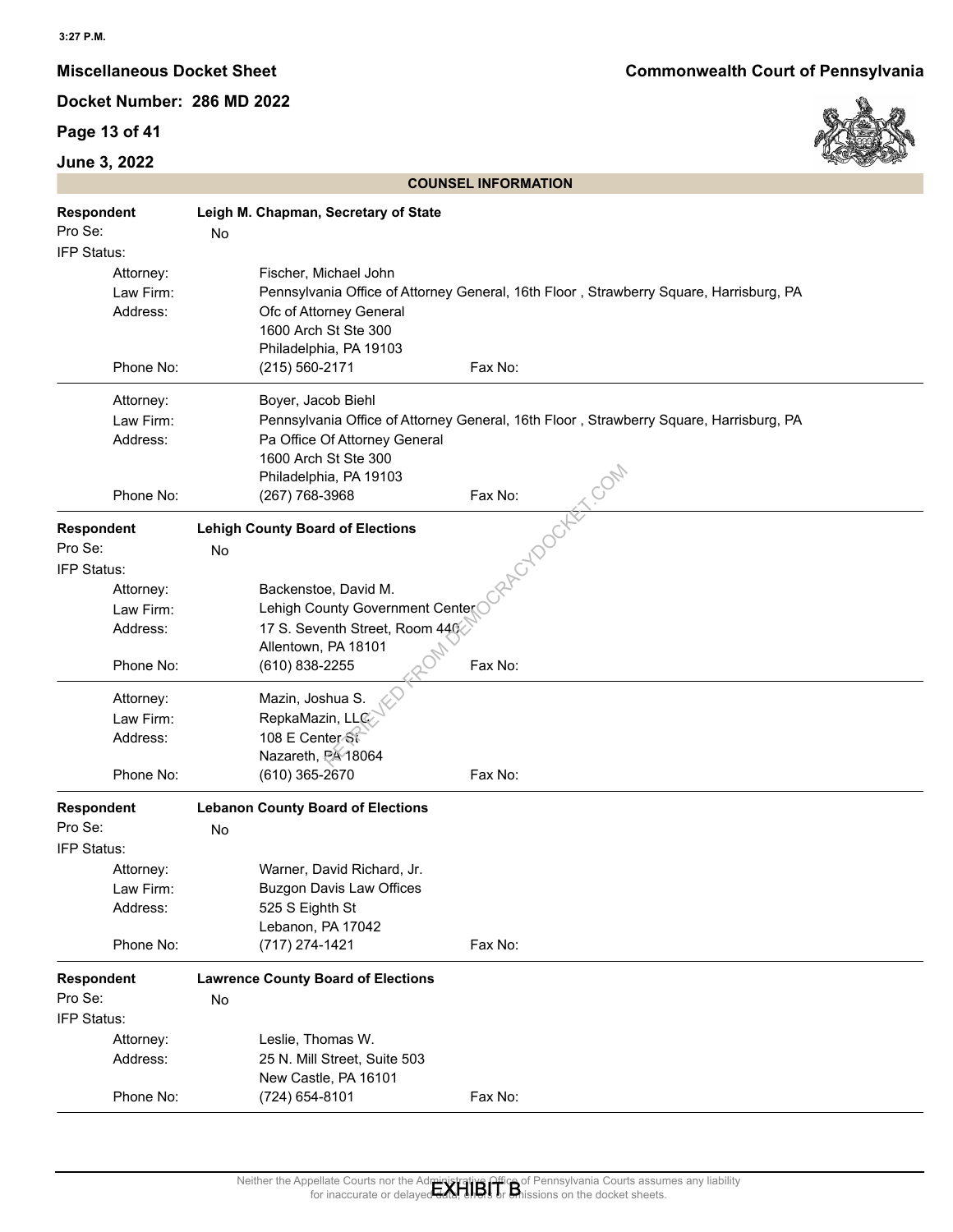## **Page 14 of 41**



|                       | <b>COUNSEL INFORMATION</b>                                                                                                                                                            |
|-----------------------|---------------------------------------------------------------------------------------------------------------------------------------------------------------------------------------|
| Respondent<br>Pro Se: | <b>Lackawanna County Board of Elections</b><br>No                                                                                                                                     |
| IFP Status:           |                                                                                                                                                                                       |
| Attorney:             | Ruggiero, Frank J.                                                                                                                                                                    |
| Address:              | 123 Wyoming Avenue                                                                                                                                                                    |
|                       | Scranton, PA 18503                                                                                                                                                                    |
| Phone No:             | (570) 876-6901<br>Fax No:                                                                                                                                                             |
| Attorney:             | Dupuis, Elizabeth A.                                                                                                                                                                  |
| Law Firm:             | Babst, Calland, Clements and Zomnir, PC                                                                                                                                               |
| Address:              | Babst Calland Et Al                                                                                                                                                                   |
|                       | 330 Innovation Blvd Ste 302                                                                                                                                                           |
|                       | State College, PA 16803                                                                                                                                                               |
| Phone No:             | Fax No:<br>(814) 867-8055                                                                                                                                                             |
| Attorney:             | otenco<br>Frederickson, Donald J., Jr.                                                                                                                                                |
| Address:              | 123 Wyoming Avenue, 6th Floor                                                                                                                                                         |
|                       | Scranton, PA 18503                                                                                                                                                                    |
| Attorney:             | Keegan, Sean Robert                                                                                                                                                                   |
| Law Firm:             | Babst, Calland, Clements and Zomnir, PC                                                                                                                                               |
| Address:              | 330 Innovation Boulevard, Suite 302                                                                                                                                                   |
|                       | State College, PA 16803                                                                                                                                                               |
| Phone No:             | (814) 867-8055<br>Fax No:                                                                                                                                                             |
| Attorney:             | Jewart, Anna Skipper                                                                                                                                                                  |
| Law Firm:             | Babst, Calland, Clements and Zomnir, PC                                                                                                                                               |
| Address:              | 330 Innovation Boulevard, Suite 302                                                                                                                                                   |
|                       | State College, PA 16803                                                                                                                                                               |
| Phone No:             | (814) 867-8055<br>Fax No:                                                                                                                                                             |
| Respondent            | <b>Juniata County Board of Elections</b>                                                                                                                                              |
| Pro Se:               | No                                                                                                                                                                                    |
| IFP Status:           |                                                                                                                                                                                       |
| Attorney:             | Zagurskie, Donald Kenneth                                                                                                                                                             |
| Law Firm:             | Johnston & Zagurskie, PC                                                                                                                                                              |
| Address:              | 117 Main St                                                                                                                                                                           |
|                       | Po Box O                                                                                                                                                                              |
| Phone No:             | Mifflin, PA 17058-0915<br>Fax No:                                                                                                                                                     |
|                       | (717) 436-8044                                                                                                                                                                        |
|                       |                                                                                                                                                                                       |
|                       |                                                                                                                                                                                       |
|                       |                                                                                                                                                                                       |
|                       |                                                                                                                                                                                       |
|                       |                                                                                                                                                                                       |
|                       |                                                                                                                                                                                       |
|                       |                                                                                                                                                                                       |
|                       |                                                                                                                                                                                       |
|                       |                                                                                                                                                                                       |
|                       |                                                                                                                                                                                       |
|                       | Neither the Appellate Courts nor the Administrative Office of Pennsylvania Courts assumes any liability<br>for inaccurate or delayed data, ends or an insisions on the docket sheets. |
|                       |                                                                                                                                                                                       |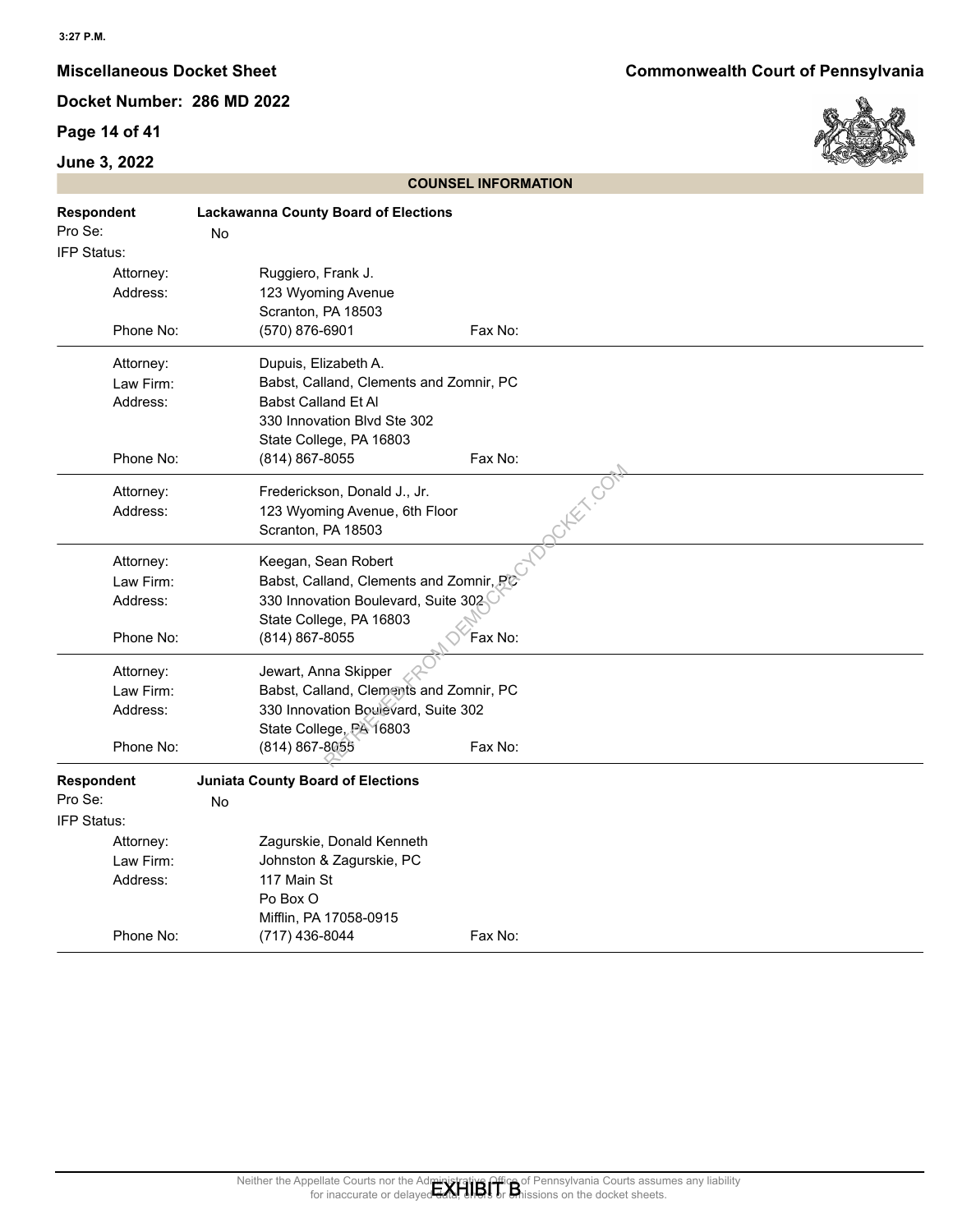## **Page 15 of 41**

## **June 3, 2022**



|                                                                | <b>COUNSEL INFORMATION</b>                                                                                                                                                            |
|----------------------------------------------------------------|---------------------------------------------------------------------------------------------------------------------------------------------------------------------------------------|
| Respondent<br>Pro Se:                                          | <b>Jefferson County Board of Elections</b><br>No                                                                                                                                      |
| IFP Status:<br>Attorney:<br>Law Firm:<br>Address:<br>Phone No: | Zwick, Carl John<br>Zwick & Zwick LLP<br>171 Beaver Dr<br>Po Box 1127<br>Dubois, PA 15801<br>(814) 371-6400<br>Fax No:                                                                |
| Attorney:<br>Law Firm:<br>Address:<br>Phone No:                | Dupuis, Elizabeth A.<br>Babst, Calland, Clements and Zomnir, PC<br>Babst Calland Et Al<br>330 Innovation Blvd Ste 302<br>TCON<br>State College, PA 16803<br>(814) 867-8055<br>Fax No: |
| Attorney:<br>Law Firm:<br>Address:<br>Phone No:                | Keegan, Sean Robert<br>Babst, Calland, Clements and Zomnir, PC<br>330 Innovation Boulevard, Suite 302<br>State College, PA 16803<br>Fax No:<br>(814) 867-8055                         |
| Attorney:<br>Law Firm:<br>Address:<br>Phone No:                | Jewart, Anna Skipper<br>Babst, Calland, Clements and Zomnir, PC<br>330 Innovation Boulevard, Suite 302<br>State College, PA 16803<br>(814) 867-8055<br>Fax No:                        |
|                                                                |                                                                                                                                                                                       |
|                                                                | Neither the Appellate Courts nor the Administrative Office of Pennsylvania Courts assumes any liability<br>for inaccurate or delayed and the original of the docket sheets.           |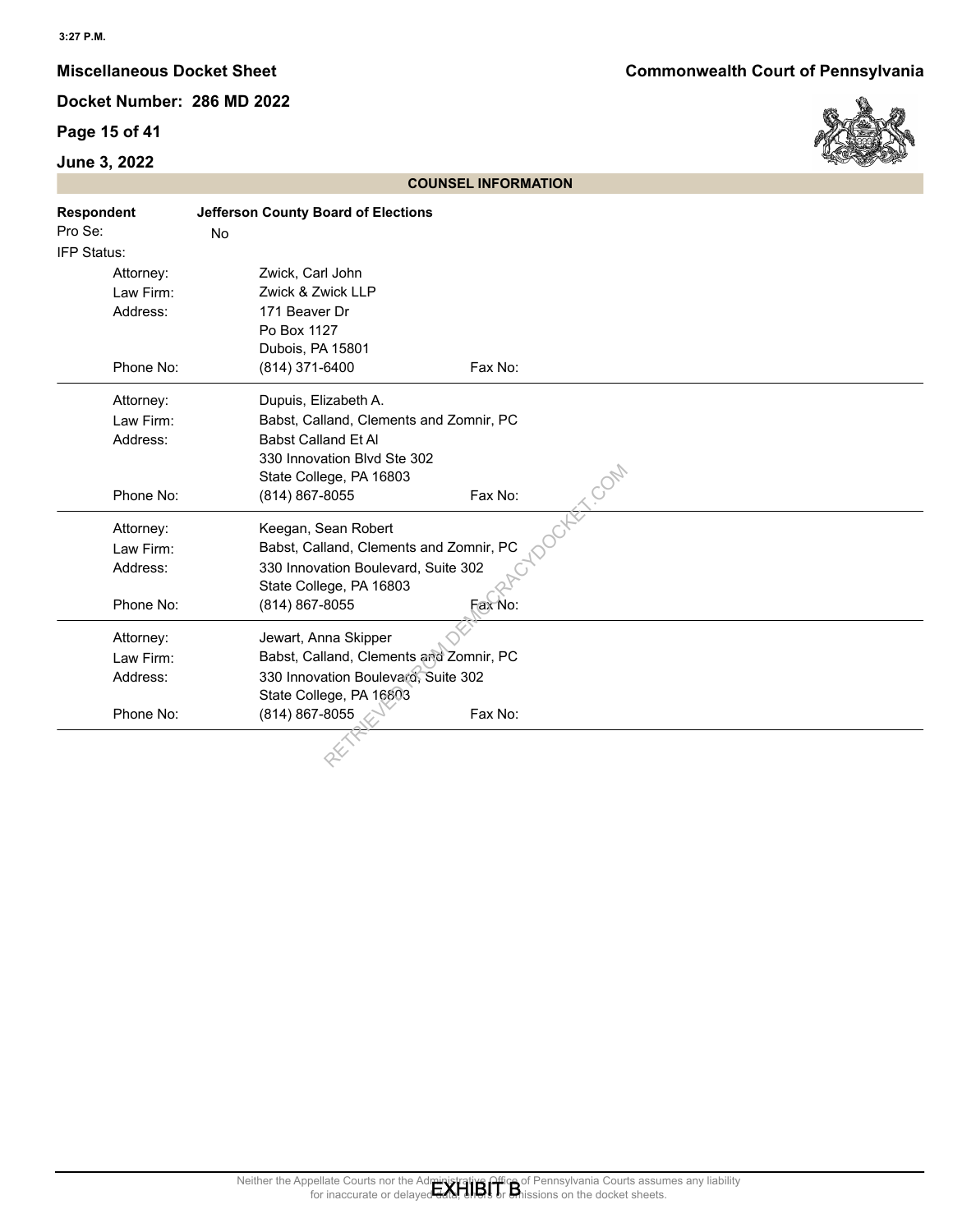## **Page 16 of 41**

## **June 3, 2022**



|                                                 | <b>COUNSEL INFORMATION</b>                                                                                                                                                                                                                  |
|-------------------------------------------------|---------------------------------------------------------------------------------------------------------------------------------------------------------------------------------------------------------------------------------------------|
| Respondent<br>Pro Se:<br>IFP Status:            | <b>Indiana County Board of Elections</b><br>No                                                                                                                                                                                              |
| Attorney:<br>Law Firm:<br>Address:              | Budash, Matthew T.<br>Budash & Welch, LLP<br>Budash & Welch Llp<br>120 S 7TH St<br>Indiana, PA 15701                                                                                                                                        |
| Phone No:                                       | (724) 463-6050<br>Fax No:                                                                                                                                                                                                                   |
| Attorney:<br>Law Firm:<br>Address:<br>Phone No: | Dupuis, Elizabeth A.<br>Babst, Calland, Clements and Zomnir, PC<br><b>Babst Calland Et Al</b><br>330 Innovation Blvd Ste 302<br>State College, PA 16803<br>(814) 867-8055<br>Fax No:                                                        |
|                                                 |                                                                                                                                                                                                                                             |
| Attorney:<br>Law Firm:<br>Address:<br>Phone No: | Keegan, Sean Robert<br>Babst, Calland, Clements and Zomnir, PC<br>330 Innovation Boulevard, Suite 302<br>State College, PA 16803<br>Fax No:<br>(814) 867-8055                                                                               |
|                                                 |                                                                                                                                                                                                                                             |
| Attorney:<br>Law Firm:                          | Jewart, Anna Skipper<br>Babst, Calland, Clements and Zomnir, PC                                                                                                                                                                             |
| Address:                                        | 330 Innovation Boulevard, Suite 302                                                                                                                                                                                                         |
|                                                 | State College, PA 16803                                                                                                                                                                                                                     |
| Phone No:                                       | (814) 867-8055<br>Fax No:                                                                                                                                                                                                                   |
| <b>Respondent</b><br>Pro Se:                    | <b>Huntingdon County Board of Elections</b><br>No                                                                                                                                                                                           |
| IFP Status:                                     |                                                                                                                                                                                                                                             |
| Attorney:                                       | Dupuis, Elizabeth A.                                                                                                                                                                                                                        |
| Law Firm:<br>Address:                           | Babst, Calland, Clements and Zomnir, PC<br>Babst Calland Et Al<br>330 Innovation Blvd Ste 302<br>State College, PA 16803                                                                                                                    |
| Phone No:                                       | (814) 867-8055<br>Fax No:                                                                                                                                                                                                                   |
| Attorney:<br>Law Firm:<br>Address:              | Keegan, Sean Robert<br>Babst, Calland, Clements and Zomnir, PC<br>330 Innovation Boulevard, Suite 302<br>State College, PA 16803                                                                                                            |
| Phone No:                                       | Fax No:<br>(814) 867-8055                                                                                                                                                                                                                   |
| Attorney:<br>Law Firm:<br>Address:<br>Phone No: | Jewart, Anna Skipper<br>Babst, Calland, Clements and Zomnir, PC<br>330 Innovation Boulevard, Suite 302<br>State College, PA 16803<br>Fax No:<br>(814) 867-8055                                                                              |
|                                                 |                                                                                                                                                                                                                                             |
|                                                 | Neither the Appellate Courts nor the Administrative Office of Pennsylvania Courts assumes any liability<br>for inaccurate or delaved date: the builty of missions on the docket sheets.<br>for inaccurate or<br>sions on the docket sheets. |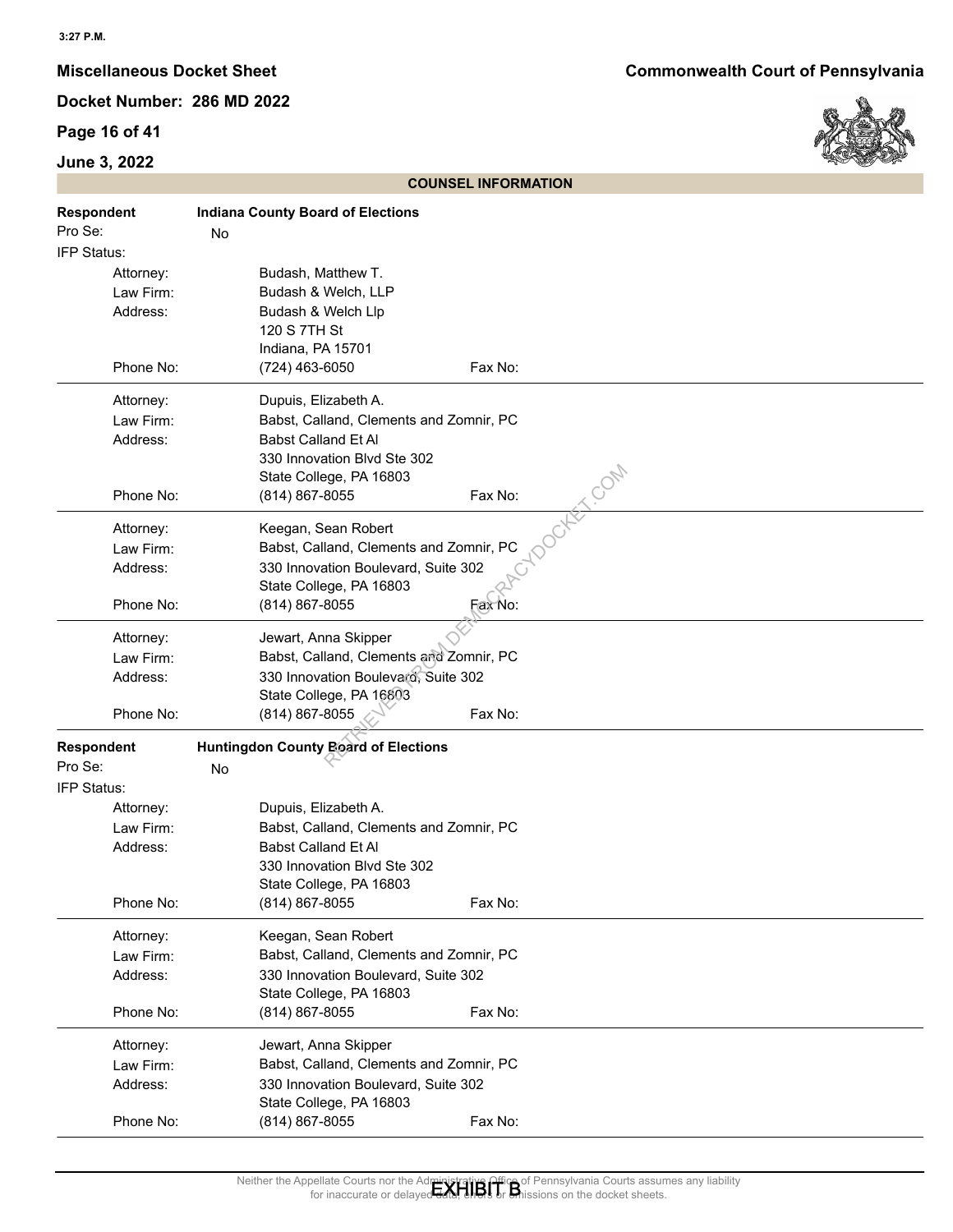## **Page 17 of 41**

## **June 3, 2022**

**Miscellaneous Docket Sheet Commonwealth Court of Pennsylvania**



|                   |                                             | <b>COUNSEL INFORMATION</b>                                                                                                                                                             |
|-------------------|---------------------------------------------|----------------------------------------------------------------------------------------------------------------------------------------------------------------------------------------|
| <b>Respondent</b> | <b>Fulton County Board of Elections</b>     |                                                                                                                                                                                        |
| Pro Se:           | No                                          |                                                                                                                                                                                        |
| IFP Status:       |                                             |                                                                                                                                                                                        |
| Attorney:         | Stein, James M.                             |                                                                                                                                                                                        |
| Law Firm:         | Dick, Stein, Schemel, Wine & Frey, LLP      |                                                                                                                                                                                        |
| Address:          | Dick Stein Schemel Et Al                    |                                                                                                                                                                                        |
|                   | 13 W Main St Ste 210                        |                                                                                                                                                                                        |
| Phone No:         | Waynesboro, PA 17268-1517<br>(717) 762-1160 | Fax No:                                                                                                                                                                                |
|                   |                                             |                                                                                                                                                                                        |
| Respondent        | <b>Franklin County Board of Elections</b>   |                                                                                                                                                                                        |
| Pro Se:           | No                                          |                                                                                                                                                                                        |
| IFP Status:       |                                             |                                                                                                                                                                                        |
| Attorney:         | Sulcove, Jerrold A.                         | DOCKEY COM                                                                                                                                                                             |
| Law Firm:         | Black & Davison, PC                         |                                                                                                                                                                                        |
| Address:          | Black And Davison P.c.                      |                                                                                                                                                                                        |
|                   | 1110 Kennebec Dr<br>Chambersburg, PA 17201  |                                                                                                                                                                                        |
| Phone No:         | (717) 264-5194                              |                                                                                                                                                                                        |
|                   |                                             | Fax No: 10                                                                                                                                                                             |
| Attorney:         | Sulcove, Elliott Bernard                    |                                                                                                                                                                                        |
| Address:          | Black And Davison P.c.                      |                                                                                                                                                                                        |
|                   | 1110 Kennebec Dr                            |                                                                                                                                                                                        |
|                   | Chambersburg, PA 17201                      |                                                                                                                                                                                        |
| Phone No:         | (717) 264-5194                              | Fax No:                                                                                                                                                                                |
| <b>Respondent</b> | <b>Forest County Board of Elections</b>     |                                                                                                                                                                                        |
| Pro Se:           | No                                          |                                                                                                                                                                                        |
| IFP Status:       |                                             |                                                                                                                                                                                        |
| Attorney:         | Bevevino, Timothy Ross                      |                                                                                                                                                                                        |
| Law Firm:         | Swanson, Bevevino & Sharp, P.C.             |                                                                                                                                                                                        |
| Address:          | Swanson Bevevino & Sharp Pc                 |                                                                                                                                                                                        |
|                   | 311 Market St                               |                                                                                                                                                                                        |
| Phone No:         | Warren, PA 16365-2373<br>(814) 723-2080     | Fax No:                                                                                                                                                                                |
|                   |                                             |                                                                                                                                                                                        |
|                   |                                             |                                                                                                                                                                                        |
|                   |                                             |                                                                                                                                                                                        |
|                   |                                             |                                                                                                                                                                                        |
|                   |                                             |                                                                                                                                                                                        |
|                   |                                             |                                                                                                                                                                                        |
|                   |                                             |                                                                                                                                                                                        |
|                   |                                             |                                                                                                                                                                                        |
|                   |                                             |                                                                                                                                                                                        |
|                   |                                             |                                                                                                                                                                                        |
|                   |                                             |                                                                                                                                                                                        |
|                   |                                             |                                                                                                                                                                                        |
|                   |                                             |                                                                                                                                                                                        |
|                   |                                             |                                                                                                                                                                                        |
|                   |                                             |                                                                                                                                                                                        |
|                   |                                             |                                                                                                                                                                                        |
|                   |                                             | Neither the Appellate Courts nor the Administrative Office of Pennsylvania Courts assumes any liability<br>for inaccurate or delayed date, the basic of Missions on the docket sheets. |

**COUNSEL INFORMATION**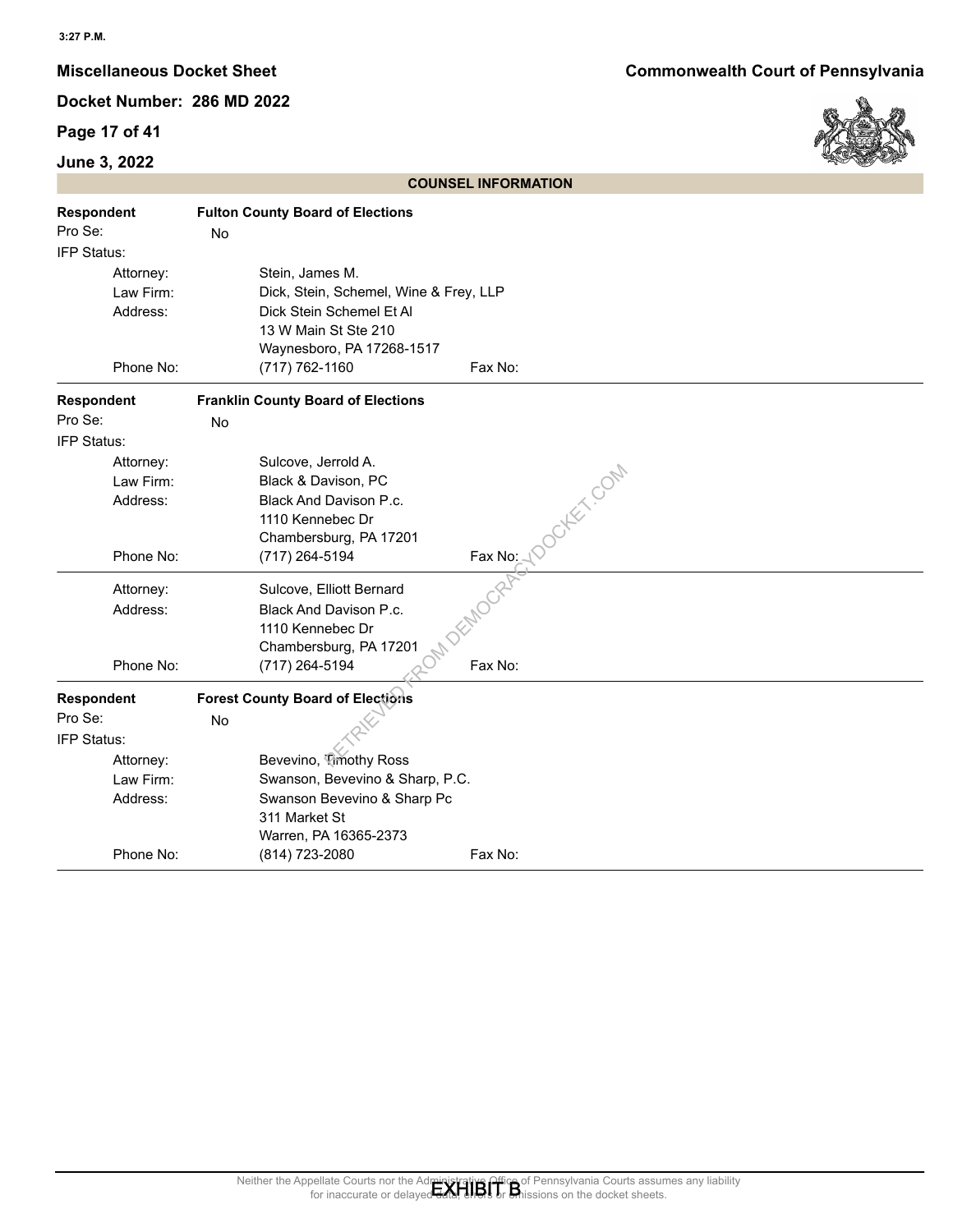## **Page 18 of 41**



|                                                 |                                                                                                                        | <b>COUNSEL INFORMATION</b>                                                                                                                                                            |
|-------------------------------------------------|------------------------------------------------------------------------------------------------------------------------|---------------------------------------------------------------------------------------------------------------------------------------------------------------------------------------|
| <b>Respondent</b><br>Pro Se:<br>IFP Status:     | <b>Fayette County Board of Elections</b><br>No                                                                         |                                                                                                                                                                                       |
| Attorney:<br>Law Firm:<br>Address:              | Purcell, John M.<br>John M. Purcell, PC<br>John M. Purcell Pc<br>55 E Church St Ste 101<br>Uniontown, PA 15401         |                                                                                                                                                                                       |
| Phone No:                                       | (724) 437-2711                                                                                                         | Fax No:                                                                                                                                                                               |
| Attorney:<br>Law Firm:<br>Address:<br>Phone No: | Heid, Sheryl Rae<br>Fayette County Solicitor's Office<br>4 N Beeson Blvd<br>Uniontown, PA 15401-3438<br>(724) 437-4700 | Fax No:                                                                                                                                                                               |
| Attorney:<br>Address:<br>Phone No:              | Witt, Timothy James<br>Watson Mundorff Llp<br>720 Vanderbilt Rd<br>Connellsville, PA 15425-6218<br>(724) 626-8882      | - YOOCKEY-SON<br>Fax No:                                                                                                                                                              |
| <b>Respondent</b><br>Pro Se:                    | <b>Elk County Board of Elections</b><br>No                                                                             |                                                                                                                                                                                       |
| IFP Status:                                     |                                                                                                                        |                                                                                                                                                                                       |
| Attorney:                                       | Wagner, Thomas George                                                                                                  |                                                                                                                                                                                       |
| Law Firm:                                       | Meyer Wagner Brown & Kraus                                                                                             |                                                                                                                                                                                       |
| Address:                                        | 115 Lafayette St<br>Saint Marys, PA 15857-1327                                                                         |                                                                                                                                                                                       |
| Phone No:                                       | (814) 781-3445                                                                                                         | Fax No:                                                                                                                                                                               |
| <b>Respondent</b>                               | <b>Delaware County Board of Elections</b>                                                                              |                                                                                                                                                                                       |
| Pro Se:                                         | No                                                                                                                     |                                                                                                                                                                                       |
| IFP Status:<br>Attorney:                        | Martin, William F.                                                                                                     |                                                                                                                                                                                       |
| Law Firm:                                       | County of Delaware Solicitor's Office                                                                                  |                                                                                                                                                                                       |
| Address:                                        | 201 W Front St                                                                                                         |                                                                                                                                                                                       |
| Phone No:                                       | Media, PA 19063<br>$(215)$ 605-9146                                                                                    | Fax No:                                                                                                                                                                               |
| Attorney:                                       | Centrella, Nicholas Michael, Jr.                                                                                       |                                                                                                                                                                                       |
| Law Firm:                                       | Duane Morris LLP                                                                                                       |                                                                                                                                                                                       |
| Address:                                        | 30 S 17TH St                                                                                                           |                                                                                                                                                                                       |
| Phone No:                                       | Philadelphia, PA 19103<br>(215) 979-1850                                                                               | Fax No:                                                                                                                                                                               |
|                                                 |                                                                                                                        | Neither the Appellate Courts nor the Administrative Office of Pennsylvania Courts assumes any liability<br>for inaccurate or delayed data, ends or an insisions on the docket sheets. |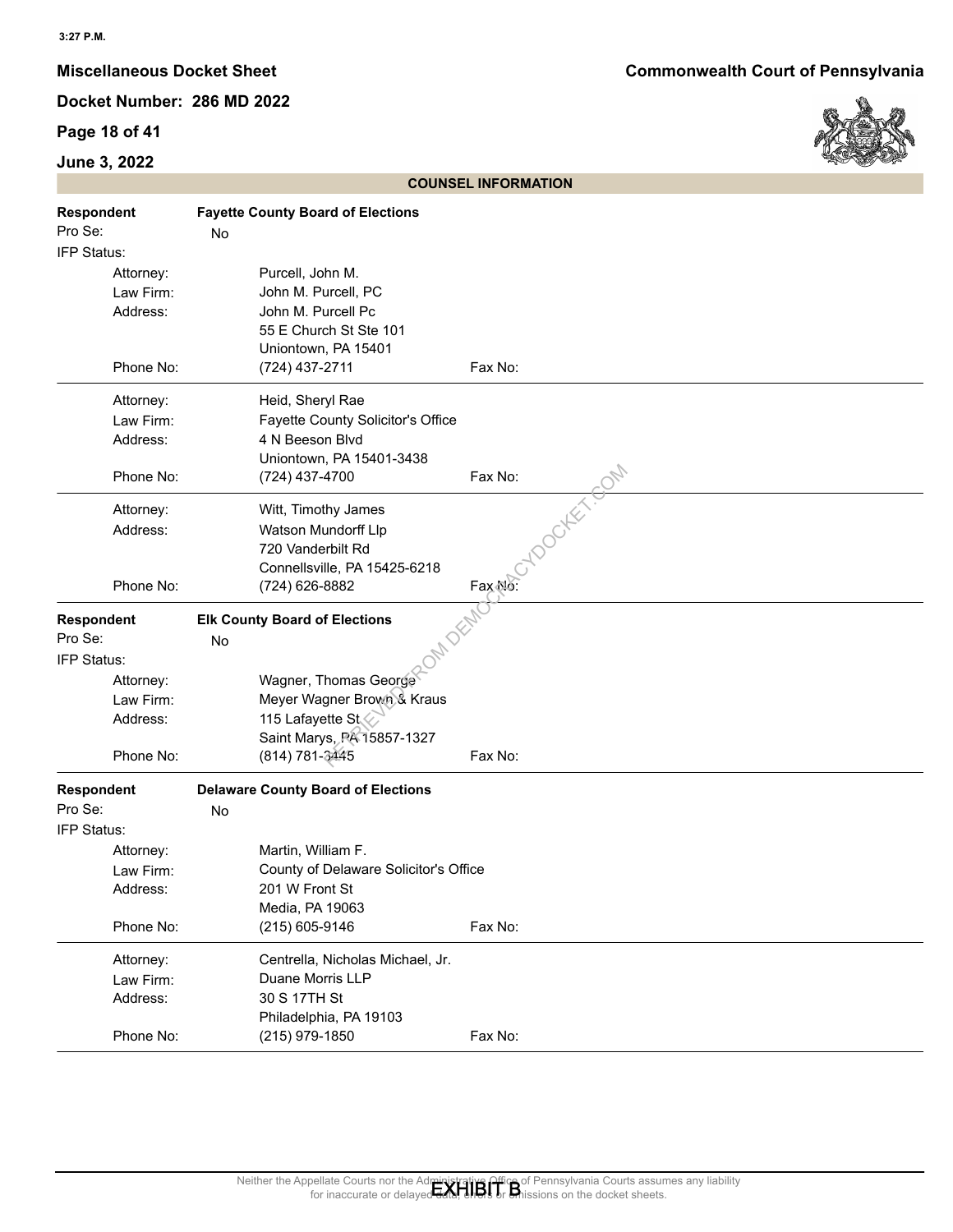## **Page 19 of 41**

## **June 3, 2022**



|                   |           |    |                                             | <b>COUNSEL INFORMATION</b>                                                                                                                                                                                |
|-------------------|-----------|----|---------------------------------------------|-----------------------------------------------------------------------------------------------------------------------------------------------------------------------------------------------------------|
| <b>Respondent</b> |           |    | <b>Dauphin County Board of Elections</b>    |                                                                                                                                                                                                           |
| Pro Se:           |           | No |                                             |                                                                                                                                                                                                           |
| IFP Status:       |           |    |                                             |                                                                                                                                                                                                           |
|                   | Attorney: |    | Curcillo, Joseph A., III                    |                                                                                                                                                                                                           |
|                   | Law Firm: |    | Dauphin County Solicitor's Office           |                                                                                                                                                                                                           |
|                   | Address:  |    | 2 S 2ND St                                  |                                                                                                                                                                                                           |
|                   |           |    | Harrisburg, PA 17101                        |                                                                                                                                                                                                           |
|                   | Phone No: |    | (717) 645-4930                              | Fax No:                                                                                                                                                                                                   |
| <b>Respondent</b> |           |    | <b>Cumberland County Board of Elections</b> |                                                                                                                                                                                                           |
| Pro Se:           |           | No |                                             |                                                                                                                                                                                                           |
| IFP Status:       |           |    |                                             |                                                                                                                                                                                                           |
|                   | Attorney: |    | Brenneman, Keith Orr                        |                                                                                                                                                                                                           |
|                   | Law Firm: |    | Law Office of Keith O. Brenneman, P.C.      |                                                                                                                                                                                                           |
|                   | Address:  |    | Law Office Of Keith O. Brenneman Pc         |                                                                                                                                                                                                           |
|                   |           |    | 44 W Main St                                |                                                                                                                                                                                                           |
|                   |           |    | Mechanicsburg, PA 17055-6249                |                                                                                                                                                                                                           |
|                   | Phone No: |    | (717) 697-8528                              | CHEX, COM<br>Fax No:                                                                                                                                                                                      |
| <b>Respondent</b> |           |    | <b>Crawford County Board of Elections</b>   | 1 DEMOCRAE                                                                                                                                                                                                |
| Pro Se:           |           | No |                                             |                                                                                                                                                                                                           |
| IFP Status:       |           |    |                                             |                                                                                                                                                                                                           |
|                   | Attorney: |    | Button, Keith Adam                          |                                                                                                                                                                                                           |
|                   | Law Firm: |    | Shafer Law Firm, P.C.                       |                                                                                                                                                                                                           |
|                   | Address:  |    | Shafer Law Firm P.c.                        |                                                                                                                                                                                                           |
|                   |           |    | 890 Market St                               |                                                                                                                                                                                                           |
|                   |           |    | Meadville, PA 16335-3318                    |                                                                                                                                                                                                           |
|                   | Phone No: |    | $(814) 724 - 4540$                          | Fax No:                                                                                                                                                                                                   |
| <b>Respondent</b> |           |    | <b>Columbia County Beard of Elections</b>   |                                                                                                                                                                                                           |
| Pro Se:           |           | No |                                             |                                                                                                                                                                                                           |
| IFP Status:       |           |    |                                             |                                                                                                                                                                                                           |
|                   | Attorney: |    | McDonald, Anthony John                      |                                                                                                                                                                                                           |
|                   | Law Firm: |    | Marinos, McDonald & Knecht, LLP             |                                                                                                                                                                                                           |
|                   | Address:  |    | Marinos Mcdonald & Knecht Llp               |                                                                                                                                                                                                           |
|                   |           |    | 106 W Front St                              |                                                                                                                                                                                                           |
|                   |           |    | Berwick, PA 18603                           |                                                                                                                                                                                                           |
|                   | Phone No: |    | (570) 520-4019                              | Fax No:                                                                                                                                                                                                   |
| <b>Respondent</b> |           |    | <b>Clinton County Board of Elections</b>    |                                                                                                                                                                                                           |
| Pro Se:           |           | No |                                             |                                                                                                                                                                                                           |
| IFP Status:       |           |    |                                             |                                                                                                                                                                                                           |
|                   | Attorney: |    | Coploff, Larry E.                           |                                                                                                                                                                                                           |
|                   | Law Firm: |    | Coploff, Ryan & Houser                      |                                                                                                                                                                                                           |
|                   | Address:  |    | 136 E Water St Frnt                         |                                                                                                                                                                                                           |
|                   |           |    | Po Box 389                                  |                                                                                                                                                                                                           |
|                   |           |    | Lock Haven, PA 17745-0389                   |                                                                                                                                                                                                           |
|                   | Phone No: |    | (570) 748-7771                              | Fax No:                                                                                                                                                                                                   |
|                   |           |    |                                             |                                                                                                                                                                                                           |
|                   |           |    |                                             |                                                                                                                                                                                                           |
|                   |           |    |                                             |                                                                                                                                                                                                           |
|                   |           |    | for inaccurate or delave                    | Neither the Appellate Courts nor the Administrative Office of Pennsylvania Courts assumes any liability<br>for inaccurate or delayed date, the basis on the docket sheets.<br>sions on the docket sheets. |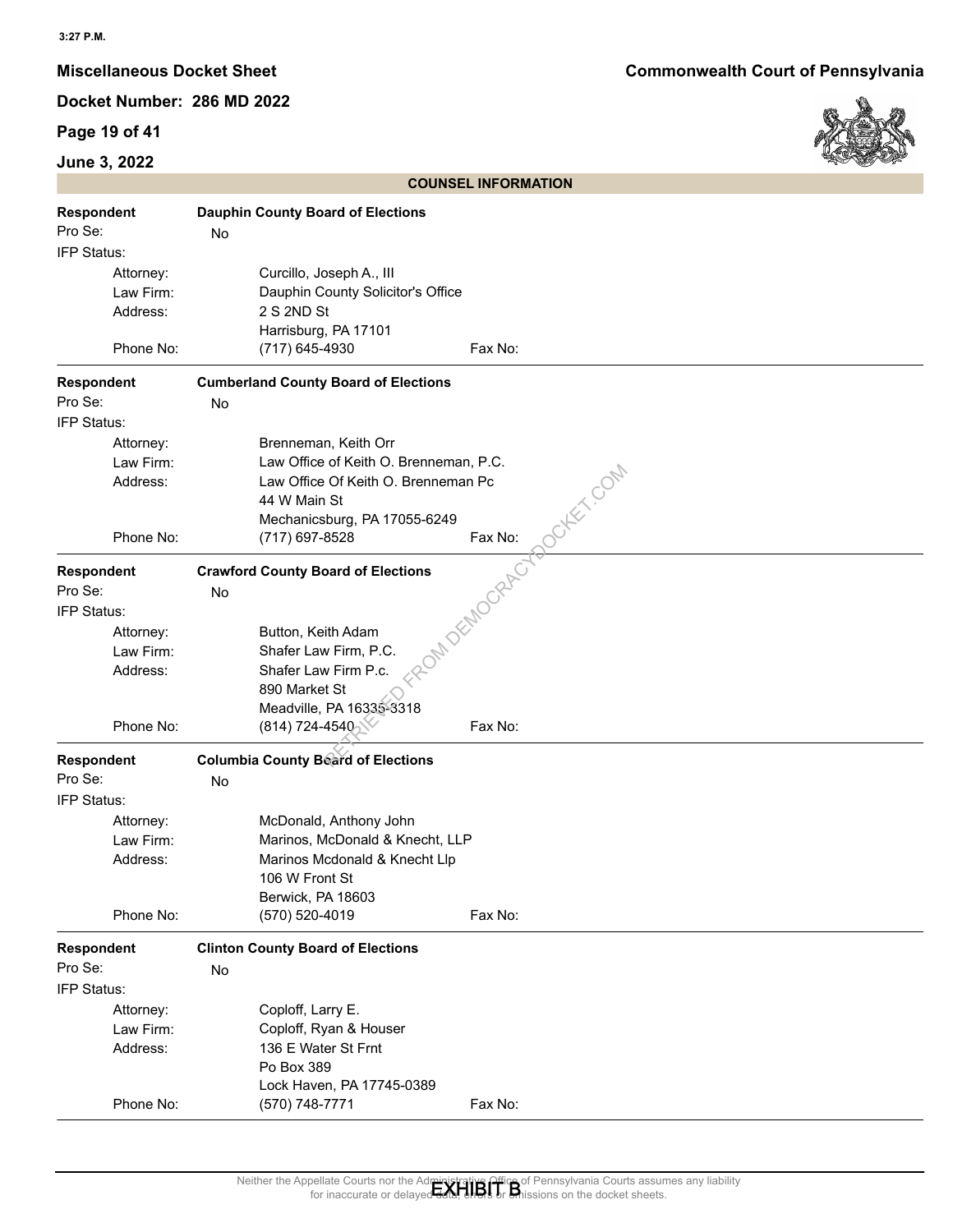## **Page 20 of 41**

## **June 3, 2022**



|                        | <b>COUNSEL INFORMATION</b>                                                                                                                                                                |
|------------------------|-------------------------------------------------------------------------------------------------------------------------------------------------------------------------------------------|
| <b>Respondent</b>      | <b>Clearfield County Board of Elections</b>                                                                                                                                               |
| Pro Se:                | No                                                                                                                                                                                        |
| IFP Status:            |                                                                                                                                                                                           |
| Attorney:<br>Law Firm: | Bozovich, Heather Lynn<br>Lisa Marie Vari & Associates, PC,                                                                                                                               |
| Address:               | 114 1/2 S 2ND St                                                                                                                                                                          |
|                        | Clearfield, PA 16830                                                                                                                                                                      |
| Phone No:              | (814) 290-0566<br>Fax No:                                                                                                                                                                 |
| Respondent             | <b>Clarion County Board of Elections</b>                                                                                                                                                  |
| Pro Se:                | No                                                                                                                                                                                        |
| IFP Status:            |                                                                                                                                                                                           |
| Attorney:              | Gabriel, Christopher P.                                                                                                                                                                   |
| Law Firm:              | Cafardi Ferguson Wyrick Weis & Gabriel LLC                                                                                                                                                |
| Address:               | Cafardi Ferguson Wyrick<br>2605 Nicholson Rd Ste 2201                                                                                                                                     |
|                        | Sewickley, PA 15143                                                                                                                                                                       |
| Phone No:              | Tokki com<br>Fax No:<br>(412) 515-8900                                                                                                                                                    |
| <b>Respondent</b>      | MOCRAFCT<br><b>Chester County Board of Elections</b>                                                                                                                                      |
| Pro Se:                | No                                                                                                                                                                                        |
| IFP Status:            |                                                                                                                                                                                           |
| Attorney:              | Mayock, Kristen Kirk                                                                                                                                                                      |
| Law Firm:              | <b>Chester County Solicitor's Office</b>                                                                                                                                                  |
| Address:               | Chester County Solicitor's Office<br>313 W Market St Ste 6702                                                                                                                             |
|                        | West Chester, PA 19380                                                                                                                                                                    |
| Phone No:              | $(610)$ 291-0256<br>Fax No:                                                                                                                                                               |
| Attorney:              | Whiteman, Thomas L.                                                                                                                                                                       |
| Law Firm:              | <b>Chester County Solicitor's Office</b>                                                                                                                                                  |
| Address:               | 1313 W. Market Street, Suite 6702                                                                                                                                                         |
| Phone No:              | West Chester, PA 19380<br>(610) 344-6195<br>Fax No:                                                                                                                                       |
|                        |                                                                                                                                                                                           |
| Attorney:              | Forzato, Nicole R.                                                                                                                                                                        |
| Law Firm:<br>Address:  | <b>Chester County Solicitor's Office</b><br>313 W Market St Ste 6702                                                                                                                      |
|                        | West Chester, PA 19380                                                                                                                                                                    |
| Phone No:              | $(610)$ 344-6056<br>Fax No:                                                                                                                                                               |
| Attorney:              | Frens, Colleen Mary                                                                                                                                                                       |
| Address:               | 702 Owen Road                                                                                                                                                                             |
|                        | Ste 6702                                                                                                                                                                                  |
|                        | West Chester, PA 19380<br>(215) 694-4164                                                                                                                                                  |
| Phone No:              | Fax No:                                                                                                                                                                                   |
|                        |                                                                                                                                                                                           |
|                        |                                                                                                                                                                                           |
|                        |                                                                                                                                                                                           |
|                        |                                                                                                                                                                                           |
|                        | Neither the Appellate Courts nor the Administrative Office of Pennsylvania Courts assumes any liability<br>for inaccurate or delayed data, the state of Britissions on the docket sheets. |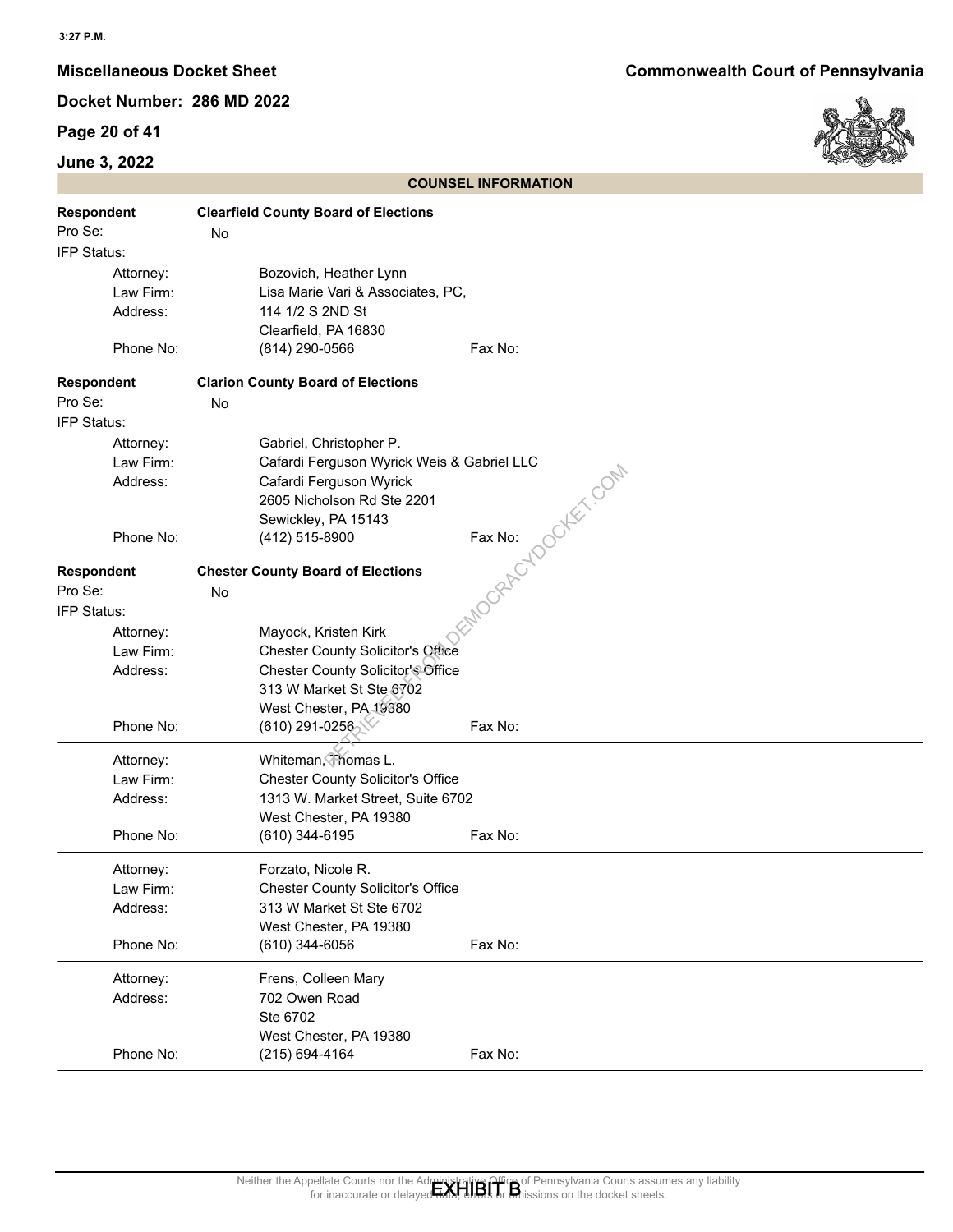## **Page 21 of 41**

## **June 3, 2022**



|                   |    |                                          | <b>COUNSEL INFORMATION</b>                                                                                                                                                 |
|-------------------|----|------------------------------------------|----------------------------------------------------------------------------------------------------------------------------------------------------------------------------|
| Respondent        |    | <b>Centre County Board of Elections</b>  |                                                                                                                                                                            |
| Pro Se:           | No |                                          |                                                                                                                                                                            |
| IFP Status:       |    |                                          |                                                                                                                                                                            |
| Attorney:         |    | Dupuis, Elizabeth A.                     |                                                                                                                                                                            |
| Law Firm:         |    | Babst, Calland, Clements and Zomnir, PC  |                                                                                                                                                                            |
| Address:          |    | <b>Babst Calland Et Al</b>               |                                                                                                                                                                            |
|                   |    | 330 Innovation Blvd Ste 302              |                                                                                                                                                                            |
|                   |    | State College, PA 16803                  |                                                                                                                                                                            |
| Phone No:         |    | (814) 867-8055                           | Fax No:                                                                                                                                                                    |
| Respondent        |    | <b>Carbon County Board of Elections</b>  |                                                                                                                                                                            |
| Pro Se:           | No |                                          |                                                                                                                                                                            |
| IFP Status:       |    |                                          |                                                                                                                                                                            |
| Attorney:         |    | Miscavige, Daniel A.                     |                                                                                                                                                                            |
| Law Firm:         |    | Gillespie, Miscavige & Ferdinand, LLC    | CHEC COM                                                                                                                                                                   |
| Address:          |    | 67 N Church St                           |                                                                                                                                                                            |
|                   |    | Hazleton, PA 18201-5801                  |                                                                                                                                                                            |
| Phone No:         |    | (570) 454-5575                           | Fax No:                                                                                                                                                                    |
|                   |    |                                          |                                                                                                                                                                            |
| <b>Respondent</b> |    | <b>Cameron County Board of Elections</b> | LOCARE.                                                                                                                                                                    |
| Pro Se:           | No |                                          |                                                                                                                                                                            |
| IFP Status:       |    |                                          |                                                                                                                                                                            |
| Attorney:         |    | Tompkins, Edwin Wilford, III             |                                                                                                                                                                            |
| Address:          |    | 20th E. 5th Street                       |                                                                                                                                                                            |
|                   |    | Emporium, PA 15834-003:                  |                                                                                                                                                                            |
| Phone No:         |    | (814) 486-1532                           | Fax No:                                                                                                                                                                    |
| Respondent        |    | <b>Cambria County Board of Elections</b> |                                                                                                                                                                            |
| Pro Se:           | No |                                          |                                                                                                                                                                            |
| IFP Status:       |    |                                          |                                                                                                                                                                            |
| Attorney:         |    | Barbin, William Gleason                  |                                                                                                                                                                            |
| Law Firm:         |    | Gleason Barbin & Markovitz LLP           |                                                                                                                                                                            |
| Address:          |    | 206 Main St                              |                                                                                                                                                                            |
|                   |    | 206 Main St                              |                                                                                                                                                                            |
|                   |    | Johnstown, PA 15901-1509                 |                                                                                                                                                                            |
| Phone No:         |    | $(814)$ 535-5561                         | Fax No:                                                                                                                                                                    |
| Respondent        |    | <b>Butler County Board of Elections</b>  |                                                                                                                                                                            |
| Pro Se:           | No |                                          |                                                                                                                                                                            |
| IFP Status:       |    |                                          |                                                                                                                                                                            |
| Attorney:         |    | White, H. William, III                   |                                                                                                                                                                            |
| Law Firm:         |    | <b>Butler County Solicitor's Office</b>  |                                                                                                                                                                            |
| Address:          |    | Po Box 1208                              |                                                                                                                                                                            |
|                   |    | Butler, PA 16003-1208                    |                                                                                                                                                                            |
| Phone No:         |    | (724) 284-5381                           | Fax No:                                                                                                                                                                    |
|                   |    |                                          |                                                                                                                                                                            |
|                   |    |                                          |                                                                                                                                                                            |
|                   |    |                                          |                                                                                                                                                                            |
|                   |    |                                          |                                                                                                                                                                            |
|                   |    |                                          |                                                                                                                                                                            |
|                   |    |                                          |                                                                                                                                                                            |
|                   |    |                                          | Neither the Appellate Courts nor the Administrative Office of Pennsylvania Courts assumes any liability<br>for inaccurate or delayed date, the basis on the docket sheets. |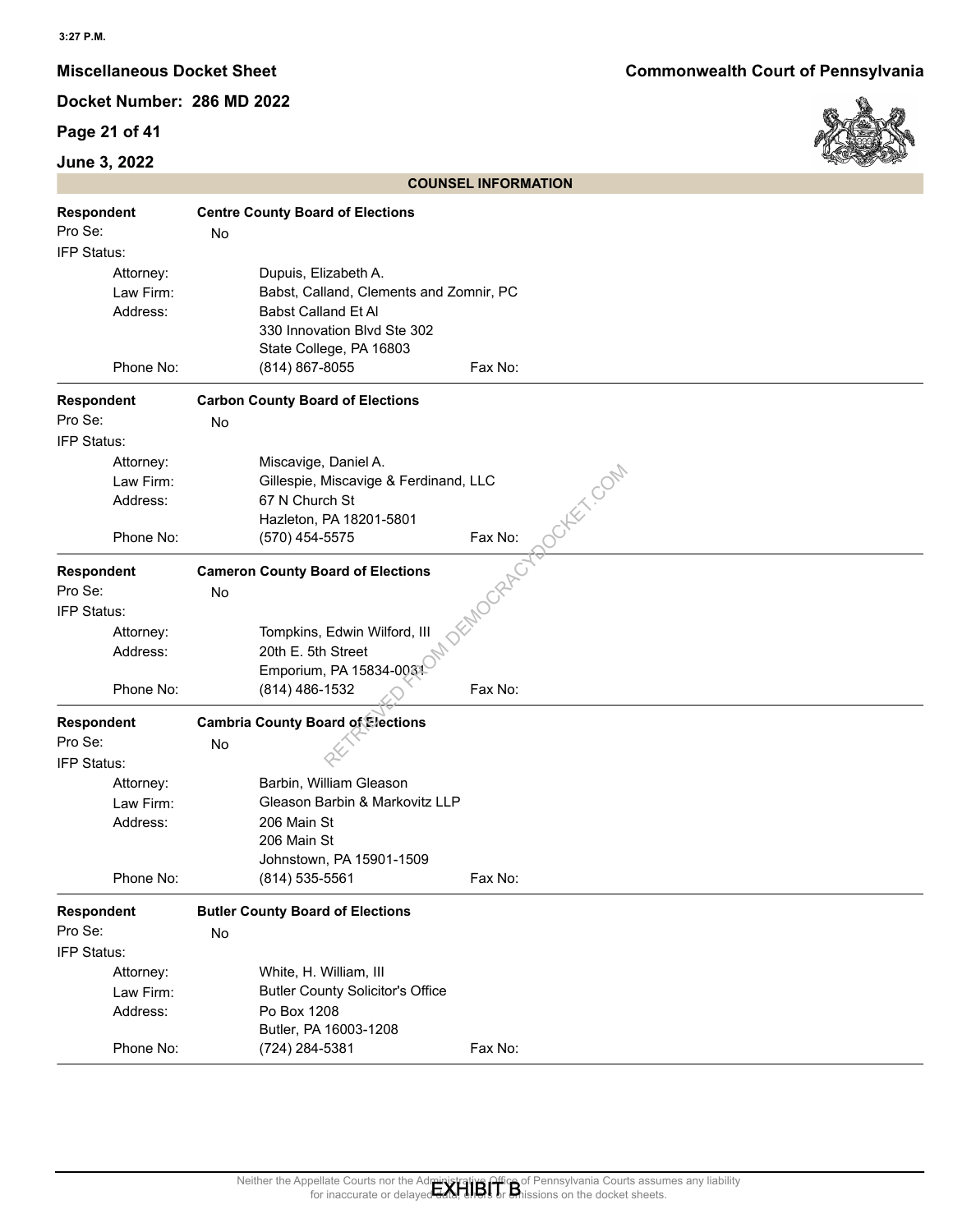## **Page 22 of 41**

## **June 3, 2022**



|                                                 |                                                                                                                                      | <b>COUNSEL INFORMATION</b>                                                                                                                                                            |
|-------------------------------------------------|--------------------------------------------------------------------------------------------------------------------------------------|---------------------------------------------------------------------------------------------------------------------------------------------------------------------------------------|
| Respondent<br>Pro Se:<br>IFP Status:            | <b>Bucks County Board of Elections</b><br>No                                                                                         |                                                                                                                                                                                       |
| Attorney:<br>Law Firm:<br>Address:              | Khan, Joseph Jamil<br>County of Bucks, HumanResources<br><b>Bucks County Law Department</b><br>55 E Court St<br>Doylestown, PA 18901 |                                                                                                                                                                                       |
| Phone No:                                       | (215) 348-6464                                                                                                                       | Fax No:                                                                                                                                                                               |
| Attorney:<br>Law Firm:<br>Address:<br>Phone No: | VanderKam, Jessica L.<br><b>Stuckert and Yates</b><br>2 N State St<br>Newtown, PA 18940-2027<br>(215) 968-4700                       | Fax No:                                                                                                                                                                               |
| Attorney:<br>Law Firm:<br>Address:              | Fitzpatrick, Amy Melaugh<br>The County of Bucks<br>The County Of Bucks-Law Department<br>55 E Court St                               | <b>LDOCKET-SOM</b>                                                                                                                                                                    |
| Phone No:                                       | Doylestown, PA 18901<br>(215) 348-6464                                                                                               | Fax No:                                                                                                                                                                               |
| Attorney:<br>Law Firm:<br>Address:              | Grieser, Daniel Donovan<br><b>Bucks County</b><br>55 E Court St FI 5<br>Doylestown, PA 18901                                         |                                                                                                                                                                                       |
| Phone No:                                       | (215) 348-6548                                                                                                                       | Fax No:                                                                                                                                                                               |
| Respondent<br>Pro Se:<br>IFP Status:            | <b>Bradford County Board of Elections</b><br>No                                                                                      |                                                                                                                                                                                       |
| Attorney:<br>Law Firm:<br>Address:              | Foster, Jonathan P.<br><b>Foster Law Offices</b><br>303 S Keystone Ave<br>Sayre, PA 18840                                            |                                                                                                                                                                                       |
| Phone No:                                       | (570) 888-1529                                                                                                                       | Fax No:                                                                                                                                                                               |
| <b>Respondent</b><br>Pro Se:<br>IFP Status:     | <b>Blair County Board of Elections</b><br>No                                                                                         |                                                                                                                                                                                       |
| Attorney:<br>Address:                           | Karn, Nathan W.<br>401 Allegheny St<br>Po Box 415<br>Hollidaysburg, PA 16648-2011                                                    |                                                                                                                                                                                       |
| Phone No:                                       | (814) 695-7581                                                                                                                       | Fax No:                                                                                                                                                                               |
|                                                 |                                                                                                                                      |                                                                                                                                                                                       |
|                                                 |                                                                                                                                      | Neither the Appellate Courts nor the Administrative Office of Pennsylvania Courts assumes any liability<br>for inaccurate or delayed data, ends or an insisions on the docket sheets. |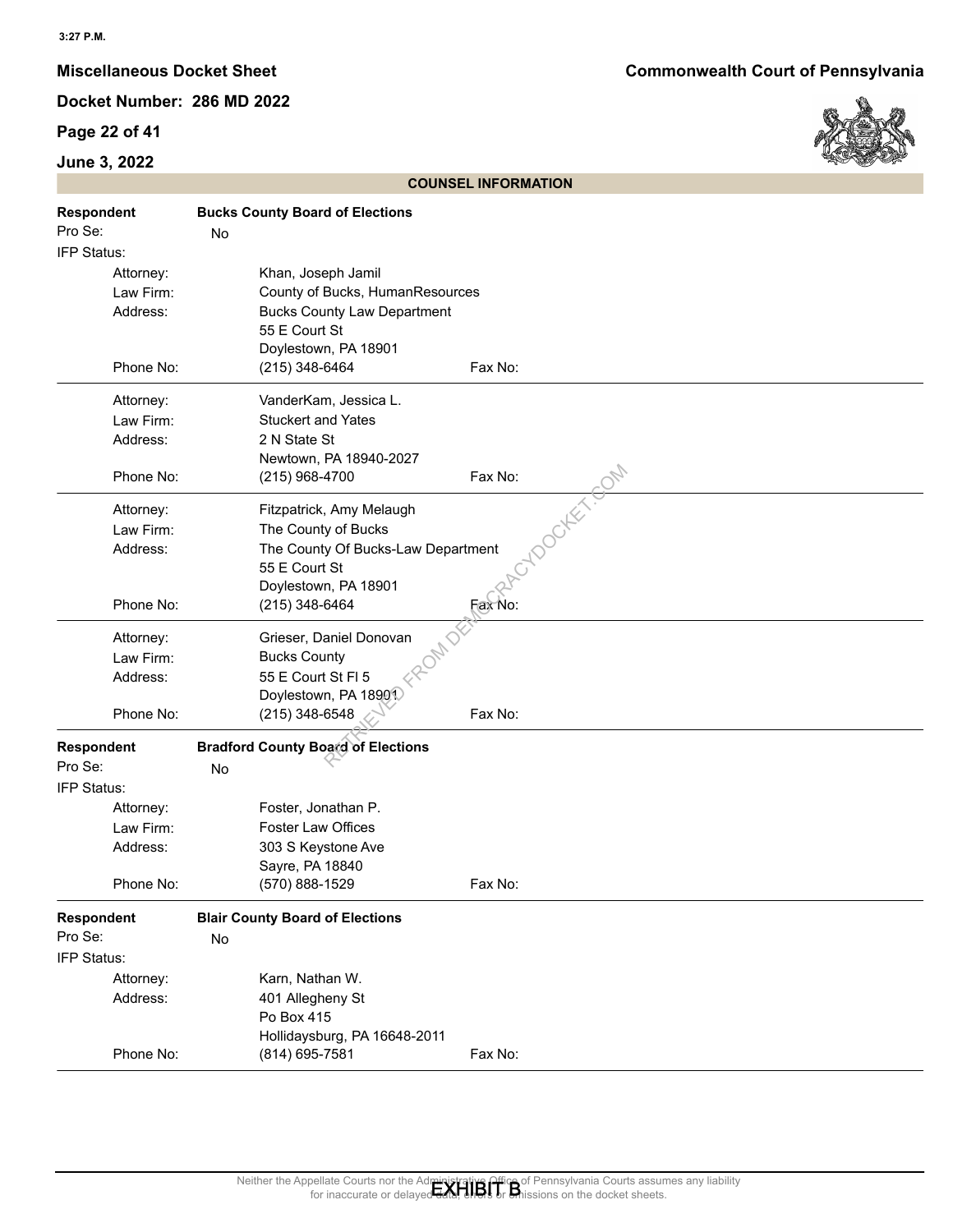## **Page 23 of 41**

## **June 3, 2022**



| Respondent<br>Pro Se:<br>IFP Status:            | <b>Berks County Board of Elections</b><br>No                                                                                               |                                                                                                                                                                                           |
|-------------------------------------------------|--------------------------------------------------------------------------------------------------------------------------------------------|-------------------------------------------------------------------------------------------------------------------------------------------------------------------------------------------|
| Attorney:<br>Law Firm:<br>Address:<br>Phone No: | Sadler, Christine Marie<br>Berks County Solicitor's Office<br>633 Court St 13th Fl<br>Solicitor's Office<br>Reading, PA 19601              |                                                                                                                                                                                           |
|                                                 | $(610)$ 478-6105                                                                                                                           | Fax No:                                                                                                                                                                                   |
| Attorney:<br>Law Firm:<br>Address:<br>Phone No: | Kauffman, Cody Lee<br>Berks County Solicitor's Office<br>Solicitor's Office<br>633 Court St 13th Fl<br>Reading, PA 19601<br>(610) 478-6105 | JEMOCRAPCYDOCKET.COM                                                                                                                                                                      |
|                                                 |                                                                                                                                            |                                                                                                                                                                                           |
| Respondent<br>Pro Se:<br>IFP Status:            | <b>Bedford County Board of Elections</b><br>No                                                                                             |                                                                                                                                                                                           |
| Attorney:                                       | Crabtree, Dean Alan                                                                                                                        |                                                                                                                                                                                           |
| Law Firm:                                       | Koontz & Crabtree                                                                                                                          |                                                                                                                                                                                           |
| Address:                                        | 130 W Penn St                                                                                                                              |                                                                                                                                                                                           |
|                                                 | Bedford, PA 15522-1225                                                                                                                     |                                                                                                                                                                                           |
| Phone No:                                       | (814) 623-5114                                                                                                                             | Fax No:                                                                                                                                                                                   |
| Respondent                                      | <b>Beaver County Board of Elections</b>                                                                                                    |                                                                                                                                                                                           |
| Pro Se:                                         | No                                                                                                                                         |                                                                                                                                                                                           |
| IFP Status:                                     |                                                                                                                                            |                                                                                                                                                                                           |
| Attorney:                                       | Fedeles, Garen Robert                                                                                                                      |                                                                                                                                                                                           |
| Law Firm:                                       | Santicola, Steele & Fedeles, P.C.                                                                                                          |                                                                                                                                                                                           |
| Address:                                        | 810 Third Street<br>Beaver, PA 15009                                                                                                       |                                                                                                                                                                                           |
| Phone No:                                       | (724) 775-3392                                                                                                                             | Fax No:                                                                                                                                                                                   |
|                                                 |                                                                                                                                            |                                                                                                                                                                                           |
| Attorney:                                       | Morgan, Nathan Alexander<br><b>Beaver County</b>                                                                                           |                                                                                                                                                                                           |
| Law Firm:<br>Address:                           | Beaver County Law Dept                                                                                                                     |                                                                                                                                                                                           |
|                                                 | 810 Third St                                                                                                                               |                                                                                                                                                                                           |
|                                                 | Beaver, PA 15009                                                                                                                           |                                                                                                                                                                                           |
| Phone No:                                       | (724) 770-4442                                                                                                                             | Fax No:                                                                                                                                                                                   |
|                                                 |                                                                                                                                            | Neither the Appellate Courts nor the Administrative Office of Pennsylvania Courts assumes any liability<br>for inaccurate or delayed data, the basic of Britissions on the docket sheets. |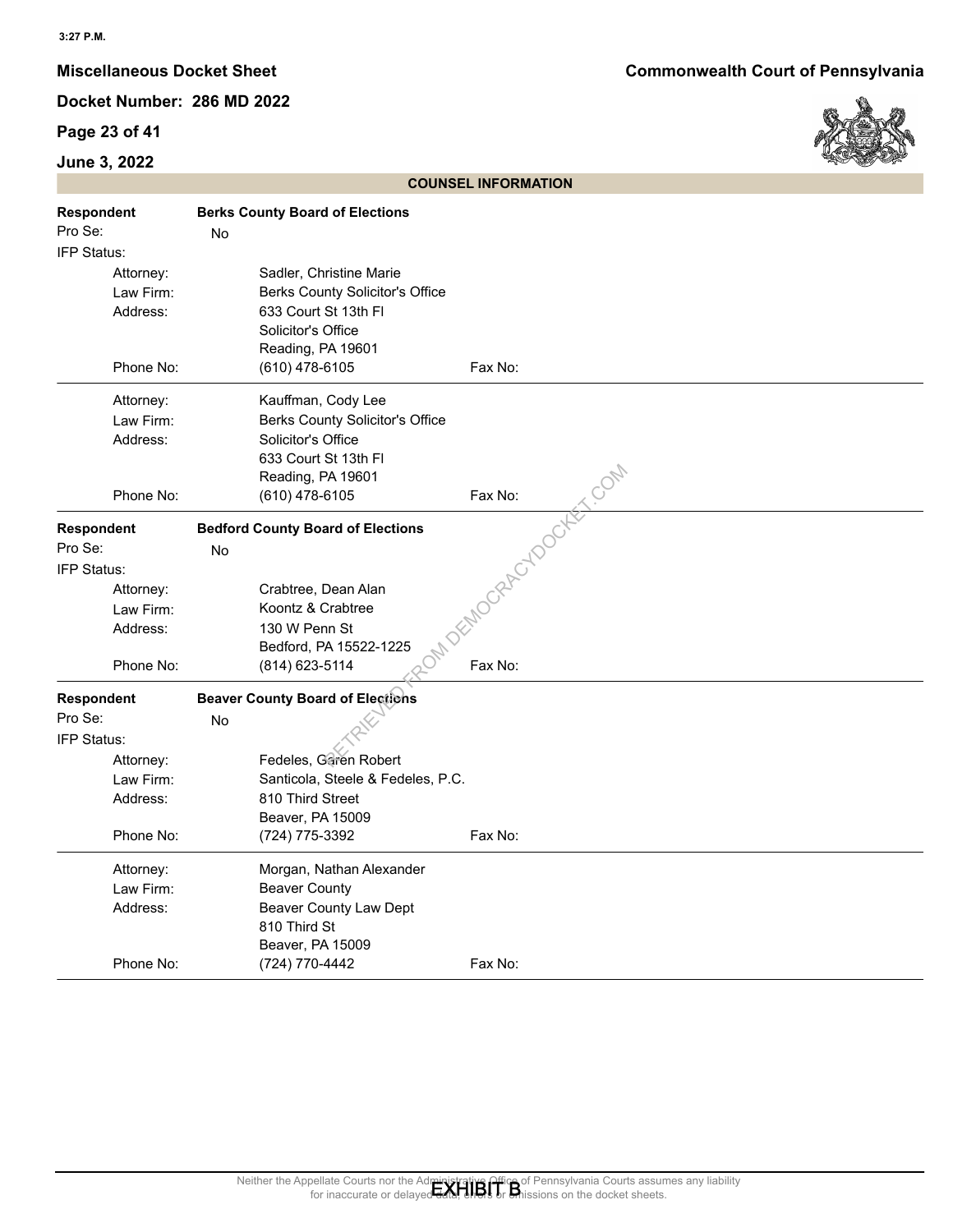## **Page 24 of 41**



| Respondent<br>Pro Se:<br>No<br>IFP Status:                                       | <b>Allegheny County Board of Elections</b>                                                                                                                             |                                                                           |                            |             |
|----------------------------------------------------------------------------------|------------------------------------------------------------------------------------------------------------------------------------------------------------------------|---------------------------------------------------------------------------|----------------------------|-------------|
|                                                                                  |                                                                                                                                                                        |                                                                           |                            |             |
| Attorney:<br>Law Firm:<br>Address:<br>Phone No:                                  | Opsitnick, Allan Joseph<br><b>Opsitnick and Associates</b><br>564 Forbes Ave Ste 1201<br>Pittsburgh, PA 15219-2910<br>(412) 391-3299                                   | Fax No:                                                                   |                            |             |
| Attorney:<br>Law Firm:<br>Address:<br>Phone No:                                  | Szefi, Andrew Francis<br>Allegheny County Law Department<br>Allegheny County Law Dept<br>445 Fort Pitt Blvd Ste 300<br>Pittsburgh, PA 15219-1327<br>(412) 350-1128     | Fax No:                                                                   |                            |             |
| Respondent<br>Pro Se:<br>No<br>IFP Status:<br>Attorney:<br>Address:<br>Phone No: | <b>Adams County Board of Elections</b><br>Mudd, Molly Ruth<br><b>Adams County Courthouse</b><br>117 Baltimore St 2nd Fl<br>Gettysburg, PA 17325-2367<br>(717) 337-5911 | ZoRACYDOCKET.G<br>Fax No:                                                 |                            |             |
|                                                                                  |                                                                                                                                                                        | <b>FEE INFORMATION</b>                                                    |                            |             |
| Fee Name<br>Fee Dt                                                               |                                                                                                                                                                        | Fee Amt Receipt Dt                                                        | Receipt No                 | Receipt Amt |
| 05/23/2022                                                                       | Miscellaneous Docket Filing Fee                                                                                                                                        | 70.25 05/23/2022                                                          | 2022-CMW-H-001020          | 70.25       |
|                                                                                  |                                                                                                                                                                        | <b>AGENCY/TRIAL COURT INFORMATION</b>                                     |                            |             |
| Order Appealed From:<br>Order Type:<br>Documents Received:                       | May 23, 2022                                                                                                                                                           | Notice of Appeal Filed:                                                   |                            |             |
| Court Below:<br>County:<br>Judge:<br>Docket Number:                              |                                                                                                                                                                        | Division:<br>OTN:<br>Judicial District:<br><b>ORIGINAL RECORD CONTENT</b> |                            |             |
| Original Record Item                                                             |                                                                                                                                                                        | <b>Filed Date</b>                                                         | <b>Content Description</b> |             |
| Date of Remand of Record:                                                        |                                                                                                                                                                        |                                                                           |                            |             |
| <b>Petitioner</b><br>Dave McCormick for U.S. Senate                              |                                                                                                                                                                        | <b>BRIEFING SCHEDULE</b><br><b>Intervenor</b><br>Dr. Oz for Senate        |                            |             |
| <b>Brief</b>                                                                     |                                                                                                                                                                        | <b>Brief</b><br>Due:                                                      | Filed: June 2, 2022        |             |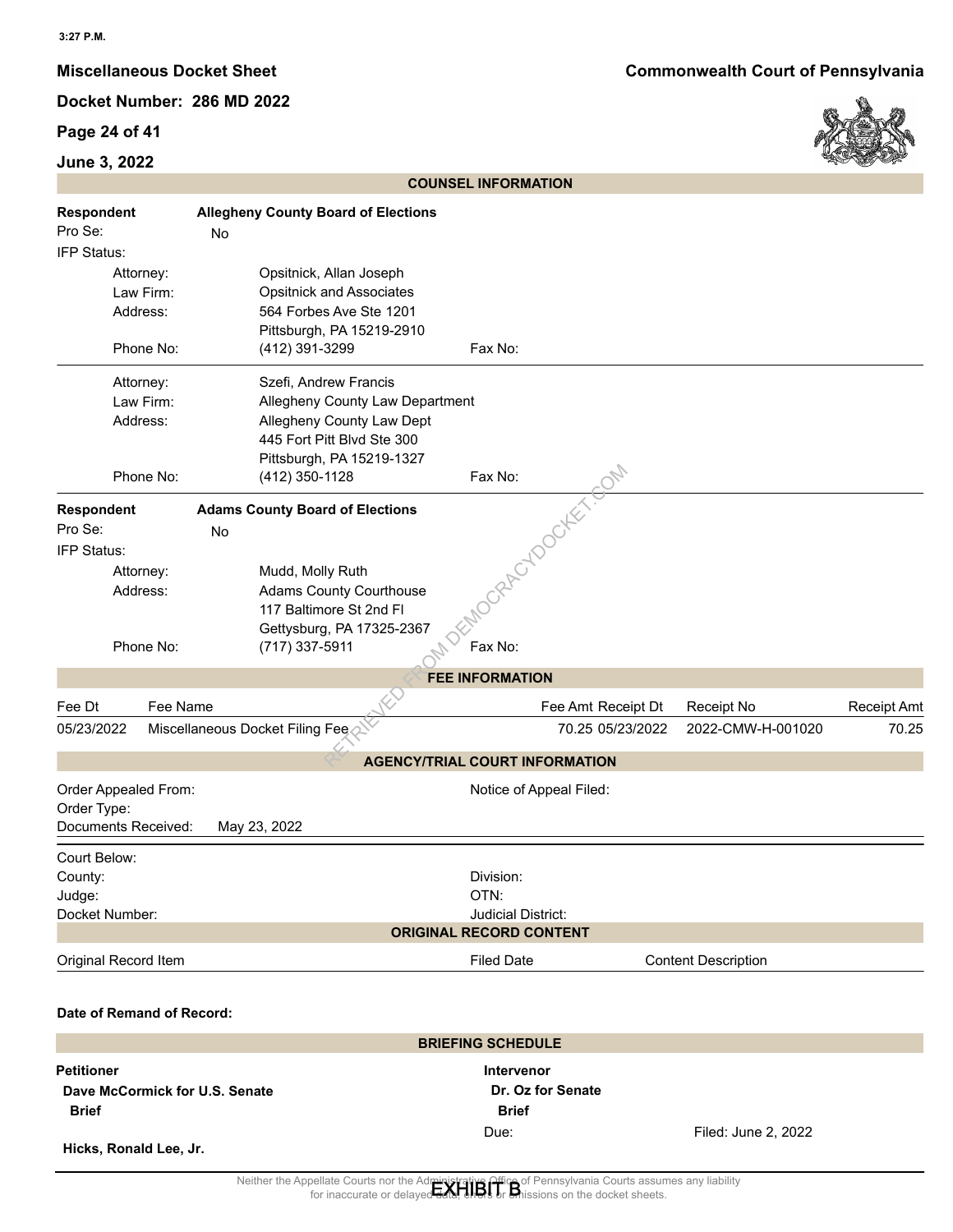**Page 25 of 41**

**June 3, 2022**

**Petitioner Hicks, Ronald Lee, Jr. Brief**

**McCormick, David H. Brief**

**Miscellaneous Docket Sheet Commonwealth Court of Pennsylvania**



|                                                                                                                                                             | <b>BRIEFING SCHEDULE</b>                                |                                            |  |
|-------------------------------------------------------------------------------------------------------------------------------------------------------------|---------------------------------------------------------|--------------------------------------------|--|
|                                                                                                                                                             | <b>Intervenor</b><br>Oz, Dr. Mehmet<br><b>Brief</b>     |                                            |  |
|                                                                                                                                                             | Due:                                                    | Filed: June 2, 2022                        |  |
|                                                                                                                                                             | Respondent<br><b>Brief</b>                              | <b>Adams County Board of Elections</b>     |  |
|                                                                                                                                                             | <b>Brief</b>                                            | <b>Allegheny County Board of Elections</b> |  |
|                                                                                                                                                             | <b>Brief</b>                                            | <b>Beaver County Board of Elections</b>    |  |
|                                                                                                                                                             | <b>Brief</b>                                            | <b>Bedford County Board of Elections</b>   |  |
|                                                                                                                                                             | <b>Berks County Board of Elections</b><br><b>Brief</b>  |                                            |  |
| RETAILWED FROM DES                                                                                                                                          | <b>Blair County Board of Elections</b><br><b>Brief</b>  |                                            |  |
|                                                                                                                                                             | <b>Brief</b>                                            | <b>Bradford County Board of Elections</b>  |  |
|                                                                                                                                                             | <b>Brief</b>                                            | <b>Bucks County Board of Elections</b>     |  |
|                                                                                                                                                             | <b>Butler County Board of Elections</b><br><b>Brief</b> |                                            |  |
|                                                                                                                                                             | <b>Brief</b>                                            | <b>Cambria County Board of Elections</b>   |  |
|                                                                                                                                                             | <b>Brief</b>                                            | <b>Cameron County Board of Elections</b>   |  |
|                                                                                                                                                             | <b>Brief</b>                                            | <b>Carbon County Board of Elections</b>    |  |
|                                                                                                                                                             | <b>Brief</b>                                            | <b>Centre County Board of Elections</b>    |  |
|                                                                                                                                                             | Chapman, Leigh M.<br><b>Brief</b>                       |                                            |  |
|                                                                                                                                                             | <b>Brief</b>                                            | <b>Chester County Board of Elections</b>   |  |
| ate Courts nor the Administrative Office of Pennsylvania Courts assumes any liability<br>inaccurate or delayed Jane 1101 or Unissions on the docket sheets. |                                                         |                                            |  |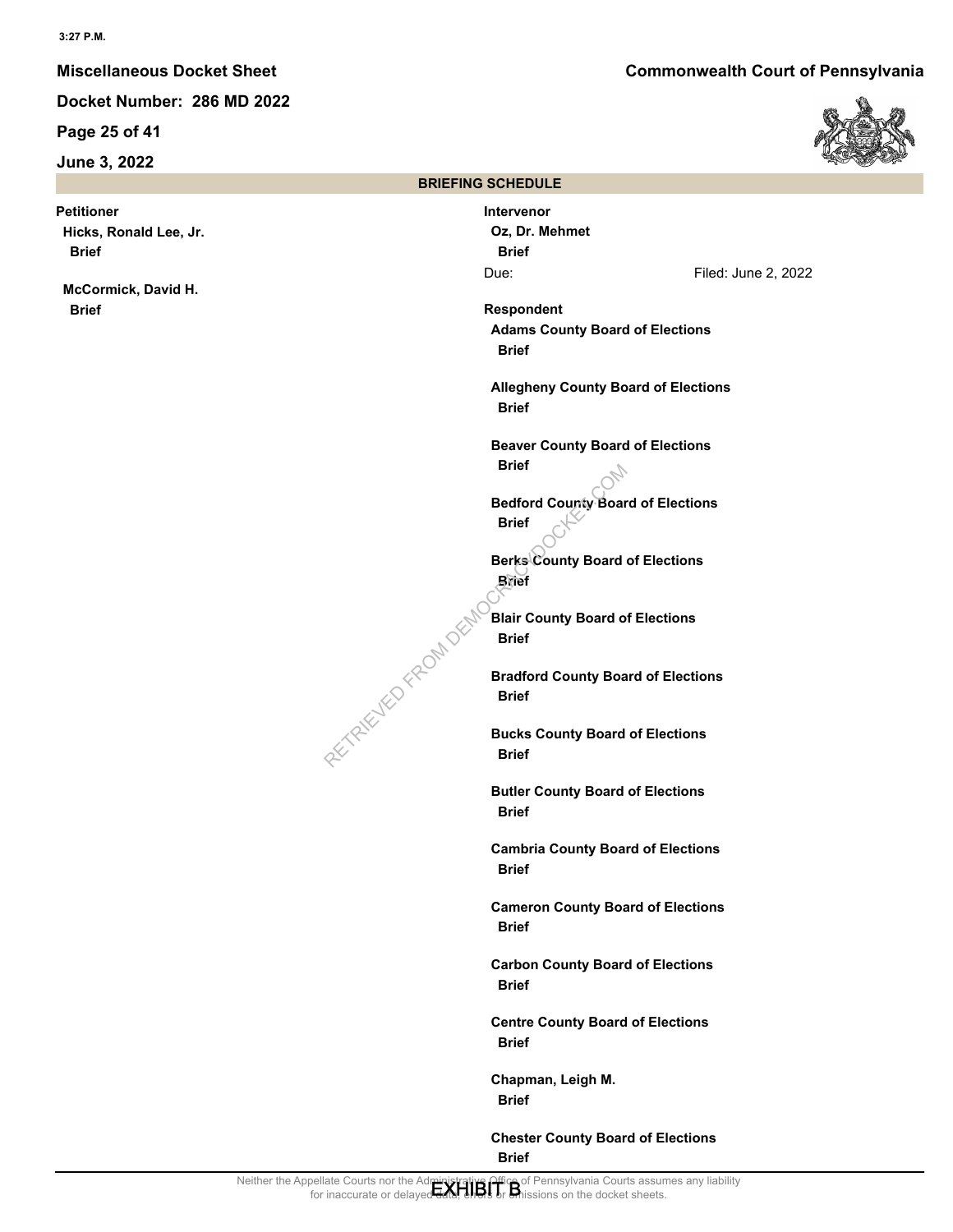**Page 26 of 41**

**June 3, 2022**



#### **BRIEFING SCHEDULE**

**Respondent Chester County Board of Elections Clarion County Board of Elections Brief Clearfield County Board of Elections Brief Clinton County Board of Elections Brief Columbia County Board of Elections Brief Crawford County Board of Elections Brief Cumberland County Board of Elections Brief Dauphin County Board of Elections Brief Delaware County Board of Elections Brief Elk County Board of Elections Brief Fayette County Board of Elections Brief Forest County Board of Elections Brief Franklin County Board of Elections Brief Fulton County Board of Elections Brief Huntingdon County Board of Elections Brief Indiana County Board of Elections Brief** PETRIEVED FROM DEM

> **Jefferson County Board of Elections Brief**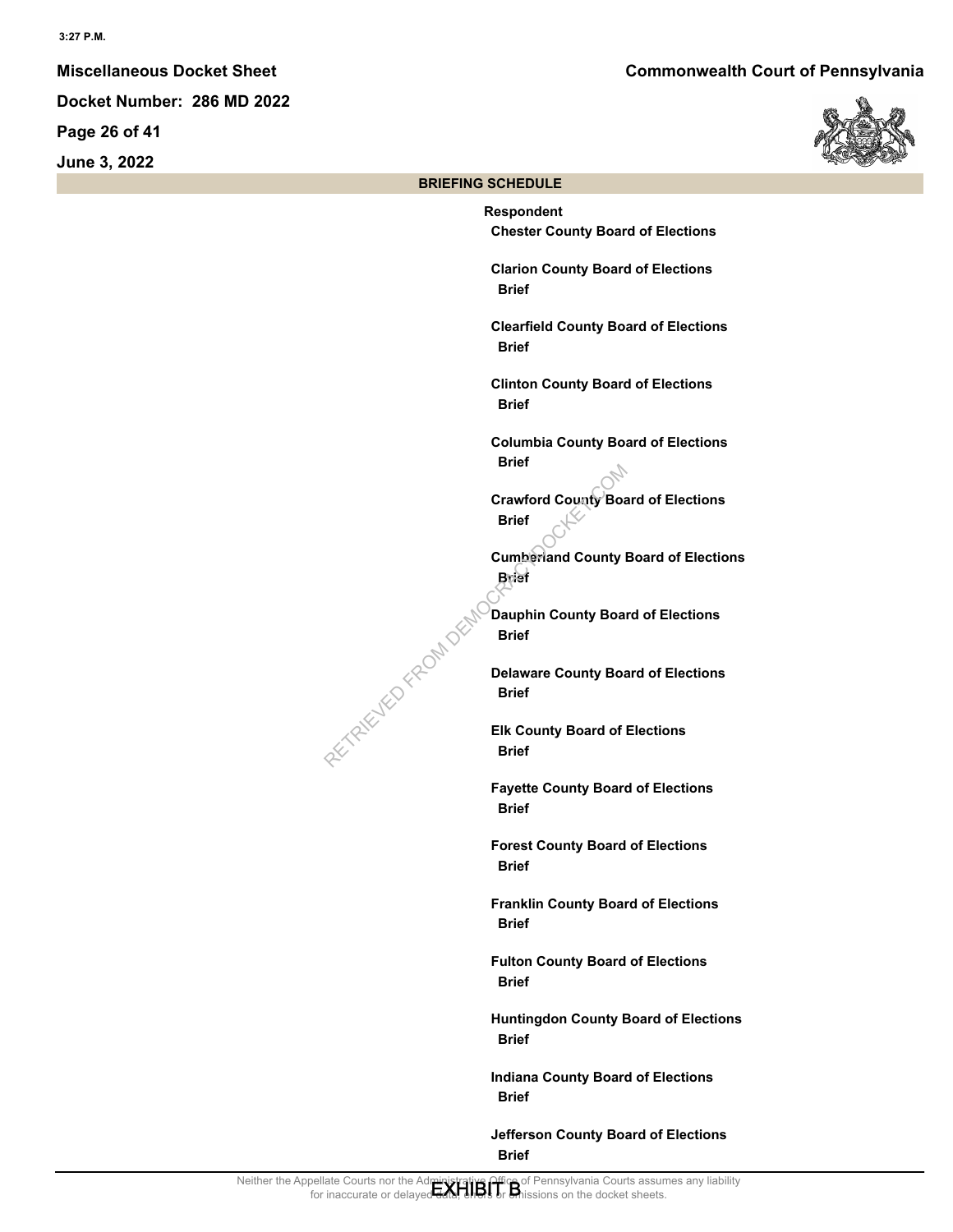**Page 27 of 41**

**June 3, 2022**



#### **BRIEFING SCHEDULE**

**Respondent Jefferson County Board of Elections Juniata County Board of Elections Brief Lackawanna County Board of Elections Brief Lancaster County Board of Elections Brief Lawrence County Board of Elections Brief Lebanon County Board of Elections Brief Lehigh County Board of Elections Brief Leigh M. Chapman, Secretary of State Brief Luzerne County Board of Elections Brief Lycoming County Board of Elections Brief McKean County Board of Elections Brief Mercer County Board of Elections Brief Mifflin County Board of Elections Brief Monroe County Board of Elections Brief Montgomery County Board of Elections Brief Montour County Board of Elections Brief** PETRIEVED FROM DEMO

> **Northampton County Board of Elections Brief**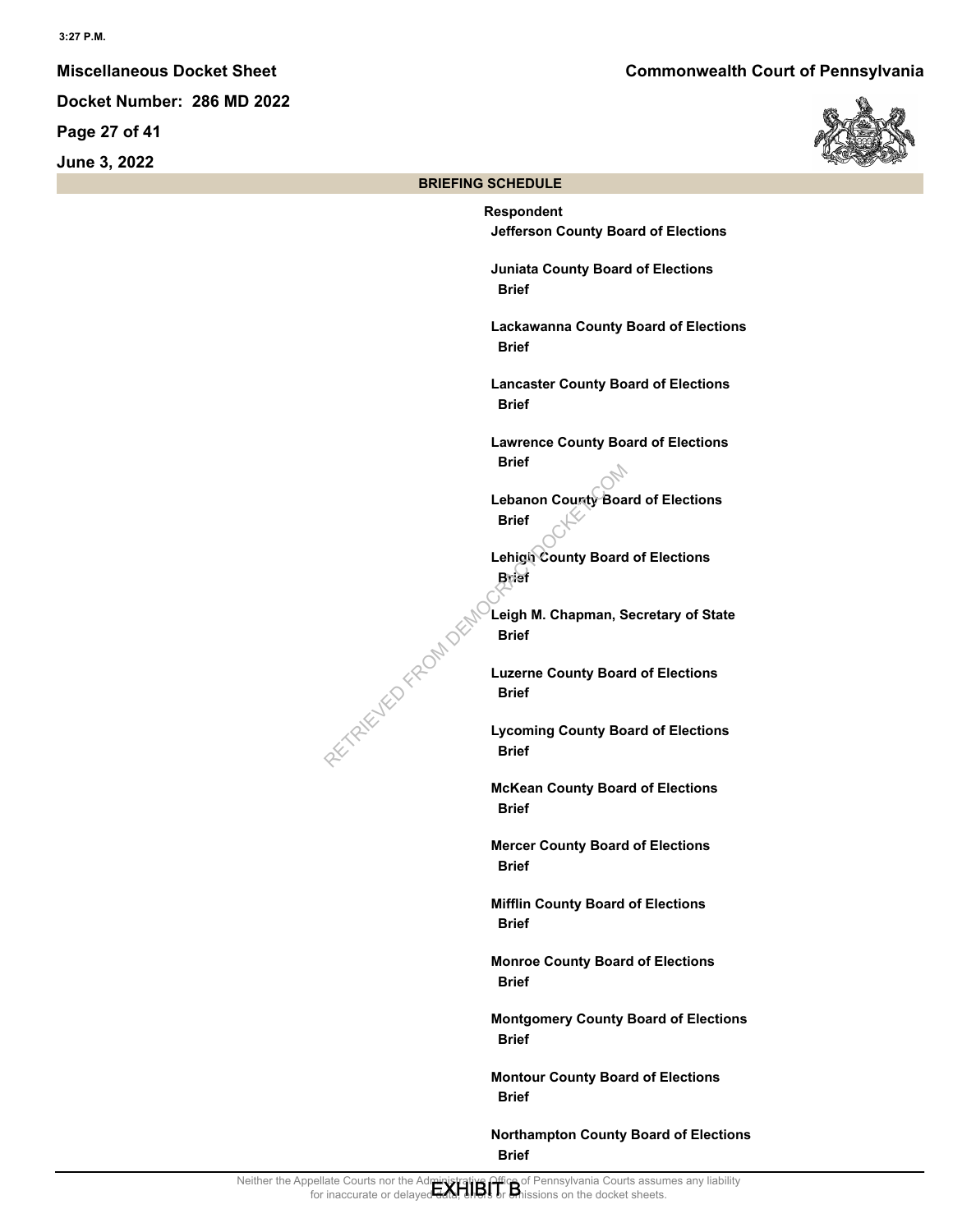**Page 28 of 41**

**June 3, 2022**



#### **BRIEFING SCHEDULE**

**Respondent Northampton County Board of Elections Northumberland County Board of Elections Brief Perry County Board of Elections Brief Pike County Board of Elections Brief Potter County Board of Elections Brief Snyder County Board of Elections Brief Somerset County Board of Elections Brief Sullivan County Board of Elections Brief Tioga County Board of Elections Brief Union County Board of Elections Brief Venango County Board of Elections Brief Warren County Board of Elections Brief Washington County Board of Elections Brief Wayne County Board of Election Brief Westmoreland County Board of Elections Brief Wyoming County Board of Elections Brief** PETRIEVED FROM DEM

**DOCKET ENTRY**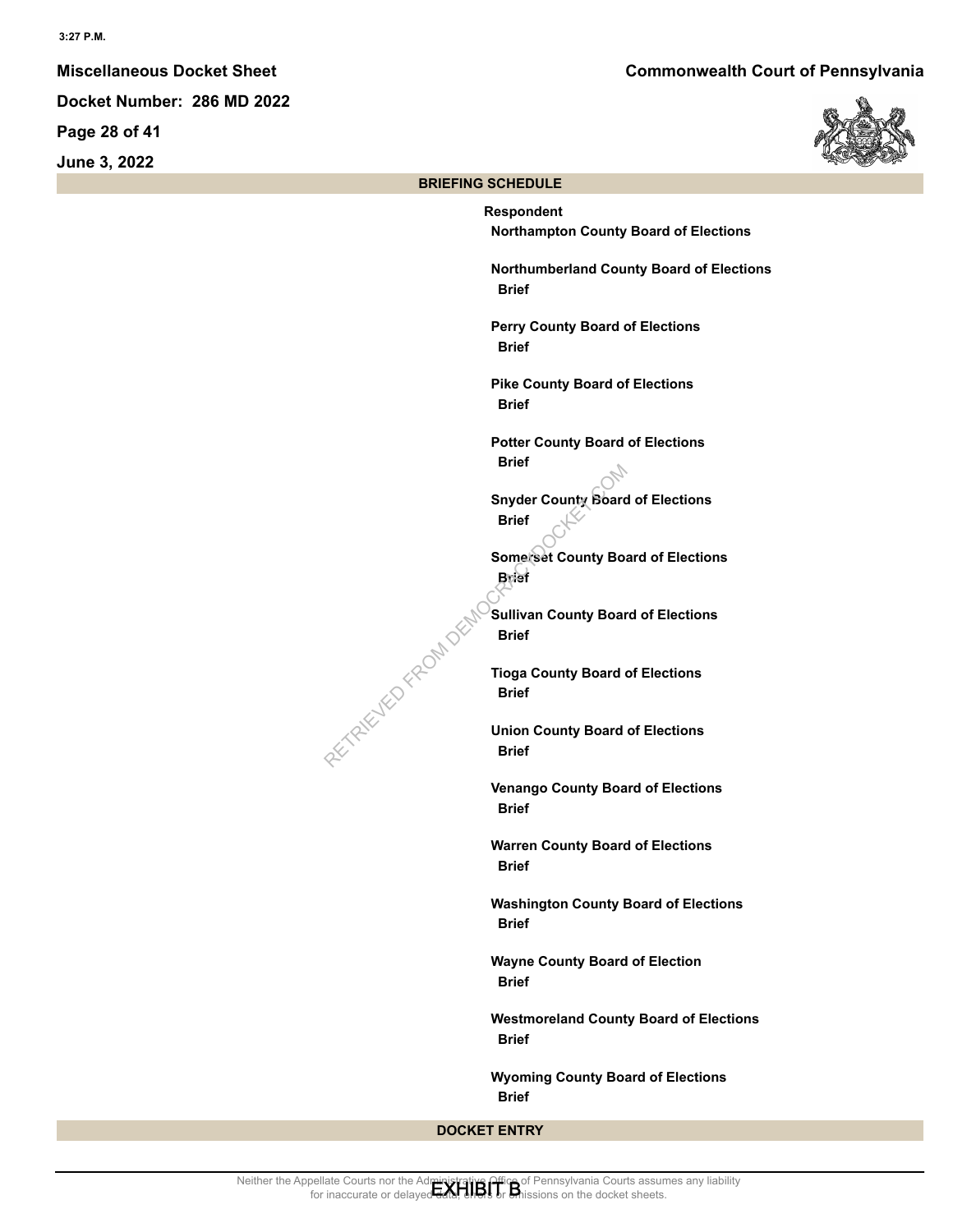## **Page 29 of 41**



| JUIIT J, ZUZZ<br><b>Filed Date</b> | Docket Entry / Filer                                                          | Representing                                                                                                                                                                         | Participant Type | <b>Exit Date</b> |
|------------------------------------|-------------------------------------------------------------------------------|--------------------------------------------------------------------------------------------------------------------------------------------------------------------------------------|------------------|------------------|
|                                    | Petition for Review Filed                                                     |                                                                                                                                                                                      |                  |                  |
| May 23, 2022                       | Hicks, Ronald Lee, Jr.                                                        |                                                                                                                                                                                      | Petitioner       |                  |
|                                    | McCormick, David H.                                                           |                                                                                                                                                                                      | Petitioner       |                  |
|                                    | Dave McCormick for U.S. Senate                                                |                                                                                                                                                                                      | Petitioner       |                  |
|                                    |                                                                               |                                                                                                                                                                                      |                  |                  |
| May 24, 2022                       | Application for Emergency Relief                                              |                                                                                                                                                                                      |                  |                  |
|                                    | Hicks, Ronald Lee, Jr.                                                        | McCormick, David H.                                                                                                                                                                  | Petitioner       |                  |
|                                    | Hicks, Ronald Lee, Jr.                                                        | Dave McCormick for U.S. Senate                                                                                                                                                       | Petitioner       |                  |
|                                    | McGee, Carolyn Batz                                                           | McCormick, David H.                                                                                                                                                                  | Petitioner       |                  |
|                                    | Mercer, Jeremy Allen                                                          | McCormick, David H.                                                                                                                                                                  | Petitioner       |                  |
|                                    | McGee, Carolyn Batz                                                           | Dave McCormick for U.S. Senate                                                                                                                                                       | Petitioner       |                  |
|                                    | Mercer, Jeremy Allen                                                          | Dave McCormick for U.S. Senate                                                                                                                                                       | Petitioner       |                  |
|                                    |                                                                               | Document Name: Motion for Immediate Special Injunction and Supporting Memorandum of Law                                                                                              |                  |                  |
| May 24, 2022                       | Entry of Appearance                                                           |                                                                                                                                                                                      |                  |                  |
|                                    | Calder, Maureen E.                                                            | Montgomery County Board of Electic Respondent                                                                                                                                        |                  |                  |
|                                    | Marlatt, John Amos                                                            | Montgomery County Board of Electic Respondent                                                                                                                                        |                  |                  |
|                                    | Document Name: Attys. Calder and Marlatt for Mongomery Co. Board of Elections |                                                                                                                                                                                      |                  |                  |
| May 24, 2022                       | <b>Application for Relief</b>                                                 |                                                                                                                                                                                      |                  |                  |
|                                    | Hicks, Ronald Lee, Jr.                                                        | McCormick, Bavid H.                                                                                                                                                                  | Petitioner       |                  |
|                                    | Hicks, Ronald Lee, Jr.                                                        | Dave McCormick for U.S. Senate                                                                                                                                                       | Petitioner       |                  |
|                                    | McGee, Carolyn Batz                                                           | McCormick, David H.                                                                                                                                                                  | Petitioner       |                  |
|                                    | Mercer, Jeremy Allen                                                          | McCormick, David H.                                                                                                                                                                  | Petitioner       |                  |
|                                    | McGee, Carolyn Batz                                                           | Dave McCormick for U.S. Senate                                                                                                                                                       | Petitioner       |                  |
|                                    | Mercer, Jeremy Allen                                                          | Dave McCormick for U.S. Senate                                                                                                                                                       | Petitioner       |                  |
|                                    |                                                                               | Document Name: App for Voluntary Nonsuit as to Cameron County Board of Elections, Clinton County Board                                                                               |                  |                  |
|                                    |                                                                               | Comment: of Elections, Potter Cocoty Board of Elections, Sullivan County Board of Elections, and Wyoming County                                                                      |                  |                  |
|                                    | <b>Board of Elections</b>                                                     |                                                                                                                                                                                      |                  |                  |
| May 24, 2022                       | Entry of Appearance                                                           |                                                                                                                                                                                      |                  |                  |
|                                    | Opsitnick, Allan Joseph                                                       | Allegheny County Board of Elections Respondent                                                                                                                                       |                  |                  |
|                                    | Szefi, Andrew Francis                                                         | Allegheny County Board of Elections Respondent                                                                                                                                       |                  |                  |
|                                    | Document Name: On behalf of Allegheny Co. Bd. of Elections                    |                                                                                                                                                                                      |                  |                  |
| May 24, 2022                       | <b>Application for Relief</b>                                                 |                                                                                                                                                                                      |                  |                  |
|                                    | McCormick, David H.                                                           |                                                                                                                                                                                      | Petitioner       |                  |
|                                    | Dave McCormick for U.S. Senate                                                |                                                                                                                                                                                      | Petitioner       |                  |
|                                    | Document Name: 46 MM 2022-King's Bench Jurisdiction.                          |                                                                                                                                                                                      |                  |                  |
| May 24, 2022                       | Entry of Appearance                                                           |                                                                                                                                                                                      |                  |                  |
|                                    | Fischer, Michael John                                                         | Leigh M. Chapman, Secretary of Sta Respondent                                                                                                                                        |                  |                  |
|                                    | Boyer, Jacob Biehl                                                            | Leigh M. Chapman, Secretary of Sta Respondent                                                                                                                                        |                  |                  |
|                                    | Document Name: On behalf of Chapman                                           |                                                                                                                                                                                      |                  |                  |
|                                    |                                                                               |                                                                                                                                                                                      |                  |                  |
| May 24, 2022                       | Application for Intervention (Pa.R.A.P. 1531b)                                |                                                                                                                                                                                      |                  |                  |
|                                    | Gallagher, Kathleen A.                                                        | Dr. Oz for Senate                                                                                                                                                                    | Intervenor       |                  |
|                                    | Gallagher, Kathleen A.                                                        | Oz, Dr. Mehmet                                                                                                                                                                       | Intervenor       |                  |
|                                    | Giancola, Russell David                                                       | Oz, Dr. Mehmet                                                                                                                                                                       | Intervenor       |                  |
|                                    | Giancola, Russell David                                                       | Dr. Oz for Senate                                                                                                                                                                    | Intervenor       |                  |
|                                    |                                                                               | Document Name: Application for Intervention of Doctor Oz for Senate and Dr. Mehmet Oz                                                                                                |                  |                  |
|                                    |                                                                               |                                                                                                                                                                                      |                  |                  |
|                                    |                                                                               | Neither the Appellate Courts nor the Administrative Office of Pennsylvania Courts assumes any liability<br>for inaccurate or delaved and the basic of Missions on the docket sheets. |                  |                  |
|                                    | for inaccurate or dela                                                        | sions on the docket sheets.                                                                                                                                                          |                  |                  |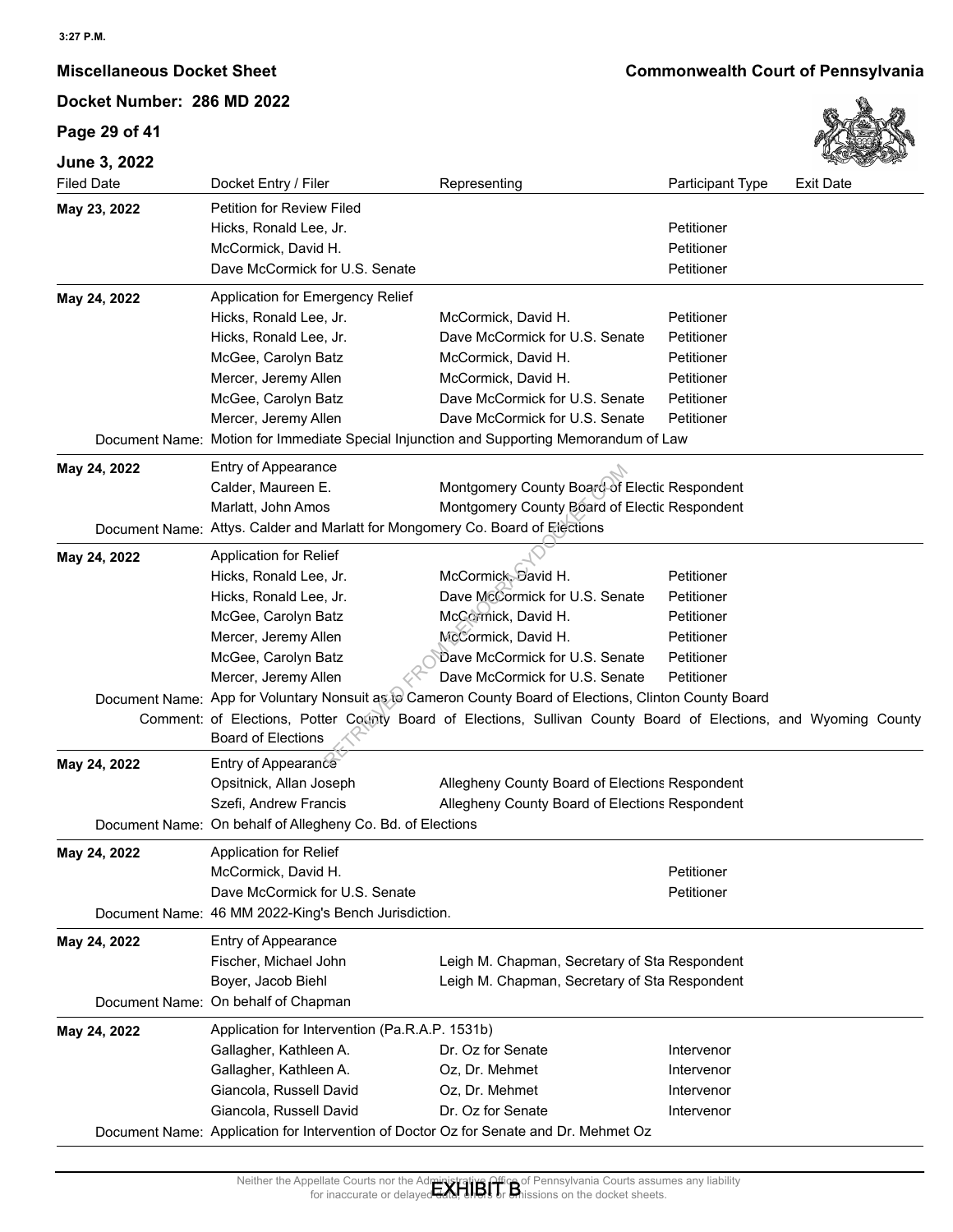## **Page 30 of 41**





|                   |                                                                                  | <b>DOCKET ENTRY</b>                                                                                               |                  |                  |
|-------------------|----------------------------------------------------------------------------------|-------------------------------------------------------------------------------------------------------------------|------------------|------------------|
| <b>Filed Date</b> | Docket Entry / Filer                                                             | Representing                                                                                                      | Participant Type | <b>Exit Date</b> |
| May 24, 2022      | Application for Intervention (Pa.R.A.P. 1531b)                                   |                                                                                                                   |                  |                  |
|                   | King, Thomas W., III                                                             | Republican National Committee                                                                                     | Intervenor       |                  |
|                   | King, Thomas W., III                                                             | Republican Party of Pennsylvania                                                                                  | Intervenor       |                  |
|                   | Breth, Thomas E.                                                                 | Republican National Committee                                                                                     | Intervenor       |                  |
|                   | Breth, Thomas E.                                                                 | Republican Party of Pennsylvania                                                                                  | Intervenor       |                  |
|                   |                                                                                  | Document Name: Application to Intervene on behalf of the Republican National Committee and Republican Party of PA |                  |                  |
| May 25, 2022      | Entry of Appearance                                                              |                                                                                                                   |                  |                  |
|                   | Karn, Nathan W.                                                                  | <b>Blair County Board of Elections</b>                                                                            | Respondent       |                  |
|                   | Document Name: of Nathan Karn, Esq. on behalf of Blair County Board of Elections |                                                                                                                   |                  |                  |
| May 25, 2022      | Entry of Appearance                                                              |                                                                                                                   |                  |                  |
|                   | Grieser, Daniel Donovan                                                          | <b>Bucks County Board of Elections</b>                                                                            | Respondent       |                  |
|                   | Fitzpatrick, Amy Melaugh                                                         | <b>Bucks County Board of Elections</b>                                                                            | Respondent       |                  |
|                   |                                                                                  | Document Name: of Amy Fitzpatrick, Esq. and Daniel Grieser, Esq. on behalf of Bucks County Board of Elections     |                  |                  |
| May 25, 2022      | Certificate of Service Filed                                                     |                                                                                                                   |                  |                  |
|                   | Grieser, Daniel Donovan                                                          | <b>Bucks County Board of Elections</b>                                                                            | Respondent       |                  |
|                   | Fitzpatrick, Amy Melaugh                                                         | Bucks County Board of Elections                                                                                   | Respondent       |                  |
|                   | s County of Republic Rate                                                        |                                                                                                                   |                  |                  |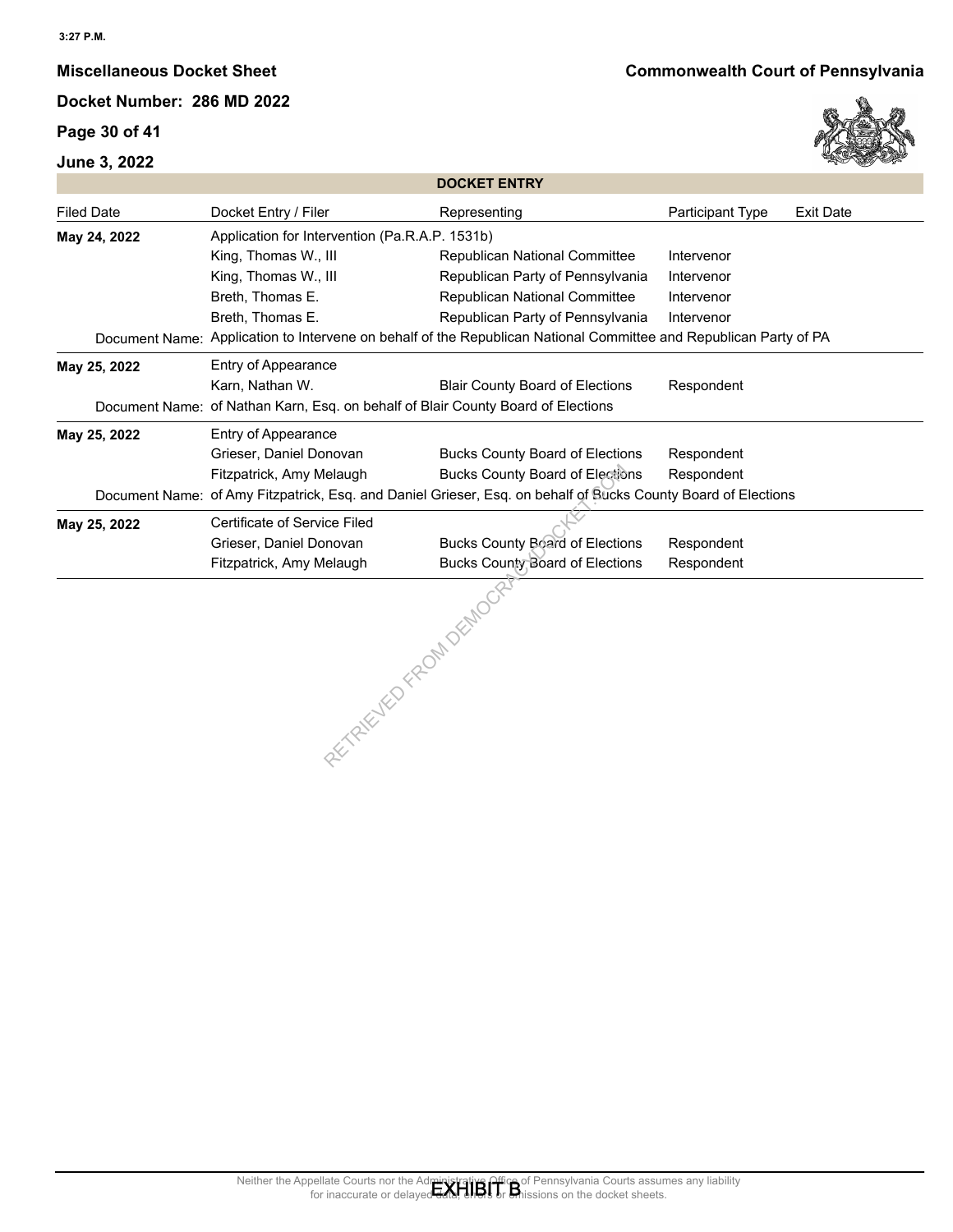## **Page 31 of 41**



|                                                |                                                   | <b>DOCKET ENTRY</b>                                                                                                                                                                                                                                                                                                                                                                                                                 |                  |                  |
|------------------------------------------------|---------------------------------------------------|-------------------------------------------------------------------------------------------------------------------------------------------------------------------------------------------------------------------------------------------------------------------------------------------------------------------------------------------------------------------------------------------------------------------------------------|------------------|------------------|
| <b>Filed Date</b>                              | Docket Entry / Filer                              | Representing                                                                                                                                                                                                                                                                                                                                                                                                                        | Participant Type | <b>Exit Date</b> |
| May 25, 2022<br>Document Name: Set for 5-31-22 | <b>Hearing Scheduled</b><br>Per Curiam            |                                                                                                                                                                                                                                                                                                                                                                                                                                     |                  | 05/25/2022       |
|                                                |                                                   | Comment: NOW, May 25, 2022, upon consideration of Petitioners' Motion for Immediate Special Injunction and<br>Supporting Memorandum of Law (Motion for Special Injunction), it is hereby ORDERED as follows:                                                                                                                                                                                                                        |                  |                  |
|                                                | Harrisburg, Pennsylvania.                         | 1. Hearing on Petitioners' Motion for Special Injunction is scheduled for Tuesday, May 31, 2022, at 10:00<br>a.m., in Courtroom 3001, Pennsylvania Judicial Center, Third Floor, 601 Commonwealth Avenue,                                                                                                                                                                                                                           |                  |                  |
|                                                | 2.                                                | Petitioners are directed to secure the service of a court stenographer for the proceedings.                                                                                                                                                                                                                                                                                                                                         |                  |                  |
|                                                |                                                   | 3. Proposed Intervenors Doctor Oz for Senate and Dr. Mehmet Oz (Proposed Oz Intervenors), and the<br>Republican National Committee and Republican Party of Rennsylvania (Proposed Republican Intervenors),<br>are granted leave to participate in the aforementioned hearing on the Motion for Special Injunction subject<br>to the Court's future disposition of their respective applications for leave to intervene.             |                  |                  |
|                                                | Motion for Special Injunction.                    | 4. Any party who opposes the pending Motion for Special Injunction shall PACFile and serve an answer<br>in opposition thereto no later than 12:00 noon on Friday, May 27, 2022. Any party who fails to file an<br>answer by 12:00 noon on Friday, May 27, 2022, will be considered by the Court to be unopposed to the                                                                                                              |                  |                  |
|                                                |                                                   | 5. The Prothonotary shall docket Proposed Oz Intervenors' Brief in Opposition to Petitioners' Motion for<br>Immediate Special Injunction, attached to their Application for Leave to Intervene as Exhibit 2.                                                                                                                                                                                                                        |                  |                  |
|                                                | applications to intervene.                        | 6. Any party who opposes any pending application to intervene shall PACFile and serve an answer in<br>opposition thereto no jater than 12:00 noon on Friday, May 27, 2022. Any party who fails to file an<br>answer by 12:00 noon on Friday, May 27, 2022, will be considered by the Court to be unopposed to the                                                                                                                   |                  |                  |
|                                                |                                                   | 7. The parties shall PACFile a joint stipulation of facts no later than 12:00 noon on Friday, May 27, 2022,<br>indicating which county boards of elections are not following the Pennsylvania Department of State's<br>Guidance Concerning Examination of Absentee and Mail-In Ballot Return Envelopes, dated May 24, 2022,<br>and explaining why the emergency relief requested in the Motion for Special Injunction is necessary. |                  |                  |
|                                                | 8.<br>wearing of facemasks and social distancing. | To reduce the risk of transmission of the COVID-19 virus, all persons participating in or observing the<br>hearing shall adhere to all Pennsylvania Judicial Center and Commonwealth Court COVID-19 precautions<br>and protocols while in the Pennsylvania Judicial Center that may include, but not be limited to, the                                                                                                             |                  |                  |
|                                                | 9.<br>county boards of elections.                 | The Secretary of the Commonwealth shall immediately transmit a copy of this order to all Respondent                                                                                                                                                                                                                                                                                                                                 |                  |                  |
| May 25, 2022                                   | Entry of Appearance<br>Mazin, Joshua S.           | Lehigh County Board of Elections                                                                                                                                                                                                                                                                                                                                                                                                    | Respondent       |                  |
|                                                |                                                   | Document Name: of Joshua Mazin, Esq. on behalf of Lehigh County Board of Elections                                                                                                                                                                                                                                                                                                                                                  |                  |                  |
| May 25, 2022                                   | Entry of Appearance<br>Kauffman, Cody Lee         | Berks County Board of Elections                                                                                                                                                                                                                                                                                                                                                                                                     | Respondent       |                  |
|                                                |                                                   | Document Name: of Cody Kauffman, Esq. on behalf of Berks County Board of Elections                                                                                                                                                                                                                                                                                                                                                  |                  |                  |
|                                                | for inaccurate or delave                          | Neither the Appellate Courts nor the Administrative Office of Pennsylvania Courts assumes any liability<br>for inaccurate or delaved and the burnsions on the docket sheets.<br>ons on the docket sheets                                                                                                                                                                                                                            |                  |                  |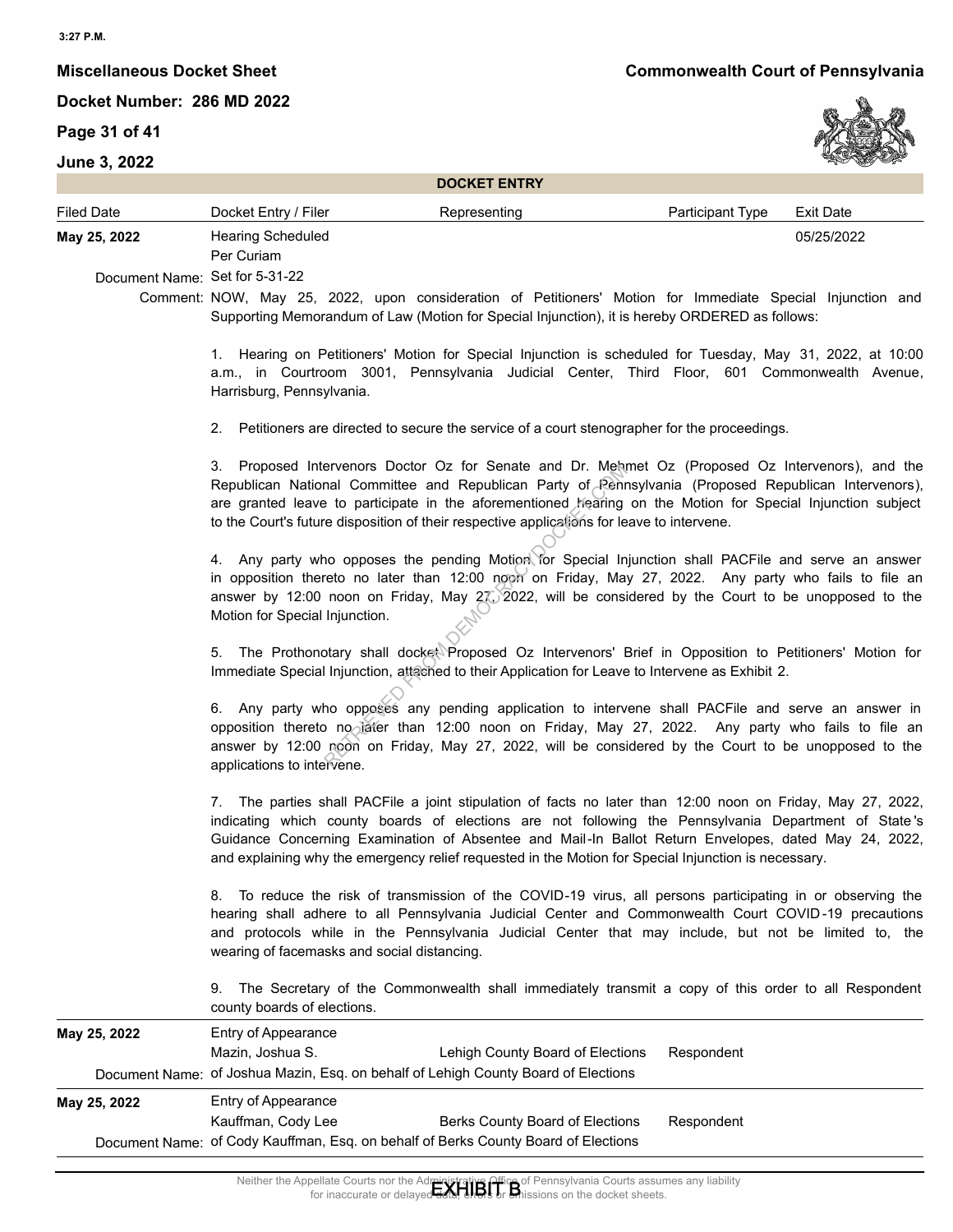# **Page 32 of 41**





|                   |                                                                                        | <b>DOCKET ENTRY</b>                                                                        |                  |                  |
|-------------------|----------------------------------------------------------------------------------------|--------------------------------------------------------------------------------------------|------------------|------------------|
| <b>Filed Date</b> | Docket Entry / Filer                                                                   | Representing                                                                               | Participant Type | <b>Exit Date</b> |
| May 25, 2022      | Application to be Admitted Pro Hac Vice Filed                                          |                                                                                            |                  |                  |
|                   | Gallagher, Kathleen A.                                                                 | Dr. Oz for Senate                                                                          | Intervenor       |                  |
|                   | Gallagher, Kathleen A.                                                                 | Oz, Dr. Mehmet                                                                             | Intervenor       |                  |
|                   | Document Name: of John M. Gore, Esq.                                                   |                                                                                            |                  |                  |
| May 25, 2022      | Entry of Appearance                                                                    |                                                                                            |                  |                  |
|                   | Frens, Colleen Mary                                                                    | <b>Chester County Board of Elections</b>                                                   | Respondent       |                  |
|                   | Forzato, Nicole R.                                                                     | <b>Chester County Board of Elections</b>                                                   | Respondent       |                  |
|                   |                                                                                        | Document Name: of Attys Forzato and Frens on behalf of Chester County Board of Elections   |                  |                  |
| May 25, 2022      | Entry of Appearance                                                                    |                                                                                            |                  |                  |
|                   | DeWald, Jonathan Lee                                                                   | Union County Board of Elections                                                            | Respondent       |                  |
|                   | Document Name: of Jonathan DeWald, Esq. on behalf of Union County                      |                                                                                            |                  |                  |
| May 25, 2022      | <b>Answer Filed</b>                                                                    |                                                                                            |                  |                  |
|                   | Karn, Nathan W.                                                                        | <b>Blair County Board of Elections</b>                                                     | Respondent       |                  |
|                   | Document Name: Response to Motion for Special Injunction by Blair County               |                                                                                            |                  |                  |
| May 25, 2022      | Entry of Appearance                                                                    |                                                                                            |                  |                  |
|                   | Dupuis, Elizabeth A.                                                                   | Huntingdon County Board of Electior Respondent                                             |                  |                  |
|                   | Dupuis, Elizabeth A.                                                                   | Indiana County Board of Elections                                                          | Respondent       |                  |
|                   | Dupuis, Elizabeth A.                                                                   | Lackawanna County Board of Electic Respondent                                              |                  |                  |
|                   | Dupuis, Elizabeth A.                                                                   | Northumberland County Board of Ele Respondent                                              |                  |                  |
|                   | Jewart, Anna Skipper                                                                   | Indiana County Board of Elections Respondent                                               |                  |                  |
|                   | Jewart, Anna Skipper                                                                   | Huntingdon County Board of Electior Respondent                                             |                  |                  |
|                   | Jewart, Anna Skipper                                                                   | Lackawanna County Board of Electic Respondent                                              |                  |                  |
|                   | Jewart, Anna Skipper                                                                   | Northumberland County Board of Ele Respondent                                              |                  |                  |
|                   | Keegan, Sean Robert                                                                    | Indiana County Board of Elections                                                          | Respondent       |                  |
|                   | Keegan, Sean Robert                                                                    | Huntingdon County Board of Electior Respondent                                             |                  |                  |
|                   | Keegan, Sean Robert                                                                    | Lackawanna County Board of Electic Respondent                                              |                  |                  |
|                   | Keegan, Sean Robert                                                                    | Northumberland County Board of Ele Respondent                                              |                  |                  |
|                   |                                                                                        | Document Name: for Huntingdon, Indiana, Lackawanna and Northumberland Board of Elections   |                  |                  |
| May 26, 2022      | Entry of Appearance                                                                    |                                                                                            |                  |                  |
|                   | Sulcove, Elliott Bernard                                                               | Franklin County Board of Elections                                                         | Respondent       |                  |
|                   | Document Name: of Elliot Sulcove, Esq. on behalf of Franklin County Board of Elections |                                                                                            |                  |                  |
| May 26, 2022      | Application to be Admitted Pro Hac Vice Filed                                          |                                                                                            |                  |                  |
|                   | Hicks, Ronald Lee, Jr.                                                                 | McCormick, David H.                                                                        | Petitioner       |                  |
|                   | Hicks, Ronald Lee, Jr.                                                                 | Dave McCormick for U.S. Senate                                                             | Petitioner       |                  |
|                   | Document Name: of Charles J. Cooper, Esq. on behalf of Petitioner                      |                                                                                            |                  |                  |
| May 26, 2022      | Application to be Admitted Pro Hac Vice Filed                                          |                                                                                            |                  |                  |
|                   | Hicks, Ronald Lee, Jr.                                                                 | McCormick, David H.                                                                        | Petitioner       |                  |
|                   | Hicks, Ronald Lee, Jr.                                                                 | Dave McCormick for U.S. Senate                                                             | Petitioner       |                  |
|                   | Document Name: of Joseph O. Masterman, Esq. on behalf of Petitioner                    |                                                                                            |                  |                  |
| May 26, 2022      | Entry of Appearance                                                                    |                                                                                            |                  |                  |
|                   | Centrella, Nicholas Michael, Jr.                                                       | Delaware County Board of Elections Respondent                                              |                  |                  |
|                   |                                                                                        | Document Name: of Nicholas Centrella, Esq. on behalf of Delaware County Board of Elections |                  |                  |
|                   |                                                                                        |                                                                                            |                  |                  |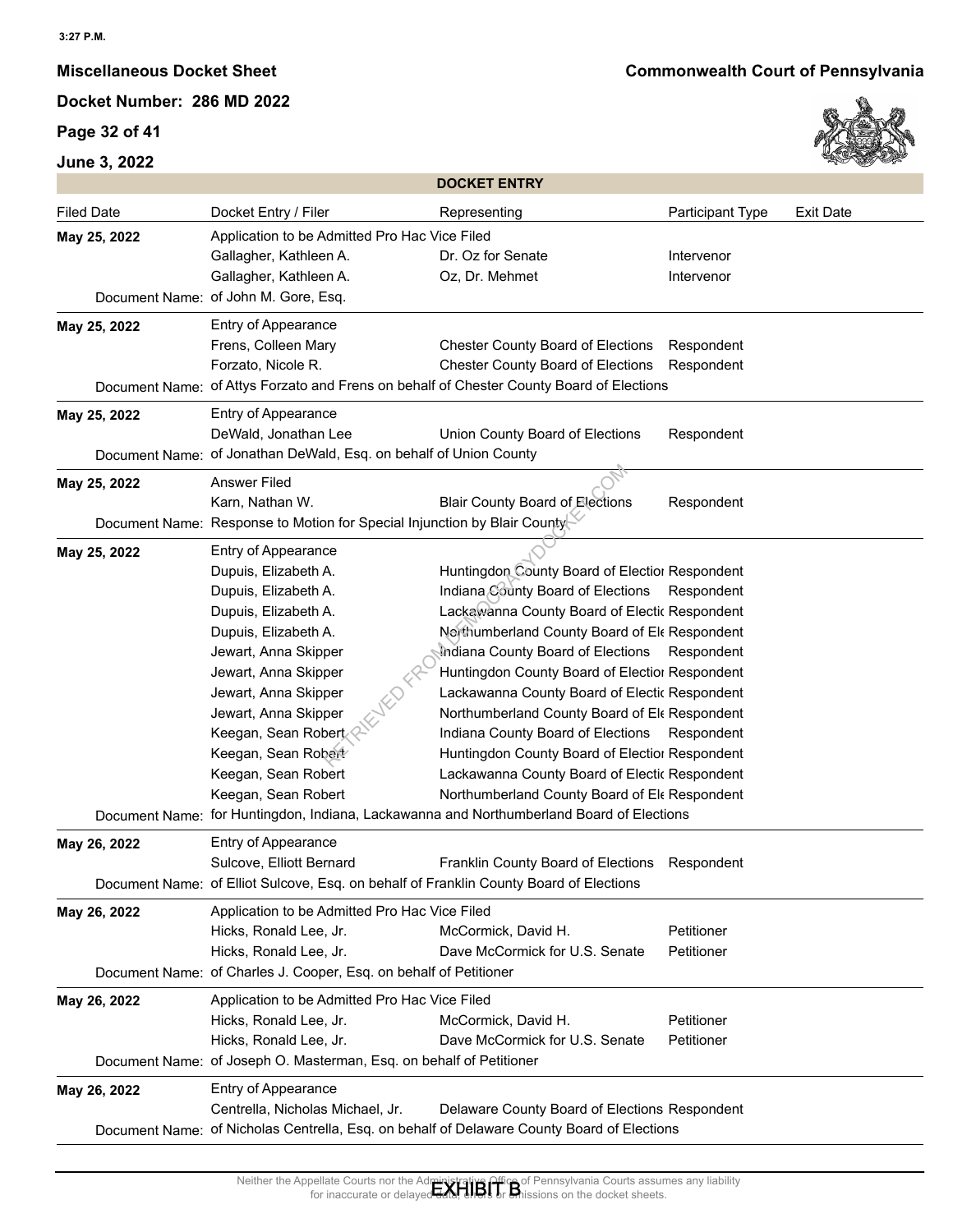## **Page 33 of 41**



|                   |                                                                                                                                                | <b>DOCKET ENTRY</b>                                                                                                                                                         |                                                                                  |                  |
|-------------------|------------------------------------------------------------------------------------------------------------------------------------------------|-----------------------------------------------------------------------------------------------------------------------------------------------------------------------------|----------------------------------------------------------------------------------|------------------|
| <b>Filed Date</b> | Docket Entry / Filer                                                                                                                           | Representing                                                                                                                                                                | Participant Type                                                                 | <b>Exit Date</b> |
| May 26, 2022      | Entry of Appearance<br>Witt, Timothy James<br>Heid, Sheryl Rae<br>Document Name: Attys Heid and Witt for the Fayette Co. Board of Elections    | Fayette County Board of Elections<br>Fayette County Board of Elections                                                                                                      | Respondent<br>Respondent                                                         |                  |
| May 26, 2022      | Application for Relief                                                                                                                         |                                                                                                                                                                             |                                                                                  |                  |
|                   | Hicks, Ronald Lee, Jr.<br>Hicks, Ronald Lee, Jr.<br>McGee, Carolyn Batz<br>Mercer, Jeremy Allen<br>McGee, Carolyn Batz<br>Mercer, Jeremy Allen | McCormick, David H.<br>Dave McCormick for U.S. Senate<br>McCormick, David H.<br>McCormick, David H.<br>Dave McCormick for U.S. Senate<br>Dave McCormick for U.S. Senate     | Petitioner<br>Petitioner<br>Petitioner<br>Petitioner<br>Petitioner<br>Petitioner |                  |
|                   | Document Name: Amended Application for Voluntary Discontinuance                                                                                |                                                                                                                                                                             |                                                                                  |                  |
| May 26, 2022      | Entry of Appearance<br>Santee, Richard Eugene<br>Vargo, Michael John                                                                           | Northampton County Board of Electi Respondent<br>Northampton County Board of Electi Respondent                                                                              |                                                                                  |                  |
|                   |                                                                                                                                                | Document Name: Attys Santee and Vargo on behalf of Northampton County Board of Elections                                                                                    |                                                                                  |                  |
| May 26, 2022      | Letter<br>Santee, Richard Eugene                                                                                                               | Northampton County Board of Electi Respondent                                                                                                                               |                                                                                  |                  |
|                   | Document Name: Re Northampton Co. Bd. Elect.                                                                                                   |                                                                                                                                                                             |                                                                                  |                  |
| May 26, 2022      | Answer Filed<br>DeWald, Jonathan Lee                                                                                                           | Union County Board of Elections                                                                                                                                             | Respondent                                                                       |                  |
|                   |                                                                                                                                                | Document Name: Answer to Motion for Special minnction and Position Statement by Union Co. Bd. Elec.                                                                         |                                                                                  |                  |
| May 26, 2022      | Entry of Appearance<br>Cosgrove, Joseph Matthias                                                                                               | Luzerne County Board of Elections Respondent<br>Document Name: of Joseph Cosgrove, Esquire on behalf of Luzerne County Board of Elections                                   |                                                                                  |                  |
| May 27, 2022      | Answer Filed<br>Guiddy, Melissa Ann<br>Document Name: Position of Respondent, Westmoreland County Board of Elections                           | Westmoreland County Board of Elec Respondent                                                                                                                                |                                                                                  |                  |
|                   |                                                                                                                                                |                                                                                                                                                                             |                                                                                  |                  |
| May 27, 2022      | <b>Answer Filed</b><br>Cosgrove, Joseph Matthias<br>Document Name: Response of Respondent Luzerne County Board of Elections                    | Luzerne County Board of Elections Respondent                                                                                                                                |                                                                                  |                  |
| May 27, 2022      | <b>Answer Filed</b><br>Kauffman, Cody Lee                                                                                                      | Berks County Board of Elections<br>Document Name: Answer on Behalf of Berks County Board of Elections to Dave McCormick's Motion for Immediate                              | Respondent                                                                       |                  |
|                   | Comment: Special Injunction                                                                                                                    |                                                                                                                                                                             |                                                                                  |                  |
| May 27, 2022      | <b>Answer Filed</b><br>Mazin, Joshua S.                                                                                                        | Lehigh County Board of Elections                                                                                                                                            | Respondent                                                                       |                  |
|                   | Document Name: No Answer/Position (Lehigh County Board of Elections)                                                                           |                                                                                                                                                                             |                                                                                  |                  |
|                   | for inaccurate or delave                                                                                                                       | Neither the Appellate Courts nor the Administrative Office of Pennsylvania Courts assumes any liability for inaccurate or delayer $\mathbf{R}$<br>ions on the docket sheets |                                                                                  |                  |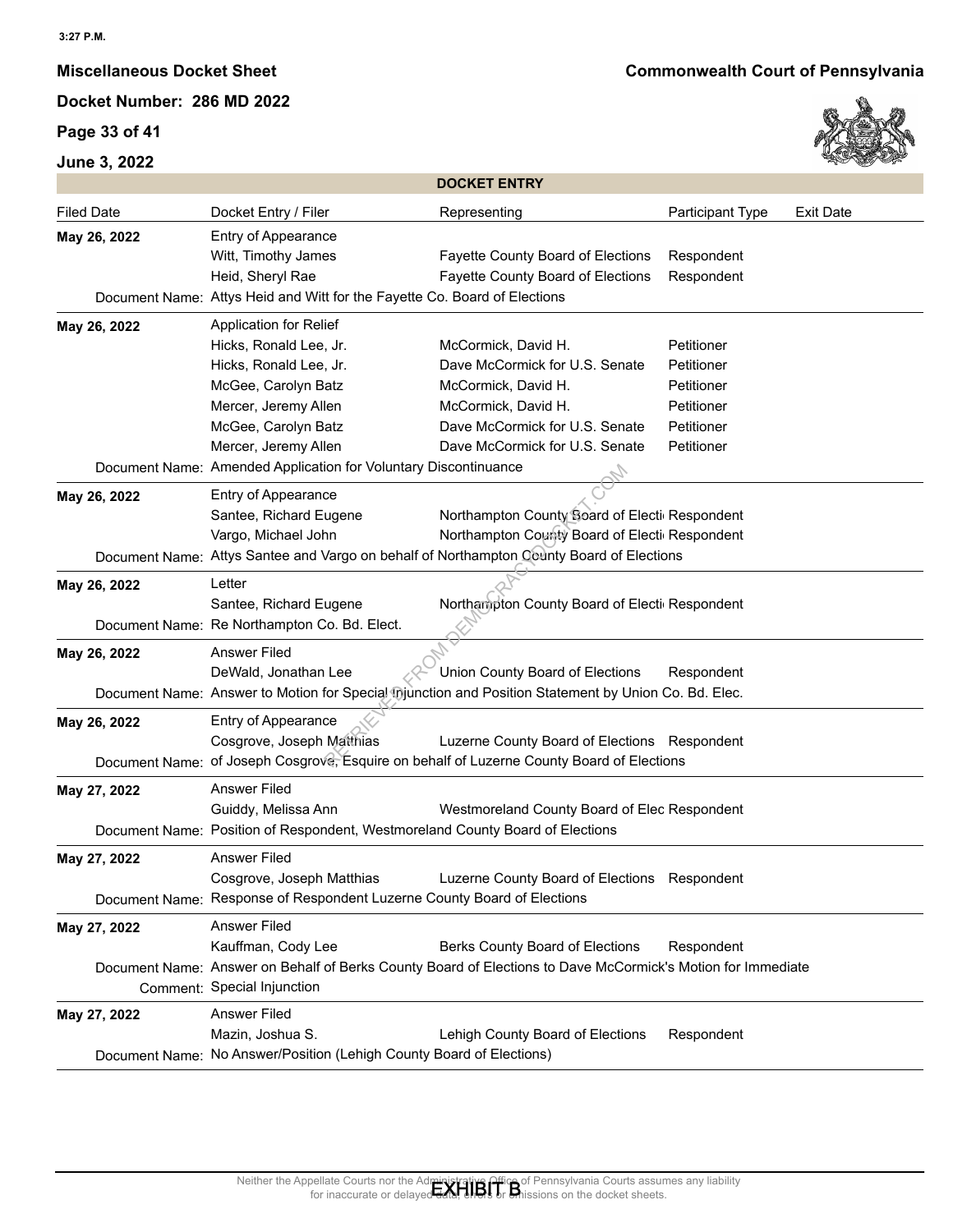## **Page 34 of 41**



|                   |                                                                                                                                                                                                                        | <b>DOCKET ENTRY</b>                                                                                                                                                                     |                                                      |                  |
|-------------------|------------------------------------------------------------------------------------------------------------------------------------------------------------------------------------------------------------------------|-----------------------------------------------------------------------------------------------------------------------------------------------------------------------------------------|------------------------------------------------------|------------------|
| <b>Filed Date</b> | Docket Entry / Filer                                                                                                                                                                                                   | Representing                                                                                                                                                                            | Participant Type                                     | <b>Exit Date</b> |
| May 27, 2022      | Answer and New Matter<br>King, Thomas W., III<br>King, Thomas W., III<br>Breth, Thomas E.<br>Breth, Thomas E.                                                                                                          | Republican National Committee<br>Republican Party of Pennsylvania<br>Republican National Committee<br>Republican Party of Pennsylvania                                                  | Intervenor<br>Intervenor<br>Intervenor<br>Intervenor |                  |
|                   | Document Name: Proposed Intervenors' Answer and New Matter to Petitioners' Motion for Immediate Special Injunction                                                                                                     |                                                                                                                                                                                         |                                                      |                  |
| May 27, 2022      | Answer Filed<br>Bozovich, Heather Lynn<br>Document Name: Response of Respondent Clearfield County Board of Elections                                                                                                   | Clearfield County Board of Elections Respondent                                                                                                                                         |                                                      |                  |
| May 27, 2022      | <b>Answer Filed</b><br>Boyer, Jacob Biehl<br>Document Name: Acting Secretary Chapman's Answer to the Application to Intervence Filed by Republican<br>Comment: National Committee and Republican Party of Pennsylvania | Leigh M. Chapman, Secretary of Sta Respondent                                                                                                                                           |                                                      |                  |
| May 27, 2022      | <b>Answer Filed</b><br>Boyer, Jacob Biehl<br>Document Name: Acting Secretary Chapman's Answer to Dr. Oz for Senate & Dr. Mehmet Oz's Application for<br>Comment: Leave to Intervene                                    | Leigh M. Chapman, Secretary of Sta Respondent                                                                                                                                           |                                                      |                  |
| May 27, 2022      | <b>Answer Filed</b><br>Frens, Colleen Mary<br>Document Name: No Position to be Taken (Chester County Board of Elections)                                                                                               | Chester County Board of Elections Respondent                                                                                                                                            |                                                      |                  |
| May 27, 2022      | <b>Answer Filed</b><br>Sulcove, Elliott Bernard<br>Document Name: No Position to be Taken (Franklin County Board of Elections)                                                                                         | Franklin County Board of Elections Respondent                                                                                                                                           |                                                      |                  |
| May 27, 2022      | <b>Answer Filed</b><br>Cosgrove, Joseph Matthias<br>Document Name: Supplement Response of Respondent Luzerne County Board of Elections                                                                                 | Luzerne County Board of Elections Respondent                                                                                                                                            |                                                      |                  |
| May 27, 2022      | Answer Filed<br>Boyer, Jacob Biehl<br>Fischer, Michael John<br>Document Name: Acting Secretary Chapman's Answer to the Motion for Immediate Special Injunction                                                         | Leigh M. Chapman, Secretary of Sta Respondent<br>Leigh M. Chapman, Secretary of Sta Respondent                                                                                          |                                                      |                  |
|                   |                                                                                                                                                                                                                        | Neither the Appellate Courts nor the Administrative Office of Pennsylvania Courts assumes any liability<br>for inaccurate or delayed that a time of the Shissions on the docket sheets. |                                                      |                  |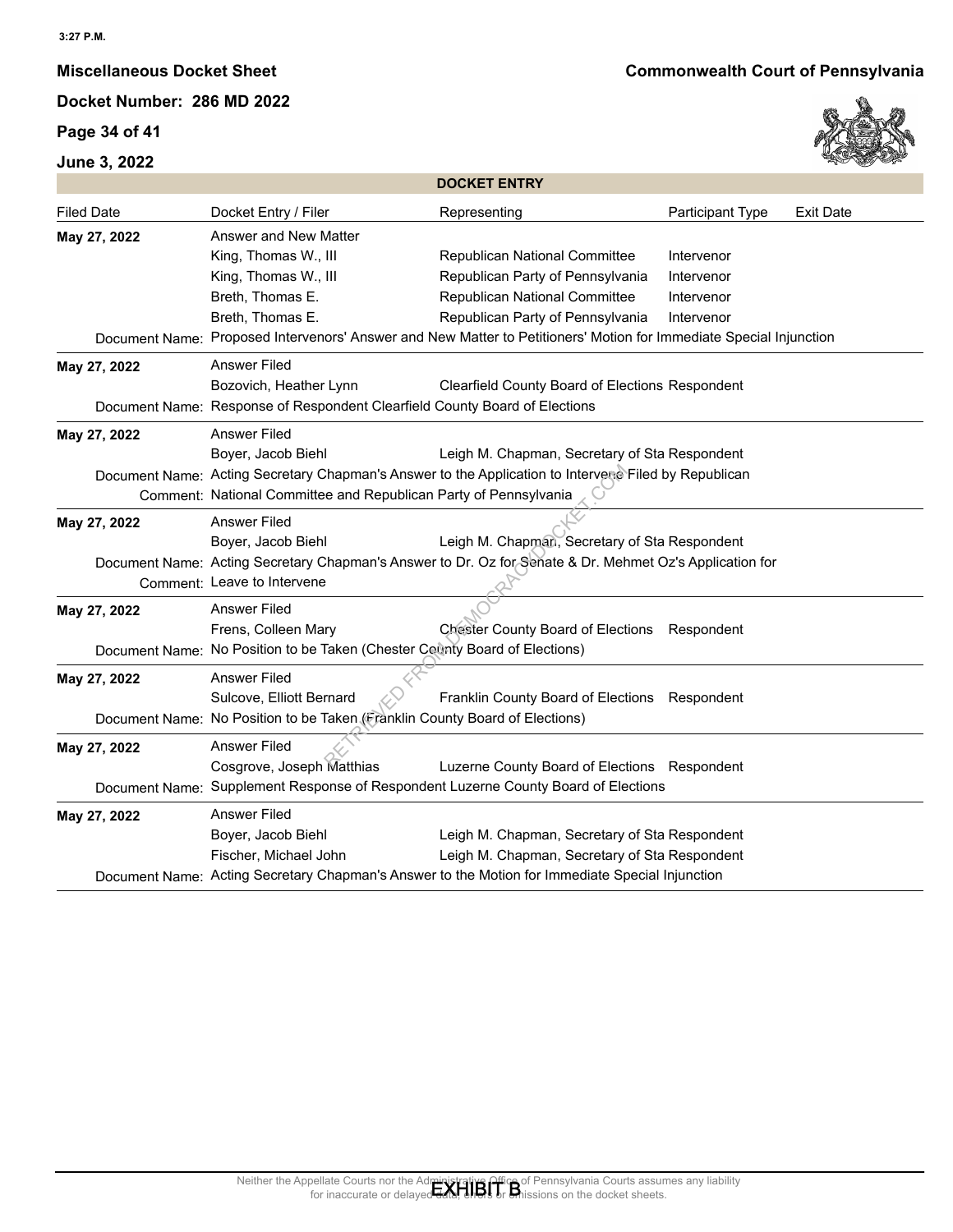**Page 35 of 41**



| <b>Filed Date</b><br><b>Exit Date</b><br>Docket Entry / Filer<br>Participant Type<br>Representing<br><b>Stipulation Filed</b><br>May 27, 2022<br>Hicks, Ronald Lee, Jr.<br>McCormick, David H.<br>Petitioner<br>Hicks, Ronald Lee, Jr.<br>Dave McCormick for U.S. Senate<br>Petitioner<br>Bunt, William R.<br>Perry County Board of Elections<br>Respondent<br>Button, Keith Adam<br>Crawford County Board of Elections Respondent<br>Coploff, Larry E.<br><b>Clinton County Board of Elections</b><br>Respondent<br>Fitzpatrick, Amy Melaugh<br><b>Bucks County Board of Elections</b><br>Respondent<br>Grieser, Daniel Donovan<br><b>Bucks County Board of Elections</b><br>Respondent<br>Kauffman, Cody Lee<br>Berks County Board of Elections<br>Respondent<br>Opsitnick, Allan Joseph<br>Allegheny County Board of Elections Respondent<br>Sadler, Christine Marie<br>Berks County Board of Elections<br>Respondent<br>Sulcove, Elliott Bernard<br>Franklin County Board of Elections<br>Respondent<br>Sulcove, Jerrold A.<br>Franklin County Board of Elections<br>Respondent<br>Allegheny County Board of Elections Respondent<br>Szefi, Andrew Francis<br>Tompkins, Edwin Wilford, III<br>Cameron County Board of Elections Respondent<br>Elk County Board of Elections<br>Wagner, Thomas George<br>Respondent<br>Bucks County Board of Elections<br>Khan, Joseph Jamil<br>Respondent<br>Document Name: Joint Stipulation of Facts<br>Entry of Appearance<br>May 27, 2022<br>VanderKam, Jessica L.<br><b>Bucks County Board of Elections</b><br>Respondent<br>Document Name: of Jessica VanderKam, Esquire on behalf of Bucks County Board of Elections<br>Application to Strike<br>May 27, 2022<br>Breth, Thomas E.<br>Republican National Committee<br>Intervenor<br>Breth, Thomas E.<br>Republican Party of Pennsylvania<br>Intervenor<br>Document Name: Motion to Strike Stipulation and Answer to Order of Court Dated May 25, 2022<br>Entry of Appearance<br>May 27, 2022<br>Jefferson County Board of Elections Respondent<br>Dupuis, Elizabeth A.<br>Jewart, Anna Skipper<br>Jefferson County Board of Elections Respondent<br>Keegan, Sean Robert<br>Jefferson County Board of Elections Respondent<br>Document Name: Attys Dupuis, Keegan and Jewart for Jefferson County<br>May 27, 2022<br><b>Answer Filed</b><br>White, H. William, III<br><b>Butler County Board of Elections</b><br>Respondent<br>Document Name: No Response to be Filed (Butler County Board of Elections) |  | <b>DOCKET ENTRY</b> |  |
|----------------------------------------------------------------------------------------------------------------------------------------------------------------------------------------------------------------------------------------------------------------------------------------------------------------------------------------------------------------------------------------------------------------------------------------------------------------------------------------------------------------------------------------------------------------------------------------------------------------------------------------------------------------------------------------------------------------------------------------------------------------------------------------------------------------------------------------------------------------------------------------------------------------------------------------------------------------------------------------------------------------------------------------------------------------------------------------------------------------------------------------------------------------------------------------------------------------------------------------------------------------------------------------------------------------------------------------------------------------------------------------------------------------------------------------------------------------------------------------------------------------------------------------------------------------------------------------------------------------------------------------------------------------------------------------------------------------------------------------------------------------------------------------------------------------------------------------------------------------------------------------------------------------------------------------------------------------------------------------------------------------------------------------------------------------------------------------------------------------------------------------------------------------------------------------------------------------------------------------------------------------------------------------------------------------------------------------------------------------------------------------------------------------------------------------------------------------------------------------------------|--|---------------------|--|
|                                                                                                                                                                                                                                                                                                                                                                                                                                                                                                                                                                                                                                                                                                                                                                                                                                                                                                                                                                                                                                                                                                                                                                                                                                                                                                                                                                                                                                                                                                                                                                                                                                                                                                                                                                                                                                                                                                                                                                                                                                                                                                                                                                                                                                                                                                                                                                                                                                                                                                    |  |                     |  |
|                                                                                                                                                                                                                                                                                                                                                                                                                                                                                                                                                                                                                                                                                                                                                                                                                                                                                                                                                                                                                                                                                                                                                                                                                                                                                                                                                                                                                                                                                                                                                                                                                                                                                                                                                                                                                                                                                                                                                                                                                                                                                                                                                                                                                                                                                                                                                                                                                                                                                                    |  |                     |  |
|                                                                                                                                                                                                                                                                                                                                                                                                                                                                                                                                                                                                                                                                                                                                                                                                                                                                                                                                                                                                                                                                                                                                                                                                                                                                                                                                                                                                                                                                                                                                                                                                                                                                                                                                                                                                                                                                                                                                                                                                                                                                                                                                                                                                                                                                                                                                                                                                                                                                                                    |  |                     |  |
|                                                                                                                                                                                                                                                                                                                                                                                                                                                                                                                                                                                                                                                                                                                                                                                                                                                                                                                                                                                                                                                                                                                                                                                                                                                                                                                                                                                                                                                                                                                                                                                                                                                                                                                                                                                                                                                                                                                                                                                                                                                                                                                                                                                                                                                                                                                                                                                                                                                                                                    |  |                     |  |
|                                                                                                                                                                                                                                                                                                                                                                                                                                                                                                                                                                                                                                                                                                                                                                                                                                                                                                                                                                                                                                                                                                                                                                                                                                                                                                                                                                                                                                                                                                                                                                                                                                                                                                                                                                                                                                                                                                                                                                                                                                                                                                                                                                                                                                                                                                                                                                                                                                                                                                    |  |                     |  |
|                                                                                                                                                                                                                                                                                                                                                                                                                                                                                                                                                                                                                                                                                                                                                                                                                                                                                                                                                                                                                                                                                                                                                                                                                                                                                                                                                                                                                                                                                                                                                                                                                                                                                                                                                                                                                                                                                                                                                                                                                                                                                                                                                                                                                                                                                                                                                                                                                                                                                                    |  |                     |  |
|                                                                                                                                                                                                                                                                                                                                                                                                                                                                                                                                                                                                                                                                                                                                                                                                                                                                                                                                                                                                                                                                                                                                                                                                                                                                                                                                                                                                                                                                                                                                                                                                                                                                                                                                                                                                                                                                                                                                                                                                                                                                                                                                                                                                                                                                                                                                                                                                                                                                                                    |  |                     |  |
|                                                                                                                                                                                                                                                                                                                                                                                                                                                                                                                                                                                                                                                                                                                                                                                                                                                                                                                                                                                                                                                                                                                                                                                                                                                                                                                                                                                                                                                                                                                                                                                                                                                                                                                                                                                                                                                                                                                                                                                                                                                                                                                                                                                                                                                                                                                                                                                                                                                                                                    |  |                     |  |
|                                                                                                                                                                                                                                                                                                                                                                                                                                                                                                                                                                                                                                                                                                                                                                                                                                                                                                                                                                                                                                                                                                                                                                                                                                                                                                                                                                                                                                                                                                                                                                                                                                                                                                                                                                                                                                                                                                                                                                                                                                                                                                                                                                                                                                                                                                                                                                                                                                                                                                    |  |                     |  |
|                                                                                                                                                                                                                                                                                                                                                                                                                                                                                                                                                                                                                                                                                                                                                                                                                                                                                                                                                                                                                                                                                                                                                                                                                                                                                                                                                                                                                                                                                                                                                                                                                                                                                                                                                                                                                                                                                                                                                                                                                                                                                                                                                                                                                                                                                                                                                                                                                                                                                                    |  |                     |  |
|                                                                                                                                                                                                                                                                                                                                                                                                                                                                                                                                                                                                                                                                                                                                                                                                                                                                                                                                                                                                                                                                                                                                                                                                                                                                                                                                                                                                                                                                                                                                                                                                                                                                                                                                                                                                                                                                                                                                                                                                                                                                                                                                                                                                                                                                                                                                                                                                                                                                                                    |  |                     |  |
|                                                                                                                                                                                                                                                                                                                                                                                                                                                                                                                                                                                                                                                                                                                                                                                                                                                                                                                                                                                                                                                                                                                                                                                                                                                                                                                                                                                                                                                                                                                                                                                                                                                                                                                                                                                                                                                                                                                                                                                                                                                                                                                                                                                                                                                                                                                                                                                                                                                                                                    |  |                     |  |
|                                                                                                                                                                                                                                                                                                                                                                                                                                                                                                                                                                                                                                                                                                                                                                                                                                                                                                                                                                                                                                                                                                                                                                                                                                                                                                                                                                                                                                                                                                                                                                                                                                                                                                                                                                                                                                                                                                                                                                                                                                                                                                                                                                                                                                                                                                                                                                                                                                                                                                    |  |                     |  |
|                                                                                                                                                                                                                                                                                                                                                                                                                                                                                                                                                                                                                                                                                                                                                                                                                                                                                                                                                                                                                                                                                                                                                                                                                                                                                                                                                                                                                                                                                                                                                                                                                                                                                                                                                                                                                                                                                                                                                                                                                                                                                                                                                                                                                                                                                                                                                                                                                                                                                                    |  |                     |  |
|                                                                                                                                                                                                                                                                                                                                                                                                                                                                                                                                                                                                                                                                                                                                                                                                                                                                                                                                                                                                                                                                                                                                                                                                                                                                                                                                                                                                                                                                                                                                                                                                                                                                                                                                                                                                                                                                                                                                                                                                                                                                                                                                                                                                                                                                                                                                                                                                                                                                                                    |  |                     |  |
|                                                                                                                                                                                                                                                                                                                                                                                                                                                                                                                                                                                                                                                                                                                                                                                                                                                                                                                                                                                                                                                                                                                                                                                                                                                                                                                                                                                                                                                                                                                                                                                                                                                                                                                                                                                                                                                                                                                                                                                                                                                                                                                                                                                                                                                                                                                                                                                                                                                                                                    |  |                     |  |
|                                                                                                                                                                                                                                                                                                                                                                                                                                                                                                                                                                                                                                                                                                                                                                                                                                                                                                                                                                                                                                                                                                                                                                                                                                                                                                                                                                                                                                                                                                                                                                                                                                                                                                                                                                                                                                                                                                                                                                                                                                                                                                                                                                                                                                                                                                                                                                                                                                                                                                    |  |                     |  |
|                                                                                                                                                                                                                                                                                                                                                                                                                                                                                                                                                                                                                                                                                                                                                                                                                                                                                                                                                                                                                                                                                                                                                                                                                                                                                                                                                                                                                                                                                                                                                                                                                                                                                                                                                                                                                                                                                                                                                                                                                                                                                                                                                                                                                                                                                                                                                                                                                                                                                                    |  |                     |  |
|                                                                                                                                                                                                                                                                                                                                                                                                                                                                                                                                                                                                                                                                                                                                                                                                                                                                                                                                                                                                                                                                                                                                                                                                                                                                                                                                                                                                                                                                                                                                                                                                                                                                                                                                                                                                                                                                                                                                                                                                                                                                                                                                                                                                                                                                                                                                                                                                                                                                                                    |  |                     |  |
|                                                                                                                                                                                                                                                                                                                                                                                                                                                                                                                                                                                                                                                                                                                                                                                                                                                                                                                                                                                                                                                                                                                                                                                                                                                                                                                                                                                                                                                                                                                                                                                                                                                                                                                                                                                                                                                                                                                                                                                                                                                                                                                                                                                                                                                                                                                                                                                                                                                                                                    |  |                     |  |
|                                                                                                                                                                                                                                                                                                                                                                                                                                                                                                                                                                                                                                                                                                                                                                                                                                                                                                                                                                                                                                                                                                                                                                                                                                                                                                                                                                                                                                                                                                                                                                                                                                                                                                                                                                                                                                                                                                                                                                                                                                                                                                                                                                                                                                                                                                                                                                                                                                                                                                    |  |                     |  |
|                                                                                                                                                                                                                                                                                                                                                                                                                                                                                                                                                                                                                                                                                                                                                                                                                                                                                                                                                                                                                                                                                                                                                                                                                                                                                                                                                                                                                                                                                                                                                                                                                                                                                                                                                                                                                                                                                                                                                                                                                                                                                                                                                                                                                                                                                                                                                                                                                                                                                                    |  |                     |  |
|                                                                                                                                                                                                                                                                                                                                                                                                                                                                                                                                                                                                                                                                                                                                                                                                                                                                                                                                                                                                                                                                                                                                                                                                                                                                                                                                                                                                                                                                                                                                                                                                                                                                                                                                                                                                                                                                                                                                                                                                                                                                                                                                                                                                                                                                                                                                                                                                                                                                                                    |  |                     |  |
|                                                                                                                                                                                                                                                                                                                                                                                                                                                                                                                                                                                                                                                                                                                                                                                                                                                                                                                                                                                                                                                                                                                                                                                                                                                                                                                                                                                                                                                                                                                                                                                                                                                                                                                                                                                                                                                                                                                                                                                                                                                                                                                                                                                                                                                                                                                                                                                                                                                                                                    |  |                     |  |
|                                                                                                                                                                                                                                                                                                                                                                                                                                                                                                                                                                                                                                                                                                                                                                                                                                                                                                                                                                                                                                                                                                                                                                                                                                                                                                                                                                                                                                                                                                                                                                                                                                                                                                                                                                                                                                                                                                                                                                                                                                                                                                                                                                                                                                                                                                                                                                                                                                                                                                    |  |                     |  |
|                                                                                                                                                                                                                                                                                                                                                                                                                                                                                                                                                                                                                                                                                                                                                                                                                                                                                                                                                                                                                                                                                                                                                                                                                                                                                                                                                                                                                                                                                                                                                                                                                                                                                                                                                                                                                                                                                                                                                                                                                                                                                                                                                                                                                                                                                                                                                                                                                                                                                                    |  |                     |  |
|                                                                                                                                                                                                                                                                                                                                                                                                                                                                                                                                                                                                                                                                                                                                                                                                                                                                                                                                                                                                                                                                                                                                                                                                                                                                                                                                                                                                                                                                                                                                                                                                                                                                                                                                                                                                                                                                                                                                                                                                                                                                                                                                                                                                                                                                                                                                                                                                                                                                                                    |  |                     |  |
|                                                                                                                                                                                                                                                                                                                                                                                                                                                                                                                                                                                                                                                                                                                                                                                                                                                                                                                                                                                                                                                                                                                                                                                                                                                                                                                                                                                                                                                                                                                                                                                                                                                                                                                                                                                                                                                                                                                                                                                                                                                                                                                                                                                                                                                                                                                                                                                                                                                                                                    |  |                     |  |
|                                                                                                                                                                                                                                                                                                                                                                                                                                                                                                                                                                                                                                                                                                                                                                                                                                                                                                                                                                                                                                                                                                                                                                                                                                                                                                                                                                                                                                                                                                                                                                                                                                                                                                                                                                                                                                                                                                                                                                                                                                                                                                                                                                                                                                                                                                                                                                                                                                                                                                    |  |                     |  |
|                                                                                                                                                                                                                                                                                                                                                                                                                                                                                                                                                                                                                                                                                                                                                                                                                                                                                                                                                                                                                                                                                                                                                                                                                                                                                                                                                                                                                                                                                                                                                                                                                                                                                                                                                                                                                                                                                                                                                                                                                                                                                                                                                                                                                                                                                                                                                                                                                                                                                                    |  |                     |  |
|                                                                                                                                                                                                                                                                                                                                                                                                                                                                                                                                                                                                                                                                                                                                                                                                                                                                                                                                                                                                                                                                                                                                                                                                                                                                                                                                                                                                                                                                                                                                                                                                                                                                                                                                                                                                                                                                                                                                                                                                                                                                                                                                                                                                                                                                                                                                                                                                                                                                                                    |  |                     |  |
|                                                                                                                                                                                                                                                                                                                                                                                                                                                                                                                                                                                                                                                                                                                                                                                                                                                                                                                                                                                                                                                                                                                                                                                                                                                                                                                                                                                                                                                                                                                                                                                                                                                                                                                                                                                                                                                                                                                                                                                                                                                                                                                                                                                                                                                                                                                                                                                                                                                                                                    |  |                     |  |
|                                                                                                                                                                                                                                                                                                                                                                                                                                                                                                                                                                                                                                                                                                                                                                                                                                                                                                                                                                                                                                                                                                                                                                                                                                                                                                                                                                                                                                                                                                                                                                                                                                                                                                                                                                                                                                                                                                                                                                                                                                                                                                                                                                                                                                                                                                                                                                                                                                                                                                    |  |                     |  |
|                                                                                                                                                                                                                                                                                                                                                                                                                                                                                                                                                                                                                                                                                                                                                                                                                                                                                                                                                                                                                                                                                                                                                                                                                                                                                                                                                                                                                                                                                                                                                                                                                                                                                                                                                                                                                                                                                                                                                                                                                                                                                                                                                                                                                                                                                                                                                                                                                                                                                                    |  |                     |  |
|                                                                                                                                                                                                                                                                                                                                                                                                                                                                                                                                                                                                                                                                                                                                                                                                                                                                                                                                                                                                                                                                                                                                                                                                                                                                                                                                                                                                                                                                                                                                                                                                                                                                                                                                                                                                                                                                                                                                                                                                                                                                                                                                                                                                                                                                                                                                                                                                                                                                                                    |  |                     |  |
|                                                                                                                                                                                                                                                                                                                                                                                                                                                                                                                                                                                                                                                                                                                                                                                                                                                                                                                                                                                                                                                                                                                                                                                                                                                                                                                                                                                                                                                                                                                                                                                                                                                                                                                                                                                                                                                                                                                                                                                                                                                                                                                                                                                                                                                                                                                                                                                                                                                                                                    |  |                     |  |
|                                                                                                                                                                                                                                                                                                                                                                                                                                                                                                                                                                                                                                                                                                                                                                                                                                                                                                                                                                                                                                                                                                                                                                                                                                                                                                                                                                                                                                                                                                                                                                                                                                                                                                                                                                                                                                                                                                                                                                                                                                                                                                                                                                                                                                                                                                                                                                                                                                                                                                    |  |                     |  |
|                                                                                                                                                                                                                                                                                                                                                                                                                                                                                                                                                                                                                                                                                                                                                                                                                                                                                                                                                                                                                                                                                                                                                                                                                                                                                                                                                                                                                                                                                                                                                                                                                                                                                                                                                                                                                                                                                                                                                                                                                                                                                                                                                                                                                                                                                                                                                                                                                                                                                                    |  |                     |  |
|                                                                                                                                                                                                                                                                                                                                                                                                                                                                                                                                                                                                                                                                                                                                                                                                                                                                                                                                                                                                                                                                                                                                                                                                                                                                                                                                                                                                                                                                                                                                                                                                                                                                                                                                                                                                                                                                                                                                                                                                                                                                                                                                                                                                                                                                                                                                                                                                                                                                                                    |  |                     |  |
|                                                                                                                                                                                                                                                                                                                                                                                                                                                                                                                                                                                                                                                                                                                                                                                                                                                                                                                                                                                                                                                                                                                                                                                                                                                                                                                                                                                                                                                                                                                                                                                                                                                                                                                                                                                                                                                                                                                                                                                                                                                                                                                                                                                                                                                                                                                                                                                                                                                                                                    |  |                     |  |
|                                                                                                                                                                                                                                                                                                                                                                                                                                                                                                                                                                                                                                                                                                                                                                                                                                                                                                                                                                                                                                                                                                                                                                                                                                                                                                                                                                                                                                                                                                                                                                                                                                                                                                                                                                                                                                                                                                                                                                                                                                                                                                                                                                                                                                                                                                                                                                                                                                                                                                    |  |                     |  |
|                                                                                                                                                                                                                                                                                                                                                                                                                                                                                                                                                                                                                                                                                                                                                                                                                                                                                                                                                                                                                                                                                                                                                                                                                                                                                                                                                                                                                                                                                                                                                                                                                                                                                                                                                                                                                                                                                                                                                                                                                                                                                                                                                                                                                                                                                                                                                                                                                                                                                                    |  |                     |  |
|                                                                                                                                                                                                                                                                                                                                                                                                                                                                                                                                                                                                                                                                                                                                                                                                                                                                                                                                                                                                                                                                                                                                                                                                                                                                                                                                                                                                                                                                                                                                                                                                                                                                                                                                                                                                                                                                                                                                                                                                                                                                                                                                                                                                                                                                                                                                                                                                                                                                                                    |  |                     |  |
|                                                                                                                                                                                                                                                                                                                                                                                                                                                                                                                                                                                                                                                                                                                                                                                                                                                                                                                                                                                                                                                                                                                                                                                                                                                                                                                                                                                                                                                                                                                                                                                                                                                                                                                                                                                                                                                                                                                                                                                                                                                                                                                                                                                                                                                                                                                                                                                                                                                                                                    |  |                     |  |
|                                                                                                                                                                                                                                                                                                                                                                                                                                                                                                                                                                                                                                                                                                                                                                                                                                                                                                                                                                                                                                                                                                                                                                                                                                                                                                                                                                                                                                                                                                                                                                                                                                                                                                                                                                                                                                                                                                                                                                                                                                                                                                                                                                                                                                                                                                                                                                                                                                                                                                    |  |                     |  |
|                                                                                                                                                                                                                                                                                                                                                                                                                                                                                                                                                                                                                                                                                                                                                                                                                                                                                                                                                                                                                                                                                                                                                                                                                                                                                                                                                                                                                                                                                                                                                                                                                                                                                                                                                                                                                                                                                                                                                                                                                                                                                                                                                                                                                                                                                                                                                                                                                                                                                                    |  |                     |  |
|                                                                                                                                                                                                                                                                                                                                                                                                                                                                                                                                                                                                                                                                                                                                                                                                                                                                                                                                                                                                                                                                                                                                                                                                                                                                                                                                                                                                                                                                                                                                                                                                                                                                                                                                                                                                                                                                                                                                                                                                                                                                                                                                                                                                                                                                                                                                                                                                                                                                                                    |  |                     |  |
| Neither the Appellate Courts nor the Administrative Office of Pennsylvania Courts assumes any liability<br>for inaccurate or delayed data, ends or anissions on the docket sheets.                                                                                                                                                                                                                                                                                                                                                                                                                                                                                                                                                                                                                                                                                                                                                                                                                                                                                                                                                                                                                                                                                                                                                                                                                                                                                                                                                                                                                                                                                                                                                                                                                                                                                                                                                                                                                                                                                                                                                                                                                                                                                                                                                                                                                                                                                                                 |  |                     |  |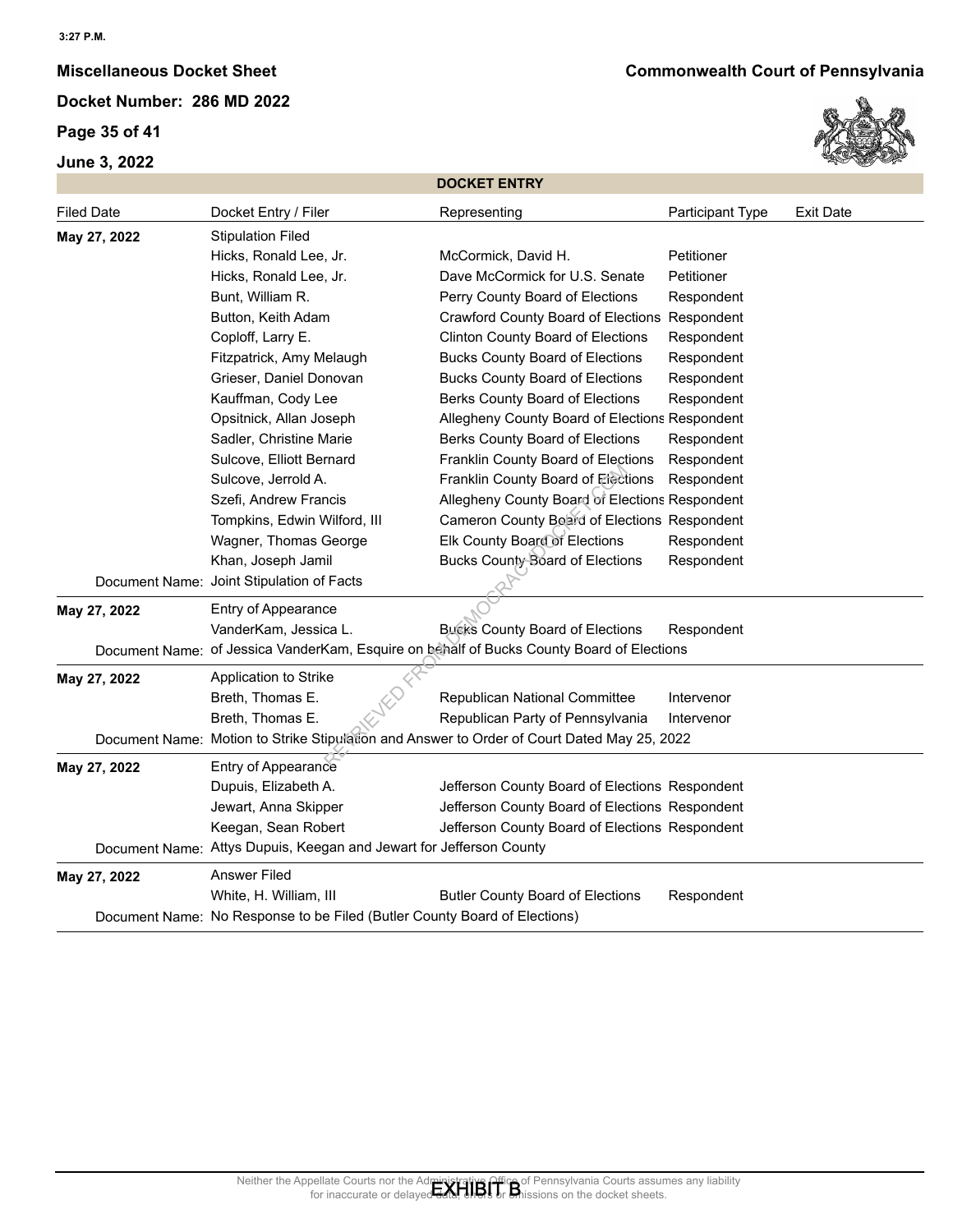## **Page 36 of 41**



| <b>Filed Date</b> | <b>DOCKET ENTRY</b>                                                                                                                                                                                                                                                                                                                                                                                                                                                                                                                                                                                                                                                                  |                  |                  |
|-------------------|--------------------------------------------------------------------------------------------------------------------------------------------------------------------------------------------------------------------------------------------------------------------------------------------------------------------------------------------------------------------------------------------------------------------------------------------------------------------------------------------------------------------------------------------------------------------------------------------------------------------------------------------------------------------------------------|------------------|------------------|
|                   | Docket Entry / Filer<br>Representing                                                                                                                                                                                                                                                                                                                                                                                                                                                                                                                                                                                                                                                 | Participant Type | <b>Exit Date</b> |
| May 27, 2022      | Order Granting Application to be Admitted Pro Hac Vice<br>Per Curiam                                                                                                                                                                                                                                                                                                                                                                                                                                                                                                                                                                                                                 |                  | 05/27/2022       |
|                   | Document Name: Atty. Joseph O. Masterman for Petitioners                                                                                                                                                                                                                                                                                                                                                                                                                                                                                                                                                                                                                             |                  |                  |
|                   | Comment: NOW, May 27, 2022, upon consideration of the application of                                                                                                                                                                                                                                                                                                                                                                                                                                                                                                                                                                                                                 |                  |                  |
|                   | Ronald L. Hicks, Esq., for admission pro hac vice of Joseph O. Masterman, Esq., on<br>behalf of Petitioners, it is hereby ordered:                                                                                                                                                                                                                                                                                                                                                                                                                                                                                                                                                   |                  |                  |
|                   | (1) Joseph O. Masterman, Esq. is admitted pro hac vice to the bar                                                                                                                                                                                                                                                                                                                                                                                                                                                                                                                                                                                                                    |                  |                  |
|                   | of the Commonwealth of Pennsylvania under Pennsylvania Bar Admission Rule<br>301, as co-counsel on behalf of Petitioners in this matter;                                                                                                                                                                                                                                                                                                                                                                                                                                                                                                                                             |                  |                  |
|                   | (2) Joseph O. Masterman, Esq. shall abide by the rules of this                                                                                                                                                                                                                                                                                                                                                                                                                                                                                                                                                                                                                       |                  |                  |
|                   | Court including all disciplinary rules;                                                                                                                                                                                                                                                                                                                                                                                                                                                                                                                                                                                                                                              |                  |                  |
|                   | (3) Joseph O. Masterman, Esq. shall immediately notify this                                                                                                                                                                                                                                                                                                                                                                                                                                                                                                                                                                                                                          |                  |                  |
|                   | Court of any matter affecting his standing at the bar of any other court where he may<br>be admitted to practice; and                                                                                                                                                                                                                                                                                                                                                                                                                                                                                                                                                                |                  |                  |
|                   | (4) Ronald L. Hicks, Esq., the moving attorney herein, shall                                                                                                                                                                                                                                                                                                                                                                                                                                                                                                                                                                                                                         |                  |                  |
|                   | continue to be responsible as counsel of record for the conduct of this matter on                                                                                                                                                                                                                                                                                                                                                                                                                                                                                                                                                                                                    |                  |                  |
|                   | behalf of said Petitioners.                                                                                                                                                                                                                                                                                                                                                                                                                                                                                                                                                                                                                                                          |                  |                  |
|                   |                                                                                                                                                                                                                                                                                                                                                                                                                                                                                                                                                                                                                                                                                      |                  | 05/27/2022       |
|                   | Order Granting Application to be Admitted Pro Hac Vice                                                                                                                                                                                                                                                                                                                                                                                                                                                                                                                                                                                                                               |                  |                  |
|                   | Per Curiam                                                                                                                                                                                                                                                                                                                                                                                                                                                                                                                                                                                                                                                                           |                  |                  |
|                   | Document Name: Atty. Charles J. Cooper for Petitioners                                                                                                                                                                                                                                                                                                                                                                                                                                                                                                                                                                                                                               |                  |                  |
|                   | Comment: NOW, May 27, 2022, upon consideration of the application of Ronald L. Hicks, Esq., for admission pro                                                                                                                                                                                                                                                                                                                                                                                                                                                                                                                                                                        |                  |                  |
|                   | hac vice of Charles J. Cooper, Eso., on behalf of Petitioners, it is hereby ordered:                                                                                                                                                                                                                                                                                                                                                                                                                                                                                                                                                                                                 |                  |                  |
|                   | (1) Charles J. Cooper, Esg. is admitted pro hac vice to the bar of the Commonwealth of Pennsylvania<br>under Pennsylvania Bar Admission Rule 301, as co-counsel on behalf of Petitioners in this matter;<br>(2) Charles J. Cooper, Esq. shall abide by the rules of this Court including all disciplinary rules;<br>(3) Charles J. Cooper, Esq. shall immediately notify this Court of any matter affecting his standing at the<br>bar of any other court where he may be admitted to practice; and<br>(4) Ronald L. Hicks, Esq., the moving attorney herein, shall continue to be responsible as counsel of<br>record for the conduct of this matter on behalf of said Petitioners. |                  |                  |
| May 27, 2022      | Application to be Admitted Pro Hac Vice Filed                                                                                                                                                                                                                                                                                                                                                                                                                                                                                                                                                                                                                                        |                  |                  |
|                   | Gallagher, Kathleen A.<br>Dr. Oz for Senate                                                                                                                                                                                                                                                                                                                                                                                                                                                                                                                                                                                                                                          | Intervenor       |                  |
|                   | Gallagher, Kathleen A.<br>Oz, Dr. Mehmet                                                                                                                                                                                                                                                                                                                                                                                                                                                                                                                                                                                                                                             | Intervenor       |                  |
| May 27, 2022      | Document Name: John M. Gore, Esq. for Proposed Intervenor Dr. Oz                                                                                                                                                                                                                                                                                                                                                                                                                                                                                                                                                                                                                     |                  |                  |
|                   | Letter                                                                                                                                                                                                                                                                                                                                                                                                                                                                                                                                                                                                                                                                               |                  |                  |
| May 27, 2022      | Clarke, Anthony V.<br>McKean County Board of Elections Respondent<br>Document Name: re: The McKean County Board of Elections                                                                                                                                                                                                                                                                                                                                                                                                                                                                                                                                                         |                  |                  |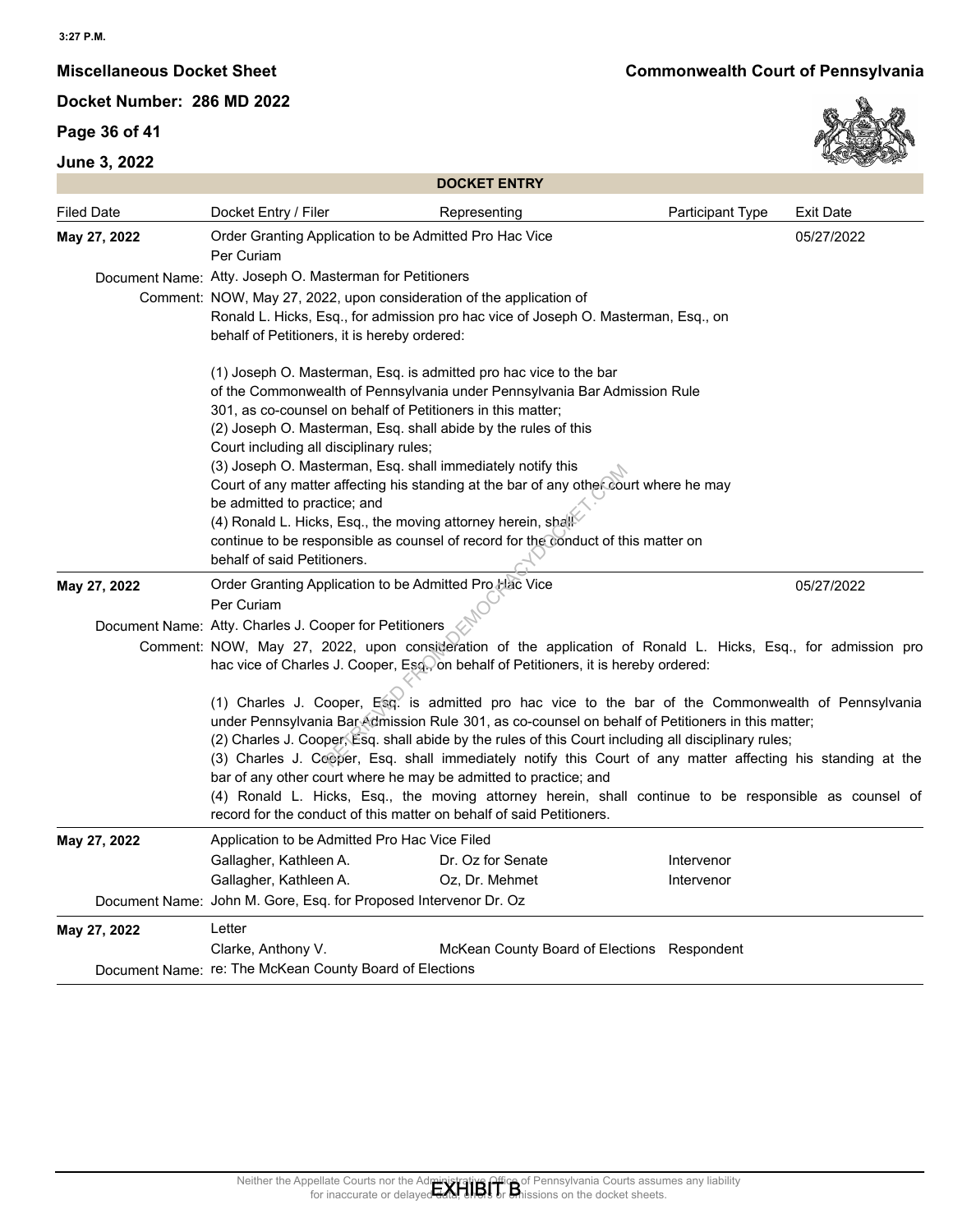## **Miscellaneous Docket Sheet Commonwealth Court of Pennsylvania**

## **Docket Number: 286 MD 2022**

Per Curiam

Document Name: Decorum Order

### **Page 37 of 41**

### **June 3, 2022**

## **DOCKET ENTRY**



RECTAIN POPMALES FROM DEMOCRACY DOCKET.COM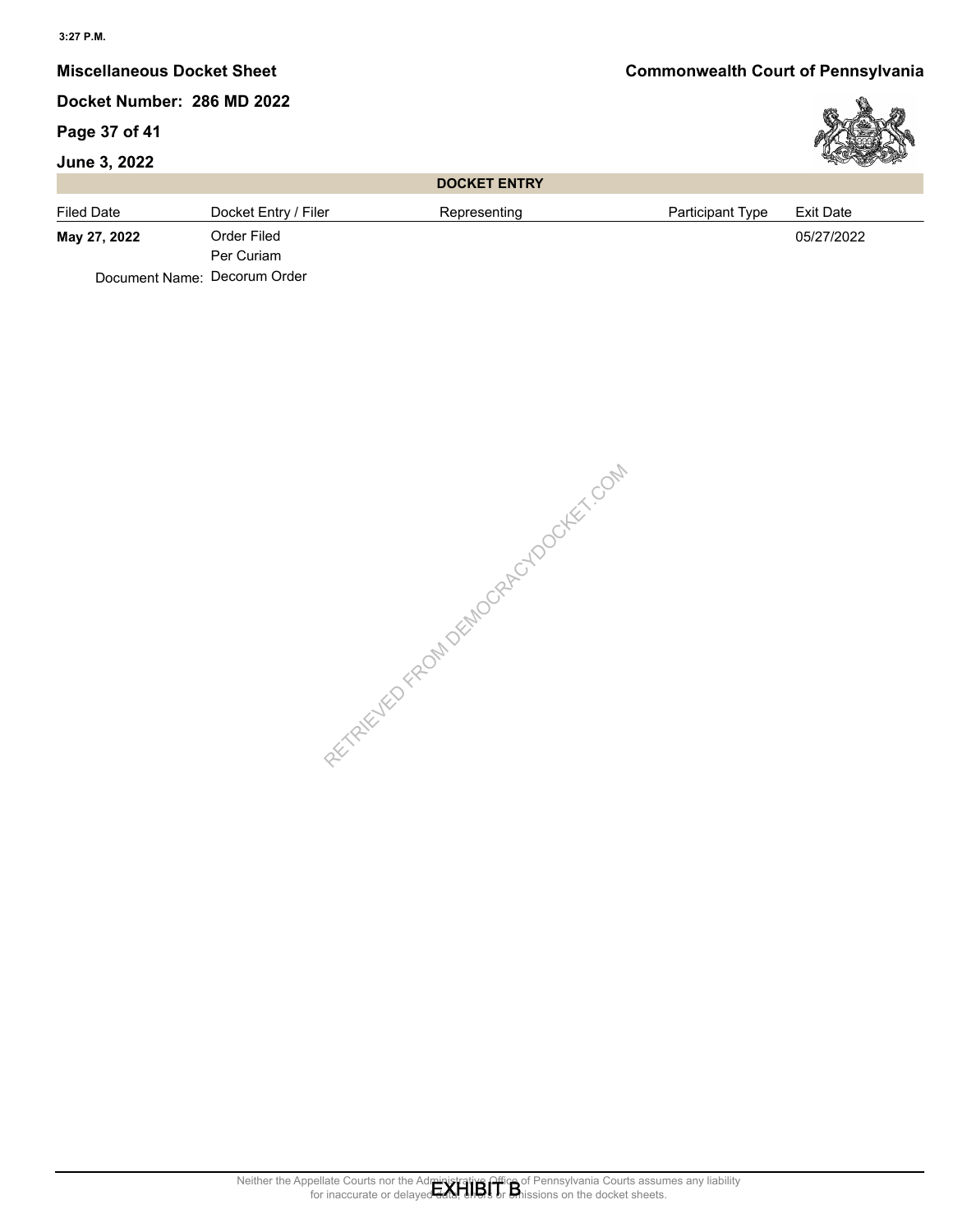#### **3:27 P.M.**

**Docket Number: 286 MD 2022**

**Page 38 of 41**

**June 3, 2022**



|                   | <b>DOCKET ENTRY</b>                                                                                                                                                                                                                                                                                                                                                                                                                                                                                                                                                                                                                                                                                                                                                                                                                                                                                                                                                                                                                                                                                                                                                                                                                                                                                                                                                                                                                                                                                                                                                                                                                                                                                                                                                                                                                                                                                                                                                                                                                                                                                                                                                                                                                                                                                                                                                                                                                                                                                                                                                                                                                                                                                                                                                                                                                                                                                                                                                                                                                                                                                                                                                                                                                                                                                                                                                                                                 |                  |                  |
|-------------------|---------------------------------------------------------------------------------------------------------------------------------------------------------------------------------------------------------------------------------------------------------------------------------------------------------------------------------------------------------------------------------------------------------------------------------------------------------------------------------------------------------------------------------------------------------------------------------------------------------------------------------------------------------------------------------------------------------------------------------------------------------------------------------------------------------------------------------------------------------------------------------------------------------------------------------------------------------------------------------------------------------------------------------------------------------------------------------------------------------------------------------------------------------------------------------------------------------------------------------------------------------------------------------------------------------------------------------------------------------------------------------------------------------------------------------------------------------------------------------------------------------------------------------------------------------------------------------------------------------------------------------------------------------------------------------------------------------------------------------------------------------------------------------------------------------------------------------------------------------------------------------------------------------------------------------------------------------------------------------------------------------------------------------------------------------------------------------------------------------------------------------------------------------------------------------------------------------------------------------------------------------------------------------------------------------------------------------------------------------------------------------------------------------------------------------------------------------------------------------------------------------------------------------------------------------------------------------------------------------------------------------------------------------------------------------------------------------------------------------------------------------------------------------------------------------------------------------------------------------------------------------------------------------------------------------------------------------------------------------------------------------------------------------------------------------------------------------------------------------------------------------------------------------------------------------------------------------------------------------------------------------------------------------------------------------------------------------------------------------------------------------------------------------------------|------------------|------------------|
| <b>Filed Date</b> | Docket Entry / Filer<br>Representing                                                                                                                                                                                                                                                                                                                                                                                                                                                                                                                                                                                                                                                                                                                                                                                                                                                                                                                                                                                                                                                                                                                                                                                                                                                                                                                                                                                                                                                                                                                                                                                                                                                                                                                                                                                                                                                                                                                                                                                                                                                                                                                                                                                                                                                                                                                                                                                                                                                                                                                                                                                                                                                                                                                                                                                                                                                                                                                                                                                                                                                                                                                                                                                                                                                                                                                                                                                | Participant Type | <b>Exit Date</b> |
|                   | Comment: NOW, May 27, 2022, after consultation with the Capitol Police and the<br>Administrative Office of Pennsylvania Courts (AOPC) regarding the hearing on<br>Petitioners' Motion for Immediate Special Injunction, which is scheduled to begin<br>on Tuesday, May 31, 2022, at 10:00 a.m., in Courtroom 3001 (Courtroom), Third<br>Floor, Pennsylvania Judicial Center (PJC), the Court hereby ORDERS as follows:<br>1. Any schedule changes will be posted to the Court's website and/or<br>social media as soon as practicable.<br>2. Seating for the public and media to observe the hearing shall be limited<br>on a "first come, first seated" basis. Ten seats will be reserved for<br>properly credentialed members of the media until 9:50 a.m. Additional<br>seats will be available to the public on a "first come, first seated" basis<br>in Courtroom 5001 on the Fifth Floor of the PJC (overflow courtroom)<br>to view the proceedings via a public livestream broadcast. Additional<br>seats will be reserved in the overflow courtroom for properly<br>credentialed members of the media. After 9:50 a.m., any remaining<br>reserved seats for properly credentialed members of the media in the<br>Courtroom and the overflow courtroom will be released to the public.<br>The hearing may also be viewed via a public livestream web link<br>that will be posted to the Court's website in advance. Broadcasting,<br>televising, recording, and/or photographing of the proceedings,<br>including the public livestream, is prohibited.<br>3. No one other than Court personnel or the Capitol Police will be<br>permitted to stand at the back of or along the sides of either the<br>Courtroom or the overflow courtroom. Attorneys not involved in this<br>case shall be treated as members of the public.<br>4. Decorum shall be maintained at all times by all persons present in the<br>Courtroom and the overflow courtroom.<br>5. No signs or banners may be brought into the PJC. No company or<br>media logos; clothing, buttons, facemasks, or other items with<br>messages; or other material that may be deemed distracting, disruptive,<br>or potentially improperly prejudicial may be brought into, worn, or<br>displayed in the PJC.<br>6. No electronic devices may be used in either the Courtroom or the<br>overflow courtroom except by the Court and by counsel of record.<br>Except for those electronic devices used by the Court and counsel, no<br>electronic devices will be allowed in the Courtroom or the overflow<br>courtroom, with the exception of cellular or smart phones and watches.<br>Cellular or smart phones and watches may be carried and/or worn into<br>the Courtroom and the overflow courtroom, but they must be turned off<br>at all times.<br>7. The PJC will be open at 8:00 a.m. for counsel of record and other<br>authorized personnel. The Courtroom will be unlocked and available<br>for counsel of record and other authorized personnel approximately 30<br>minutes before the opening of Court. Counsel of record who require<br>earlier access must make prior arrangements with the Prothonotary.<br>The Capitol Police will begin screening and admitting members of the<br>media and public approximately 30 minutes before the opening of<br>Court.<br>8. No person who has symptoms of respiratory illness or fever, or is |                  |                  |
|                   | currently diagnosed with COVID-19, may attend the hearing as                                                                                                                                                                                                                                                                                                                                                                                                                                                                                                                                                                                                                                                                                                                                                                                                                                                                                                                                                                                                                                                                                                                                                                                                                                                                                                                                                                                                                                                                                                                                                                                                                                                                                                                                                                                                                                                                                                                                                                                                                                                                                                                                                                                                                                                                                                                                                                                                                                                                                                                                                                                                                                                                                                                                                                                                                                                                                                                                                                                                                                                                                                                                                                                                                                                                                                                                                        |                  |                  |
|                   | Neither the Appellate Courts nor the Administrative Office of Pennsylvania Courts assumes any liability<br>for inaccurate or delayed data, ends or an insisions on the docket sheets.                                                                                                                                                                                                                                                                                                                                                                                                                                                                                                                                                                                                                                                                                                                                                                                                                                                                                                                                                                                                                                                                                                                                                                                                                                                                                                                                                                                                                                                                                                                                                                                                                                                                                                                                                                                                                                                                                                                                                                                                                                                                                                                                                                                                                                                                                                                                                                                                                                                                                                                                                                                                                                                                                                                                                                                                                                                                                                                                                                                                                                                                                                                                                                                                                               |                  |                  |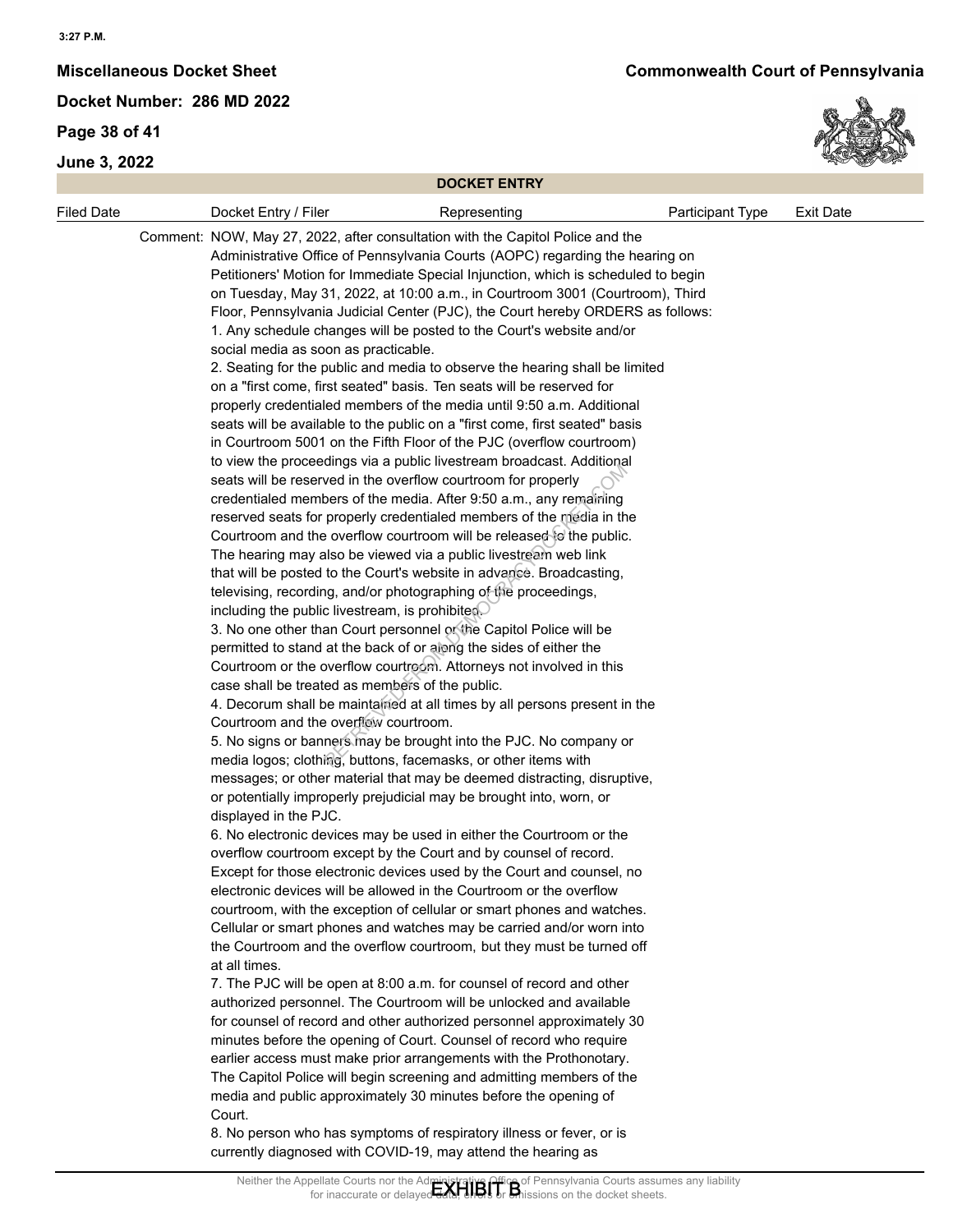## **Page 39 of 41**





| <b>Filed Date</b> |                                                                                                                                                                                                                                                                                                                                                                                                                                                                                                                                                                                                                                                                                                       |                                                                                                                                               |                  |                  |  |  |
|-------------------|-------------------------------------------------------------------------------------------------------------------------------------------------------------------------------------------------------------------------------------------------------------------------------------------------------------------------------------------------------------------------------------------------------------------------------------------------------------------------------------------------------------------------------------------------------------------------------------------------------------------------------------------------------------------------------------------------------|-----------------------------------------------------------------------------------------------------------------------------------------------|------------------|------------------|--|--|
|                   | Docket Entry / Filer                                                                                                                                                                                                                                                                                                                                                                                                                                                                                                                                                                                                                                                                                  | Representing                                                                                                                                  | Participant Type | <b>Exit Date</b> |  |  |
|                   | observer.                                                                                                                                                                                                                                                                                                                                                                                                                                                                                                                                                                                                                                                                                             | counsel, a party, witness, credentialed member of the media, or public<br>9. Facemasks are recommended in both the Courtroom and the overflow |                  |                  |  |  |
|                   | courtroom.                                                                                                                                                                                                                                                                                                                                                                                                                                                                                                                                                                                                                                                                                            |                                                                                                                                               |                  |                  |  |  |
|                   | 10. Any person who participates in or observes the hearing and<br>subsequently tests positive for COVID-19 within five days of attending                                                                                                                                                                                                                                                                                                                                                                                                                                                                                                                                                              |                                                                                                                                               |                  |                  |  |  |
|                   | the hearing shall notify the Prothonotary at (717) 255-1660. If the<br>Court receives such notification, a generic notice to that effect will be<br>posted on the Court's website.<br>11. Persons who fail to comply with this Order or maintain proper                                                                                                                                                                                                                                                                                                                                                                                                                                               |                                                                                                                                               |                  |                  |  |  |
|                   |                                                                                                                                                                                                                                                                                                                                                                                                                                                                                                                                                                                                                                                                                                       |                                                                                                                                               |                  |                  |  |  |
|                   |                                                                                                                                                                                                                                                                                                                                                                                                                                                                                                                                                                                                                                                                                                       |                                                                                                                                               |                  |                  |  |  |
|                   | Police.                                                                                                                                                                                                                                                                                                                                                                                                                                                                                                                                                                                                                                                                                               | courtroom decorum may be removed by Court personnel or the Capitol                                                                            |                  |                  |  |  |
|                   |                                                                                                                                                                                                                                                                                                                                                                                                                                                                                                                                                                                                                                                                                                       | 12. AOPC's Director of Communications, Stacey Witalec, is the media                                                                           |                  |                  |  |  |
|                   |                                                                                                                                                                                                                                                                                                                                                                                                                                                                                                                                                                                                                                                                                                       | liaison. She can be reached at (717) 231-3334 (office) or (717) 877-                                                                          |                  |                  |  |  |
|                   | 2997 (cell).                                                                                                                                                                                                                                                                                                                                                                                                                                                                                                                                                                                                                                                                                          |                                                                                                                                               |                  |                  |  |  |
| May 27, 2022      | Order Granting Application to be Admitted Pro Hac Vice<br>Per Curiam                                                                                                                                                                                                                                                                                                                                                                                                                                                                                                                                                                                                                                  |                                                                                                                                               |                  | 05/27/2022       |  |  |
|                   | Document Name: Atty. John M. Gore for Proposed Intervenor Dr. Oz                                                                                                                                                                                                                                                                                                                                                                                                                                                                                                                                                                                                                                      |                                                                                                                                               |                  |                  |  |  |
|                   | Comment: NOW, May 27, 2022, upon consideration of the amended application of Kathleen A. Gallagher, Esq., for<br>admission pro hac vice of John M. Gore, Esq., on behalf of Proposed Intervenors Doctor Oz for Senate<br>and Dr. Mehmet Oz, it is hereby ordered                                                                                                                                                                                                                                                                                                                                                                                                                                      |                                                                                                                                               |                  |                  |  |  |
|                   | (1) John M. Gore, Esq. is admitted pro hac vice to the bar of the Commonwealth of Pennsylvania under<br>Pennsylvania Bar Admission Rule 301, as co-counsel on behalf of said Proposed Intervenors in this<br>matter;<br>(2) John M. Gore, Esq. shall abide by the rules of this Court including all disciplinary rules;<br>(3) John M. Gore, Esc. shall immediately notify this Court of any matter affecting his standing at the bar of<br>any other court where he may be admitted to practice; and<br>(4) Kathleen A. Gallagher, Esq., the moving attorney herein, shall continue to be responsible as counsel<br>of record for the conduct of this matter on behalf of said Proposed Intervenors. |                                                                                                                                               |                  |                  |  |  |
|                   |                                                                                                                                                                                                                                                                                                                                                                                                                                                                                                                                                                                                                                                                                                       |                                                                                                                                               |                  |                  |  |  |
| May 27, 2022      | Filed - Other                                                                                                                                                                                                                                                                                                                                                                                                                                                                                                                                                                                                                                                                                         |                                                                                                                                               |                  |                  |  |  |
|                   | Hicks, Ronald Lee, Jr.                                                                                                                                                                                                                                                                                                                                                                                                                                                                                                                                                                                                                                                                                | McCormick, David H.                                                                                                                           | Petitioner       |                  |  |  |
|                   | Hicks, Ronald Lee, Jr.<br>Document Name: Notice of Supplemental Authority                                                                                                                                                                                                                                                                                                                                                                                                                                                                                                                                                                                                                             | Dave McCormick for U.S. Senate                                                                                                                | Petitioner       |                  |  |  |
| May 27, 2022      | <b>Stipulation Filed</b>                                                                                                                                                                                                                                                                                                                                                                                                                                                                                                                                                                                                                                                                              |                                                                                                                                               |                  |                  |  |  |
|                   | Gallagher, Kathleen A.                                                                                                                                                                                                                                                                                                                                                                                                                                                                                                                                                                                                                                                                                | Dr. Oz for Senate                                                                                                                             | Intervenor       |                  |  |  |
|                   | Gallagher, Kathleen A.                                                                                                                                                                                                                                                                                                                                                                                                                                                                                                                                                                                                                                                                                | Oz, Dr. Mehmet                                                                                                                                | Intervenor       |                  |  |  |
| Document Name:    | Supplemental Joint Stipulation of Facts                                                                                                                                                                                                                                                                                                                                                                                                                                                                                                                                                                                                                                                               |                                                                                                                                               |                  |                  |  |  |
| May 30, 2022      | Entry of Appearance<br>Phillips, Brian O'Neill                                                                                                                                                                                                                                                                                                                                                                                                                                                                                                                                                                                                                                                        | Montgomery County Board of Electic Respondent                                                                                                 |                  |                  |  |  |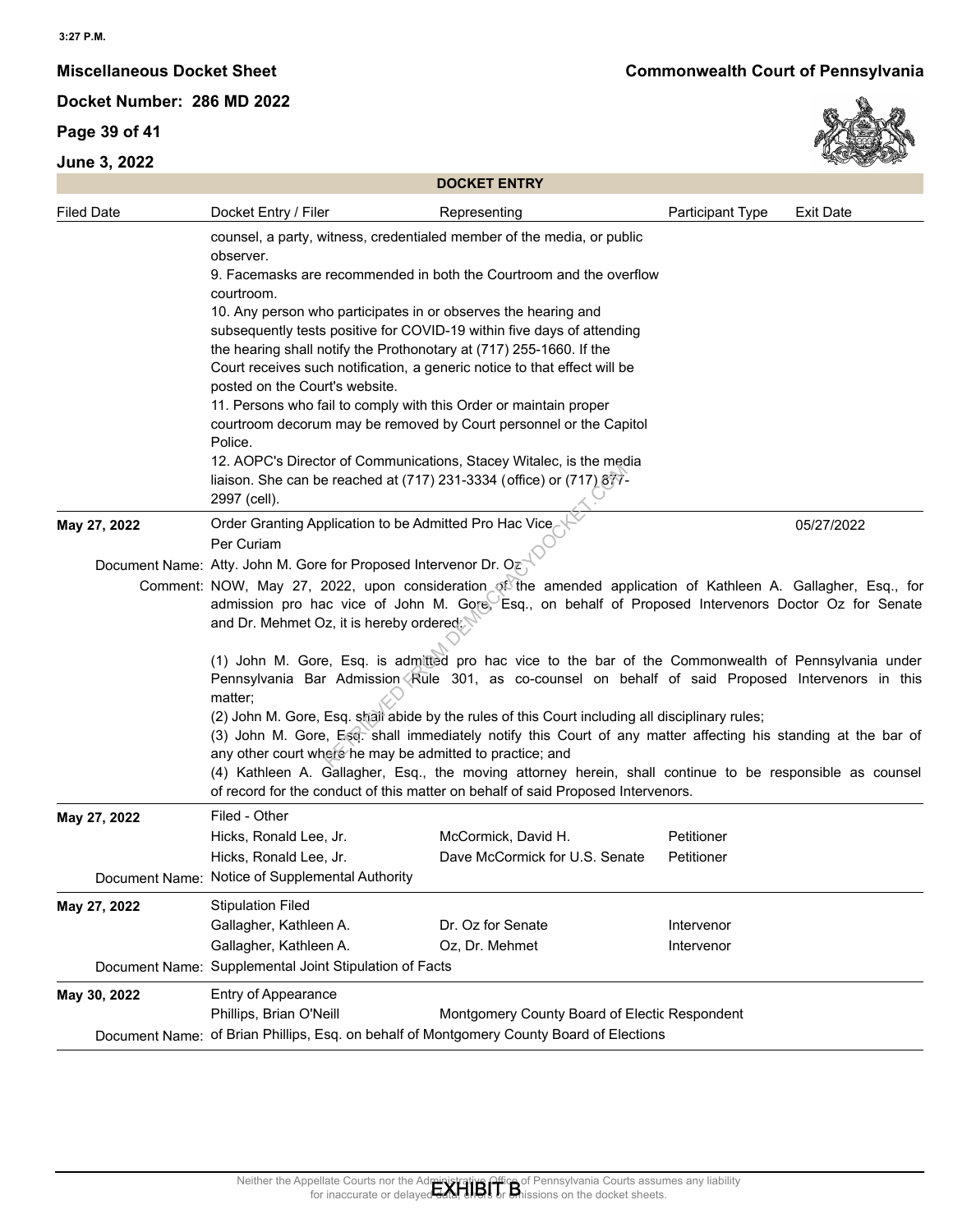## **Page 40 of 41**



|                   |                                                                             | <b>DOCKET ENTRY</b>                           |                  |                  |
|-------------------|-----------------------------------------------------------------------------|-----------------------------------------------|------------------|------------------|
| <b>Filed Date</b> | Docket Entry / Filer                                                        | Representing                                  | Participant Type | <b>Exit Date</b> |
| May 31, 2022      | <b>Stipulation Filed</b>                                                    |                                               |                  |                  |
|                   | Hicks, Ronald Lee, Jr.                                                      | McCormick, David H.                           | Petitioner       |                  |
|                   | Hicks, Ronald Lee, Jr.                                                      | Dave McCormick for U.S. Senate                | Petitioner       |                  |
|                   | Cooper, Charles J.                                                          | McCormick, David H.                           | Petitioner       |                  |
|                   | Masterman, Joseph O.                                                        | McCormick, David H.                           | Petitioner       |                  |
|                   | McGee, Carolyn Batz                                                         | McCormick, David H.                           | Petitioner       |                  |
|                   | Mercer, Jeremy Allen                                                        | McCormick, David H.                           | Petitioner       |                  |
|                   | Cooper, Charles J.                                                          | Hicks, Ronald Lee, Jr.                        | Petitioner       |                  |
|                   | Cooper, Charles J.                                                          | Dave McCormick for U.S. Senate                | Petitioner       |                  |
|                   | Masterman, Joseph O.                                                        | Hicks, Ronald Lee, Jr.                        | Petitioner       |                  |
|                   | Masterman, Joseph O.                                                        | Dave McCormick for U.S. Senate                | Petitioner       |                  |
|                   | McGee, Carolyn Batz                                                         | Dave McCormick for U.S. Senate                | Petitioner       |                  |
|                   | Mercer, Jeremy Allen                                                        | Dave McCormick for U.S. Senate                | Petitioner       |                  |
|                   | Document Name: Supplemental Joint Stipulation of Facts                      |                                               |                  |                  |
| May 31, 2022      | Order Filed                                                                 |                                               |                  | 05/31/2022       |
|                   | Commonwealth Court Filing                                                   |                                               |                  |                  |
|                   | Office                                                                      |                                               |                  |                  |
|                   | Document Name: Supreme Court: 46 MM 2022 - see Order attached               |                                               |                  |                  |
| May 31, 2022      | Filed - Other                                                               |                                               |                  |                  |
|                   | King, Thomas W., III                                                        | Repúblican National Committee                 | Intervenor       |                  |
|                   | King, Thomas W., III                                                        | Republican Party of Pennsylvania              | Intervenor       |                  |
|                   | Gallagher, Kathleen A.                                                      | Oz, Dr. Mehmet                                | Intervenor       |                  |
|                   | Gallagher, Kathleen A.                                                      | Dr. Oz for Senate                             | Intervenor       |                  |
|                   | Giancola, Russell David                                                     | Oz, Dr. Mehmet                                | Intervenor       |                  |
|                   | Giancola, Russell David                                                     | Dr. Oz for Senate                             | Intervenor       |                  |
|                   | Document Name: Joint Notice of Supplemental Authority                       |                                               |                  |                  |
| May 31, 2022      | Filed - Other                                                               |                                               |                  |                  |
|                   | King, Thomas W., III                                                        | Republican National Committee                 | Intervenor       |                  |
|                   | King, Thomas W., III                                                        | Republican Party of Pennsylvania              | Intervenor       |                  |
|                   | Gallagher, Kathleen A.                                                      | Oz, Dr. Mehmet                                | Intervenor       |                  |
|                   | Gallagher, Kathleen A.                                                      | Dr. Oz for Senate                             | Intervenor       |                  |
|                   | Gore, John M.                                                               | Oz, Dr. Mehmet                                | Intervenor       |                  |
|                   | Gore, John M.                                                               | Dr. Oz for Senate                             | Intervenor       |                  |
|                   | Document Name: Joint Notice of Supplemental Authority                       |                                               |                  |                  |
|                   | Notice                                                                      |                                               |                  |                  |
| June 2, 2022      |                                                                             |                                               |                  |                  |
|                   | Boyer, Jacob Biehl                                                          | Leigh M. Chapman, Secretary of Sta Respondent |                  |                  |
|                   | Document Name: Resp. Chapman's Notice of email to County Election Officials |                                               |                  |                  |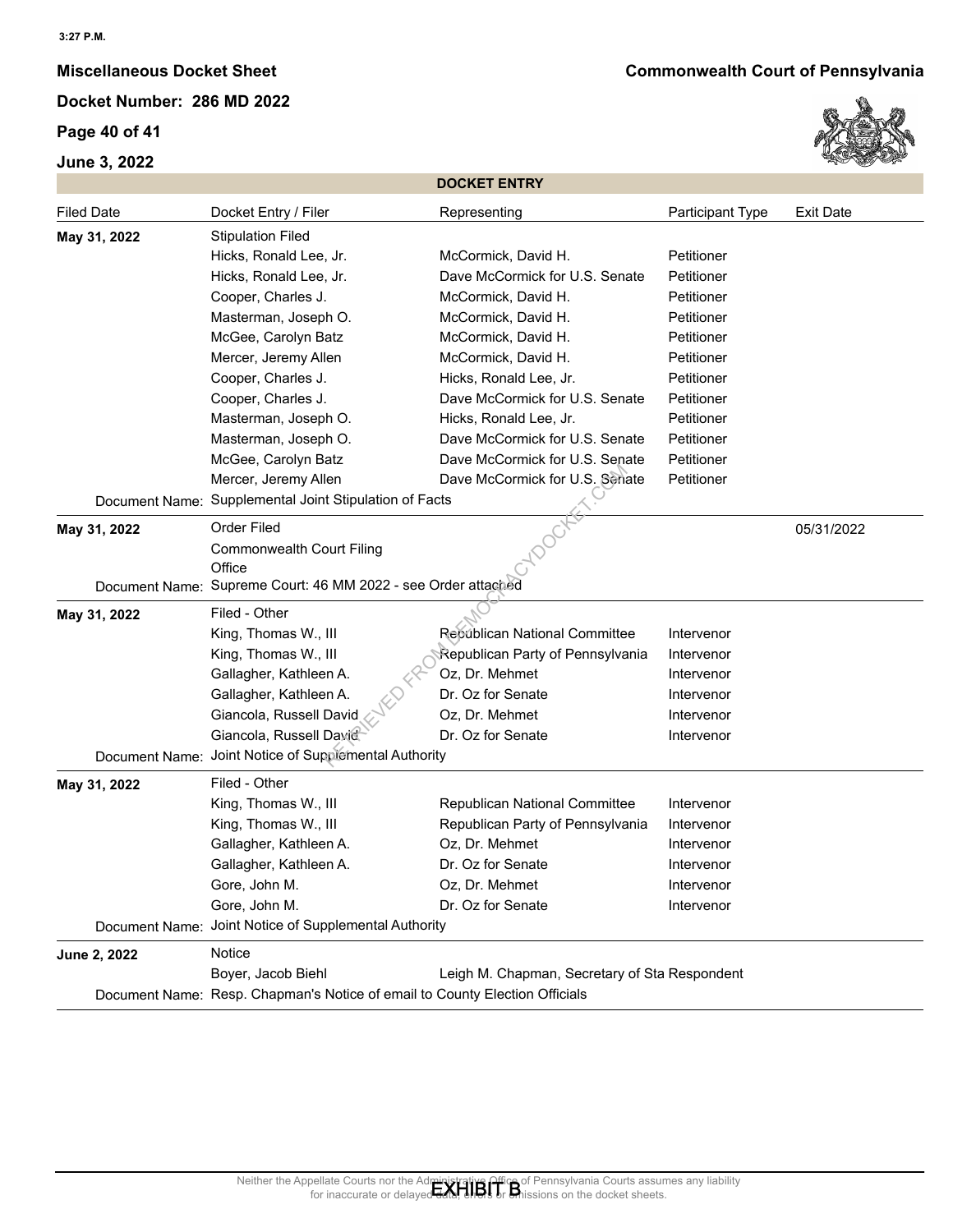## **Page 41 of 41**



| <b>DOCKET ENTRY</b> |                                                                                                                                                                                       |                   |                                                                                                                                                                                                             |                  |  |  |  |
|---------------------|---------------------------------------------------------------------------------------------------------------------------------------------------------------------------------------|-------------------|-------------------------------------------------------------------------------------------------------------------------------------------------------------------------------------------------------------|------------------|--|--|--|
| <b>Filed Date</b>   | Docket Entry / Filer                                                                                                                                                                  | Representing      | Participant Type                                                                                                                                                                                            | <b>Exit Date</b> |  |  |  |
| June 2, 2022        | Order Granting Application for Intervention                                                                                                                                           |                   |                                                                                                                                                                                                             | 06/02/2022       |  |  |  |
|                     | Cohn Jubelirer, Renee                                                                                                                                                                 |                   |                                                                                                                                                                                                             |                  |  |  |  |
|                     | Comment: Upon consideration of the Application for Leave to                                                                                                                           |                   |                                                                                                                                                                                                             |                  |  |  |  |
|                     | Intervene filed by Doctor Oz for Senate and Dr. Mehmet Oz (Oz Intervenors) and                                                                                                        |                   |                                                                                                                                                                                                             |                  |  |  |  |
|                     | the Application to Intervene filed by the Republican National Committee and<br>Republican Party of Pennsylvania (Republican Intervenors), to which no objections                      |                   |                                                                                                                                                                                                             |                  |  |  |  |
|                     |                                                                                                                                                                                       |                   |                                                                                                                                                                                                             |                  |  |  |  |
|                     | were filed, the Applications are GRANTED. The Prothonotary is directed to accept<br>and docket the Preliminary Objections to the Petition for Review (POs) and Brief in               |                   |                                                                                                                                                                                                             |                  |  |  |  |
|                     | Opposition to the Motion for Immediate Special Injunction (Brief) attached to Oz                                                                                                      |                   |                                                                                                                                                                                                             |                  |  |  |  |
|                     | Intervenors' Application.(1)                                                                                                                                                          |                   |                                                                                                                                                                                                             |                  |  |  |  |
|                     | (1) In their Application to Intervene, Republican Intervenors indicate that they adopt by                                                                                             |                   |                                                                                                                                                                                                             |                  |  |  |  |
|                     | reference and join in Oz Intervenors' POs and Brief.                                                                                                                                  |                   |                                                                                                                                                                                                             |                  |  |  |  |
| June 2, 2022        | <b>Preliminary Objections</b>                                                                                                                                                         |                   |                                                                                                                                                                                                             |                  |  |  |  |
|                     | Gallagher, Kathleen A.                                                                                                                                                                | Oz, Dr. Mehmet    | Intervenor                                                                                                                                                                                                  |                  |  |  |  |
|                     | Gallagher, Kathleen A.                                                                                                                                                                | Dr. Oz for Senate | Intervenor                                                                                                                                                                                                  |                  |  |  |  |
|                     | Giancola, Russell David                                                                                                                                                               | Oz, Dr. Mehme     | Intervenor                                                                                                                                                                                                  |                  |  |  |  |
|                     | Giancola, Russell David                                                                                                                                                               | Dr. Oz for Senate | Intervenor                                                                                                                                                                                                  |                  |  |  |  |
|                     | Gore, John M.                                                                                                                                                                         | Oz, Dr. Menmet    | Intervenor                                                                                                                                                                                                  |                  |  |  |  |
|                     | Gore, John M.<br>Document Name: Preliminary Objections to Petition for Review                                                                                                         | Dr. Og for Senate | Intervenor                                                                                                                                                                                                  |                  |  |  |  |
|                     |                                                                                                                                                                                       |                   |                                                                                                                                                                                                             |                  |  |  |  |
| June 2, 2022        | Intervenor's Brief                                                                                                                                                                    |                   |                                                                                                                                                                                                             |                  |  |  |  |
|                     | Dr. Oz for Senate<br>Oz, Dr. Mehmet                                                                                                                                                   |                   | Intervenor                                                                                                                                                                                                  |                  |  |  |  |
|                     | Document Name: In opposition to petitioners motion for immediate special injuction                                                                                                    |                   | Intervenor                                                                                                                                                                                                  |                  |  |  |  |
|                     |                                                                                                                                                                                       |                   |                                                                                                                                                                                                             |                  |  |  |  |
| June 2, 2022        | Memorandum Opinion Filed<br>Cohn Jubelirer, Renee                                                                                                                                     |                   |                                                                                                                                                                                                             | 06/02/2022       |  |  |  |
|                     | Document Name: Motion for Special Injunction Granted - see Memorandum Opinion and Order                                                                                               |                   |                                                                                                                                                                                                             |                  |  |  |  |
|                     | Comment: NOW, June 2, 2022, Petitioners' Motion for Immediate Special Injunction is GRANTED, and the County                                                                           |                   |                                                                                                                                                                                                             |                  |  |  |  |
|                     |                                                                                                                                                                                       |                   | Boards are directed, if they are not already doing so, to segregate the ballots that lack a dated exterior                                                                                                  |                  |  |  |  |
|                     |                                                                                                                                                                                       |                   | envelope, to canvass those ballots assuming there are no other deficiencies or irregularities that would                                                                                                    |                  |  |  |  |
|                     |                                                                                                                                                                                       |                   | require otherwise, report two vote tallies to Leigh M. Chapman, Acting Secretary of the Commonwealth                                                                                                        |                  |  |  |  |
|                     |                                                                                                                                                                                       |                   | (Acting Secretary), one that includes the votes from ballots that lack dated exterior envelopes and one                                                                                                     |                  |  |  |  |
|                     |                                                                                                                                                                                       |                   | that does not; and to report a total vote tally which includes the votes from ballots that had both dated and                                                                                               |                  |  |  |  |
|                     |                                                                                                                                                                                       |                   | undated exterior envelopes as the total votes cast. Additionally, the Amended Application for Voluntary<br>Discontinuance filed by Dave McCormick for U.S. Senate, and David H. McCormick is DENIED without |                  |  |  |  |
|                     | prejudice.                                                                                                                                                                            |                   |                                                                                                                                                                                                             |                  |  |  |  |
|                     |                                                                                                                                                                                       |                   |                                                                                                                                                                                                             |                  |  |  |  |
|                     |                                                                                                                                                                                       |                   |                                                                                                                                                                                                             |                  |  |  |  |
|                     |                                                                                                                                                                                       |                   |                                                                                                                                                                                                             |                  |  |  |  |
|                     |                                                                                                                                                                                       |                   |                                                                                                                                                                                                             |                  |  |  |  |
|                     |                                                                                                                                                                                       |                   |                                                                                                                                                                                                             |                  |  |  |  |
|                     |                                                                                                                                                                                       |                   |                                                                                                                                                                                                             |                  |  |  |  |
|                     |                                                                                                                                                                                       |                   |                                                                                                                                                                                                             |                  |  |  |  |
|                     |                                                                                                                                                                                       |                   |                                                                                                                                                                                                             |                  |  |  |  |
|                     |                                                                                                                                                                                       |                   |                                                                                                                                                                                                             |                  |  |  |  |
|                     | Neither the Appellate Courts nor the Administrative Office of Pennsylvania Courts assumes any liability<br>for inaccurate or delayed data, ends or an insisions on the docket sheets. |                   |                                                                                                                                                                                                             |                  |  |  |  |
|                     |                                                                                                                                                                                       |                   |                                                                                                                                                                                                             |                  |  |  |  |